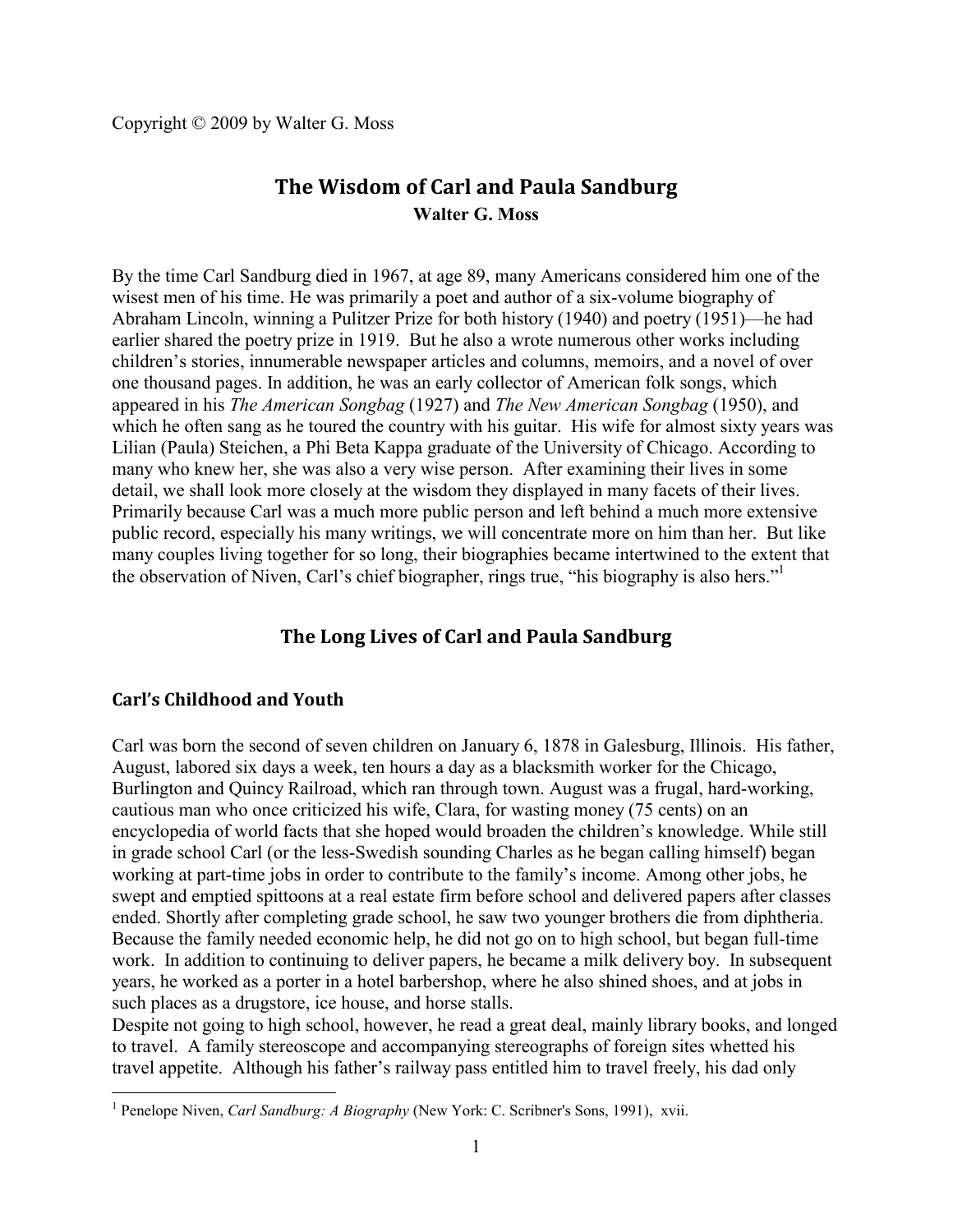occasionally allowed him to use it, most importantly when he was 18 for a three-day trip to Chicago. The following year, in June 1897, he became a hobo riding boxcar to states from Missouri and Iowa to Nebraska and Colorado. Along the way, he worked at a variety of jobs from farm work in Kansas to washing dishes in Denver. Before returning home in mid-October, he experienced much, and the trip left a permanent mark on him. Already sympathetic to the workers, the poor, and the populism of William Jennings Bryan, these months increased his sympathies with the down-and-outs of society. They also increased his appreciation of the diversity of the American people and of their folk stories and songs. In later poems like *The People, Yes* and in his folk song collections we continue to see traces of his trip. One of the songs he later included in his *The American Songbag* and sometimes sang at performances was "Hallelujah, I'm a Bum!" For the rest of his life, he would cherish travel and often be away from home.

In the decade following his hobo experience, he traveled and learned much more. In 1898 he served as a private during the Spanish-American War and was briefly stationed in Puerto Rico before returning later in the year to Galesburg. While working at the town fire department, he took classes at Galesburg's Lombard College. Making up for not attending high school, he also took classes at its preparatory school. At Lombard, he studied English, Latin, history, chemistry, drama, public speaking, and elocution; played basketball on the college team, and became editor of the college literary journal. In 1901, he won a major oratory contest at the college with a speech on John Ruskin, the English critic of industrial society who advocated a more artistic approach to life.

The following year he left Lombard without a degree. But he had learned much in his years there, acquiring a life-long love of the poetry of Walt Whitman and reading many other writers such as the pragmatist philosopher William James. The professor who had the greatest impact on him was Philip Green Wright. He encouraged Sandburg's literary efforts and in 1904 published his former student's first literary collection, *In Reckless Ecstasy*, which contained Sandburg's first poems and several prose pieces.

In the summer of 1900, he traveled on his bicycle to neighboring areas to sell stereoscopes and stereographs to housewives, farmers, and others. He gave his father half of the money he earned. The following summer, he and a friend traveled to southeastern Michigan cities, including Ann Arbor and Detroit, to sell more such viewing materials. After leaving Lombard in 1902, he spent additional years selling them in other states including Wisconsin, Indiana, New Jersey, and Delaware. And he continued reading, with Shakespeare, the Bible, Whitman, Emerson, Zola, Ibsen, London, and Norris's *The Octopus* being among his favorites. He visited Whitman's New Jersey home and tomb. He agreed with much of the social criticism he found in authors like Norris and Upton Sinclair, and he admired the socialist Eugene Debs (for more on the socialism of Sandburg and Debs in the early decades of the twentieth century, see the section below on "The Sandburgs' Political Wisdom and the Lincoln Connection"). He also observed terrible labor conditions, like those he witnessed in Millville, New Jersey, observations that made their way into his book *In Reckless Ecstasy*.

In 1904, on the way back to Illinois, he spent ten days in a Pittsburg jail for trying to hop a free ride in a railway coal car. Later on when he sang such songs as "Portland County Jail," he knew first-hand of the type of experience of which he sang. During the next few years he worked at a variety of jobs, including occasionally selling stereographs. He wrote prose and poems and did editorial work for a Chicago magazine, wrote a column for a Galesburg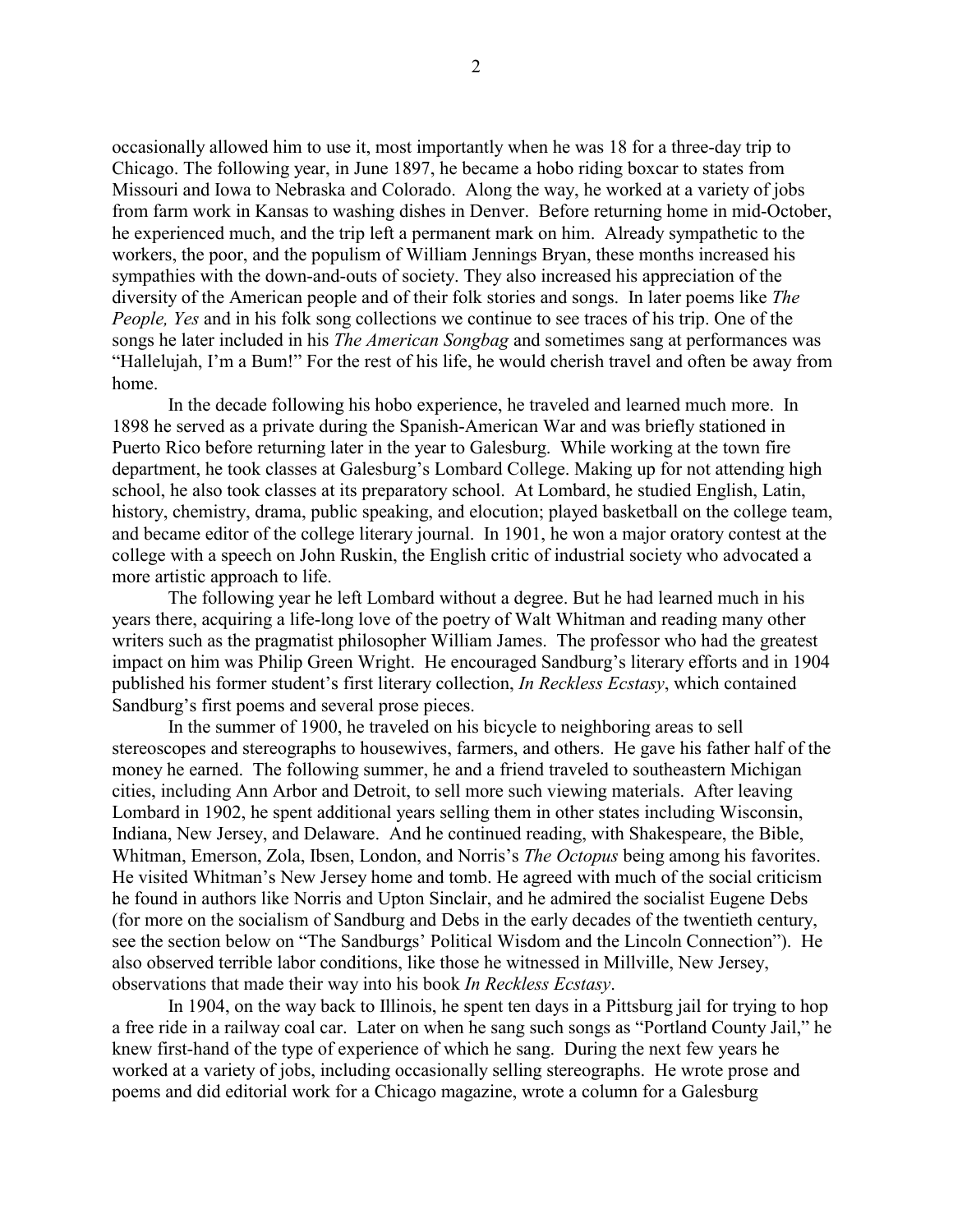newspaper, again worked as a fireman, and traveled around giving lectures on various subjects including Walt Whitman, socialism, and the "Blunders of Modern Civilization" (war, the penal system, and child labor). For a short time he also worked as a writer, associate editor, and advertising man for *The Lyceumite*, a Chicago journal dealing with traveling lecturers and entertainers. In these years he read much on radical politics including works of Marx and other socialists, and Sandburg's prose writings and lectures reflected his sympathy with the Muckraking social critics of the day like Upton Sinclair. He also admired the work of foreign social critics like George Bernard Shaw and Maxim Gorky. His radical sympathies were clearly evident in two more Sandburg books that Professor Wright published in 1907 and 1908, *Incidental* and *The Plaint of a Rose.* 

Another short work that he wrote in 1908 was an essay entitled "You and Your Job," which was printed and distributed in pamphlet form. In it he attacked the American myth that linked poverty with laziness and monetary success with virtues such as industriousness. All people, he believed, owed debts of gratitude to those who helped form and educate them. "Education was social," the words that people speak are "a social product, and so are many other things. In fact, it would be hard to find a thing that was purely and unadulteratedly an individual product." And many things were passed down from previous generations. "Piece by piece, through changes and experiments, we got the alphabet, and so it was with the printing press, and so with the steam engine. . . . Our tools, our houses, our food and clothing, our very manners and customs and songs and arts, are all things that trace far back--far back into the hazy beginnings of history."2

#### **Paula, Family Life, and Friends**

In late 1907 at the headquarters of the Social-Democratic Party in Milwaukee, Sandburg met Lilian Steichen. Her parents, like his, were immigrants. Her older brother, Edward, already on his way to becoming one of America's best photographers, was born in Luxembourg. Less than a year after their first meeting, the couple married. and he began calling her Paula, as he and some others would for the rest of her life. She also changed the name he had been using, persuading him to go back to his real name, Carl, rather than Charles, which he had been calling himself for some years. She "was by all testimony of her daughters and friends a serene, deeply contended woman, fulfilled, sparkling with vitality, rejoicing in her life."<sup>3</sup> The Sandburgs' good friend writer Harry Golden stated in 1961 that Carl never made a major decision without first discussing it with her; and describing her at that time, Golden wrote "she is beautiful in a Grecian sense. Her clothes, her hair, everything about her is both graceful and simple," and she has "enormous energy," but deliberately "avoided the limelight" that so often surrounded her famous husband.<sup>4</sup> For almost sixty years, his work and successes depended heavily on her efforts. One of his colleagues observed that Paula "helped make Carl's married life a song."<sup>5</sup> And in old age, Carl stated that "without Paula, he would have been a bum," and that, along with

<sup>&</sup>lt;sup>2</sup> The essay is available at  $\frac{http://debs/index.edu/s2133y6_1900.pdf}{http://debs/index.edu/s2133y6_1900.pdf}$  (accessed January 15, 2009).

 $3$  Niven, 682.

 $^{4}$  Harry Golden, *Carl Sandburg* (Cleveland: World Publishing, 1961), 85.

 $<sup>5</sup>$  Quoted in Niven, 409.</sup>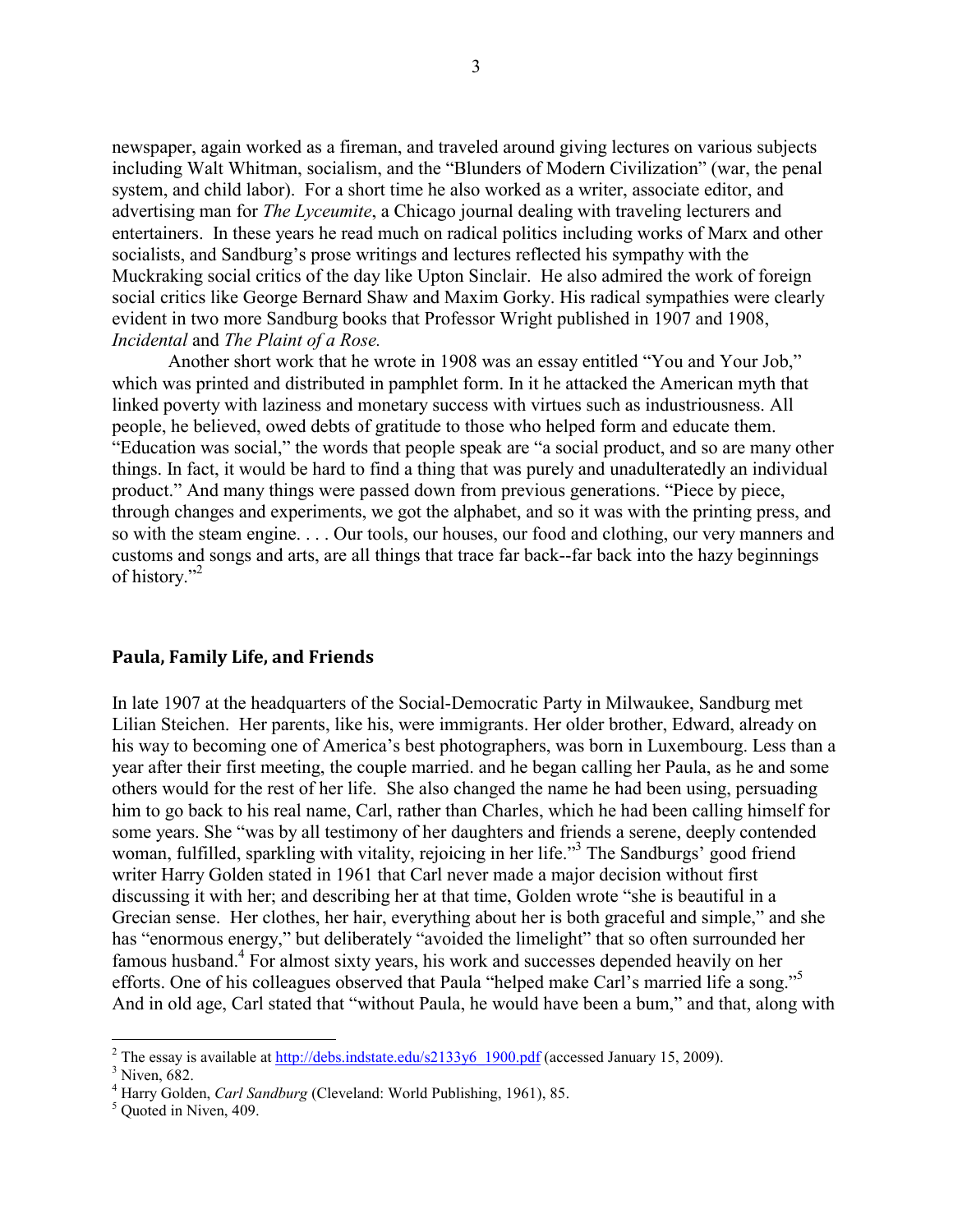her brother and Professor Philip Green Wright, she was one of the three greatest influences in his  $life.<sup>6</sup>$ 

In pictures of them, she barely comes up to his shoulders, and she was five years younger. When they met, and for some time afterwards, they were both ardent socialists—his "You and Your Job" bore a Socialist Party imprint. He had recently become a paid organizer for Wisconsin's Social-Democratic Party; she was an Illinois high-school teacher in the small town of Princeton who helped the party out by translating German socialist writings. She had received more formal education than had he, and in college excelled in philosophy, English, and Latin. A strong, independent-minded woman, she shared his love of literature, nature, walking, and music—he thought she played the piano well enough to become a concert pianist.

For some time after their first meeting, their jobs kept them apart. But they exchanged many letters, and he sent her some of his writings, both poems and prose. These letters reveal her passion and intelligence. She was fond of exclamation marks and often philosophized and referred to writers (for example, she loved the German poet Heine). Although he had contemplated giving up poetry, she encouraged him to keep writing and become *the socialist poet.* In one of her letters, she expressed a sentiment more characteristic of strong women early in the century than near its close: "Your letter tells me that I'm helping you. I like to hear that. So I shall be able to help the world on a little through you."<sup>7</sup> Although she would later achieve some fame herself as a well-respected world-class goat breeder—she had spent part of her youth on a farm--she never changed this desire to help the world primarily by helping her husband, and later their three daughters.

Their youngest daughter, Helga, who herself became a writer, noted about her mother: "Her power over my father [was] continuous and subtle." While he was given to occasional raging and roaring, Paula knew how to disarm him. Helga captured well the relationship between her parents by giving the following example from their old age together. He was irritated when a door handle became stuck and started to shout; "she looked up at him and patted his chest, 'What a fine strong voice!' Disarmed, he stood there in love."<sup>8</sup> Although not as easygoing as Paula, Carl never spanked his children, and both "parents were gentle presences."9 Helga makes it clear that the respective roles her mother and father adopted throughout their long marriage were freely chosen by each. They both agreed to eliminate in their wedding ceremony any promise by her to obey him, as was often then found in wedding vows, and they thought of themselves as equals, but with different roles. From the very beginning of their marriage, they wanted a child as soon as possible, but their first, Margaret, was not born until three years later in 1911, with Janet following in 1916 and Helga in 1918 (another infant was born dead in 1913).

In the years which followed, he was often gone from home; she looked after their household and helped with some of the more drudgerous tasks of a writer, such as editing, typing, and correspondence. Depending on the location of the changing homes they lived in, she also did some gardening and farming—their daughter Helga said that her mother had the gardening touch. Paula also loved animals, and the Sandburgs had numerous dogs, cats, horses, rabbits, and other four-footed creatures, even pet rats. Even before Margaret was born, while Carl was acting as the private secretary of Emil Seidel, the socialist mayor of Milwaukee, Paula

 $<sup>6</sup>$  Ibid., 694, 695.</sup>

<sup>7</sup> Quoted in Helga Sandburg, *A Great and Glorious Romance* (New York: Harcourt Brace Jovanovich, 1978), *113.* <sup>8</sup>  $8$  Ibid., 137.

<sup>9</sup> Helga Sandburg, *Sweet Music: A Book of Family Reminiscence and Song* (New York: Dial, 1963), 13.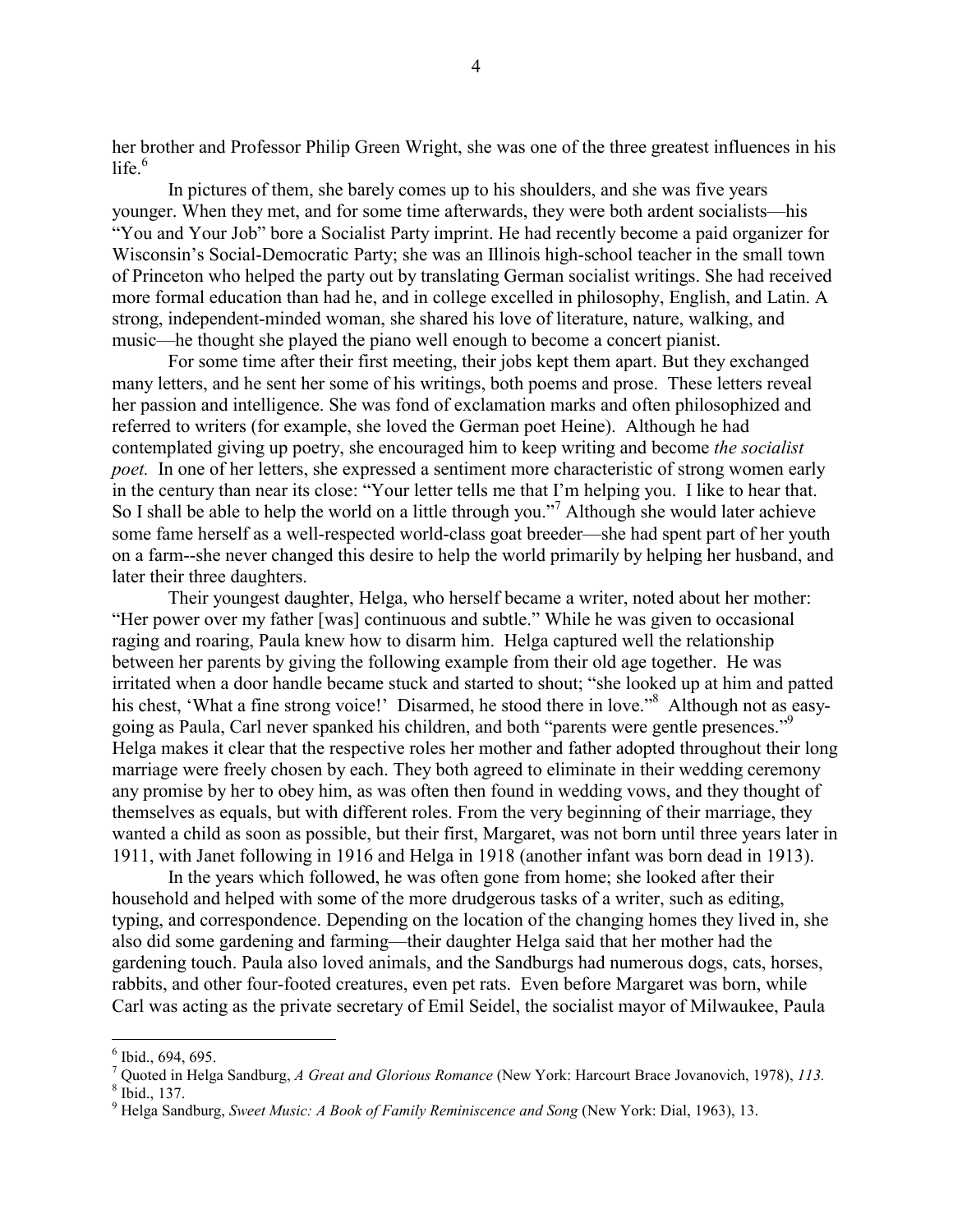had begun raising chickens. Helga observed that "we children . . . weeded, hoed, milked, cleaned the chicken houses and barns."10 During Prohibition, she also made wine. And during the mid and late 1930s, as the Great Depression lingered on, the farming efforts of Paula and the girls produced much of the family's food and milk. But Paula's most pressing duty was looking after the girls, an especially difficult task because of the unique problems each one presented.

The oldest, Margaret, suffered periodically from epileptic convulsions, the first one occurring when she was nine years old. It took doctors years before Margaret's epilepsy was correctly diagnosed, but even afterwards for many years, no effective preventive remedies were available to prevent her seizures. Because of her illness and her need to be watched over carefully, the brilliant young girl was educated primarily at home. She read tirelessly, played the piano, and helped her parents and sisters. She never married and lived with her parents for the rest of their lives. After her father's death, she edited his final book of poems and *The Poet and the Dream Girl: The Love Letters of Lilian Steichen and Carl Sandburg* (1987).

The second daughter, Janet, had much more trouble learning than did either of her other sisters, and at age 16 she was struck by a car that further slowed her educational process. She did not finish high school until age twenty-two. Like Margaret, she also never married, and continued living with her parents until their deaths. Paula devoted countless hours to looking after the special needs of these two daughters, while their always frugal father worried about how to earn enough money for their medical and other needs. His chief biographer wrote that from the early 1920s, "his concern for his family's long-term security motivated every professional decision he made." $^{11}$ 

The youngest daughter, Helga (originally named Mary Ellen), was the healthiest of the three, and presented less problems for her parents, at least until her romantic involvements began to complicate their lives. In late 1940, at age 21, she told them she had eloped with her mother's farm hand Joe, who was only 17 years old. Her mom began crying and had to be consoled by her dad—in moments of distress such as this, he often lay down with her on their bed and had her put her head on his shoulder. Helga, who now dropped out of college, and Joe lived with her parents on the property they had moved to in 1927 on Lake Michigan (near Harbert). Although the Sandburg's three-story house was plenty large enough to accommodate the young couple, Paula had a separate cottage built for them in the Sandburg orchard so they could enjoy more privacy. In late 1941 Helga gave birth to a son and two years later to a daughter. Between the two births, Helga, Joe, and son had moved to Illinois before Joe entered wartime service and she had returned to her parents' home in Michigan. In 1945, Helga divorced Joe soon after his return from service and later that year the whole three-generational Sandburg family moved to Connemara Farm, 245 acres amidst the Blue Ridge Mountains in Flat Rock, North Carolina.

For the next six years the Sandburgs greatly enjoyed their new three-story, twenty-two room house and property, and grandfather Carl loved having his two grandchildren around. Then in 1951 Helga married again, and after she and her young family remained with Carl and Paula for about a year they moved to Washington, D. C. The grandparents greatly missed their grandchildren, and Carl wrote:

the heart keeps turning to them memory will not be still

<sup>&</sup>lt;sup>10</sup> *A Great and Glorious Romance*, 165.<br><sup>11</sup> Niven, 386.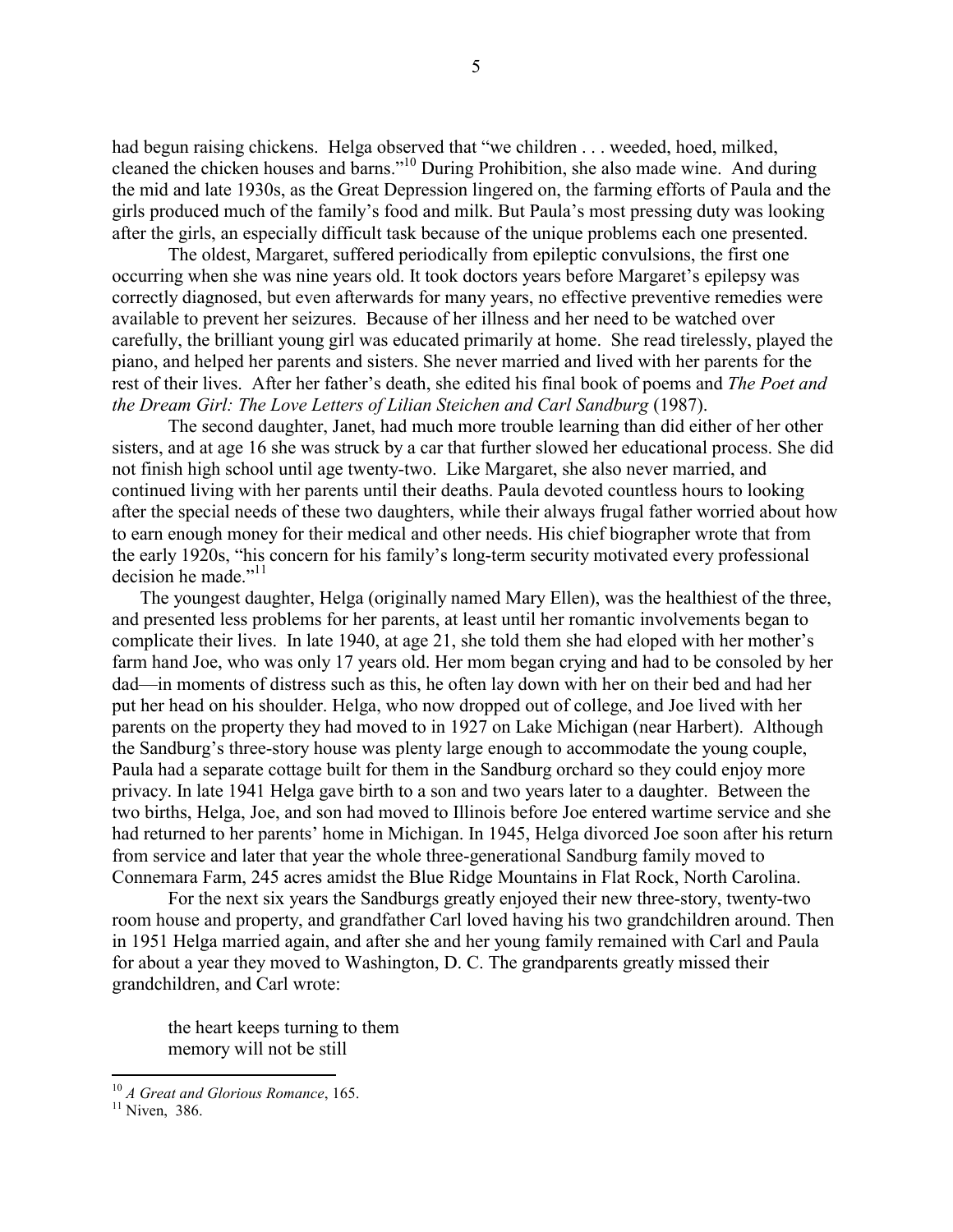remembering how and what they were the faces and words of them  $\ldots$ 

For the next few years, however, occasional visits between the two households occurred until differences and tensions, especially between Carl and Helga's new husband, led to a fouryear period in which Helga and her family broke off relations with her dad. Although defending Carl against criticism from Helga, Paula tried to mend the rift; but it was not until 1960, after Helga had separated from her second husband, that father and daughter reconciled. From then until Carl's death (and beyond) Helga and the two maturing grandchildren, as well as a third husband liked by Carl and Paula, often visited Connemara.

Despite the years of separation between Carl and Helga, Niven wrote: "The incontrovertible fact, documented everywhere in poems, letters, and deeds, was the enduring love Sandburg and Paula shared, and their devotion to their family."<sup>13</sup> After his death, Paula herself wrote, "It seems to me that Carl and I were always surrounded by children, books, and animals. The children had everything that the two of us had to give—love, attention, and in Carl's case, the gift of imagination and humor."<sup>14</sup>

One of the secrets of their long happy marriage, according to Paula in old age, was that they "never tried to 'remake' each other" and that they encouraged each other to pursue their individual wishes.15 Helga thought that her parents fit together well, she with her maternal emphasis on children, house, land, animals, flowers, and crops; and he with his stress on writing. They shared similar values as to what was important in life, always a help in a successful marriage. She thought he was a genius—according to daughter Helga, Paula "excused any crossness or eccentricity on his part," saying "after all, children, he's a genius."16 In turn, he also admired her intelligence and learning; and they often talked of his writings and of world news. Of the two, Paula seemed to sacrifice the most, but she did it lovingly. This was especially evident when it came to his frequent travels, which occurred for a variety of reasons including the financial needs of his family and because he was "a vagabond at heart."17 He was often gone for months at a time. In the beginning of 1919, when he was in New York after just returning from over two months of reporting in Sweden for the Newspaper Enterprise Association, he received a letter from Paula. A little over a month earlier, she had given birth to Helga. Paula wrote that she had awoke in tears after a dream that he had come home briefly, but then traveled back to Sweden. She then added:

Buddy [they often addressed each other as "buddy" or "pal"], if you feel you have to go again—it will be much harder for us to let you go! . . . However, Buddy, I'll be game . . . .and won't hold you back if you really feel a call to go off somewhere again. I don't want to interfere with your destiny—or your future—or any big chance for your development—or a new inspiration to write! You must be free—till the time comes

<sup>&</sup>lt;sup>12</sup> As found in Paula Steichen, *My Connemara*, (New York: Harcourt, Brace & World, 1969), 163. This memoir of the Sandburgs' granddaughter eloquently testifies to the mutual love of her and her grandparents.  $13$  Niven, 682.

<sup>14</sup> From her "Introduction" to Carl Sandburg, *The Sandburg Treasury; Prose and Poetry for Young People* (New York: Harcourt Brace Jovanovich, 1970), 7.

<sup>&</sup>lt;sup>15</sup> Niven, 682. <sup>16</sup> Helga Sandburg, *Sweet Music*, 25.<br><sup>17</sup> Niven, 376.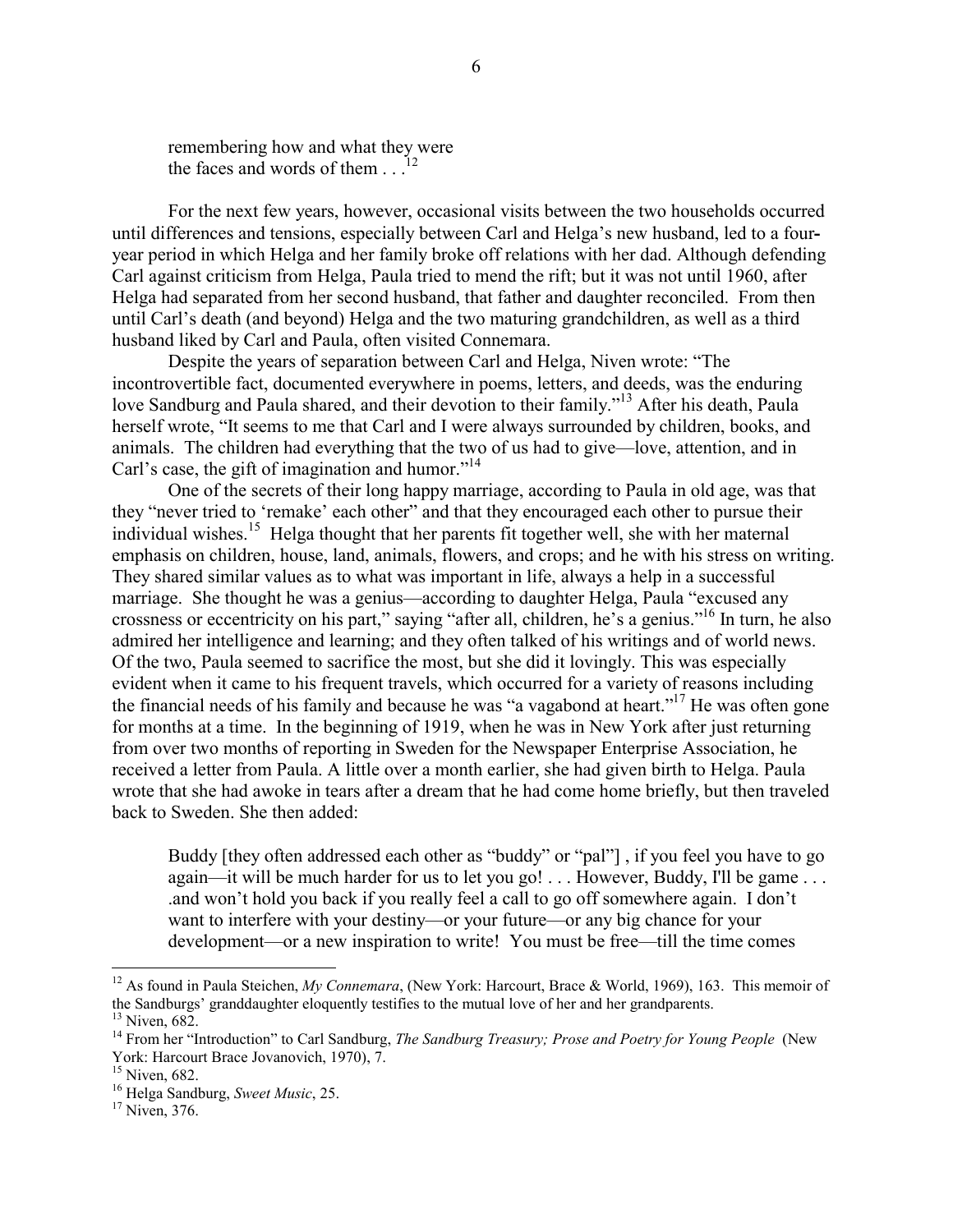when your family is sufficiently *mobile* to go with you wherever you go! But meantime you must know *too* how we love you and need you*—*and so if a proposition is made to you that is *not* very attractive—if you feel 50-50 about it—throw our love for you and & need of you into the balance, and stay home! The kids are a wonderful trio now.<sup>18</sup>

In the final year of his life, when she woke him in the mornings, he would sometimes ask in a confused state who it was. She would answer "Paula," and he would respond, "Too good to be true!" On his deathbed, the final word he spoke was "Paula."<sup>19</sup>

It is not hard to see why he valued her so much—why in a real sense she was almost too good to be true. And in our own age, when many intelligent women would not be as willing to be as self-sacrificing, few women would be as tolerant as she with his almost constant traveling or with his close relationship to many other women.

Niven writes about his "vast web of friendships," and details his friendly ties with many people, including his brother-in-law, photographer Edward Steichen. Harry Golden wrote that his friendship with Carl "was the most rewarding" of his life and that "Carl was all-out for friendship. If Carl was your friend and your son was sick, Carl worried as much as you."20 "Friendship with Carl Sandburg is a *complete* thing. It is so complete that at every stage of the relationship you feel yourself helpless because he gives so much more than he receives."

Golden was a generation younger than Carl, and his Jewish parents had emigrated from the Austro-Hungarian Empire to New York City when he was still very young. In the 1920s, he married, had children, and became a stockbroker, but his firm went bankrupt in 1929 and he was found guilty of mail fraud and sent to prison until 1933. After being paroled, he worked in New York and in the early 1940s became a reporter in Charlotte, North Carolina. He met Carl a few years after the Sandburgs had also moved to North Carolina, by which time Golden was already a passionate critic of racial segregation. He had also begun publishing *The Carolina Israelite*, a bi-monthly paper that touched on racial, ethnic, and other issues. Golden's many articles and books reflected a concern that was shared by Sandburg, the plight of ordinary people and victims of discrimination. With Sandburg's cooperation, Golden completed his biography of his friend in 1961 and outlived him by about a decade and a half.

Carl's other friends were from all over the country, and even some abroad. Many of them were fellow writers like himself, but there were also many others in a wide variety of professions and occupations including the architect Frank Lloyd Wright, University of Chicago president Robert Hutchings, noted attorneys Clarence Darrow and Thurgood Marshall (who eventually became the first African American Supreme Court justice), broadcast journalist Edward R. Murrow, and Illinois governor Adlai Stevenson, who invited his old friend to speak at his inauguration in 1949 and then be his guest at the governor's mansion in Springfield. Stevenson later recalled:

My acquaintance with Carl Sandburg now extends through many years. Among my most pleasant recollections are parties in Chicago in the twenties and thirties where I listened

<sup>&</sup>lt;sup>18</sup> Quoted in Helga Sandburg, *A Great and Glorious Romance*, 59.<br><sup>19</sup> Niven, 700-01; Steichen, *My Connemara, 176.*<br><sup>20</sup> Niven, 598; Harry Golden, *The Right Time: The Autobiography of Harry Golden (New York, Putnam, 19*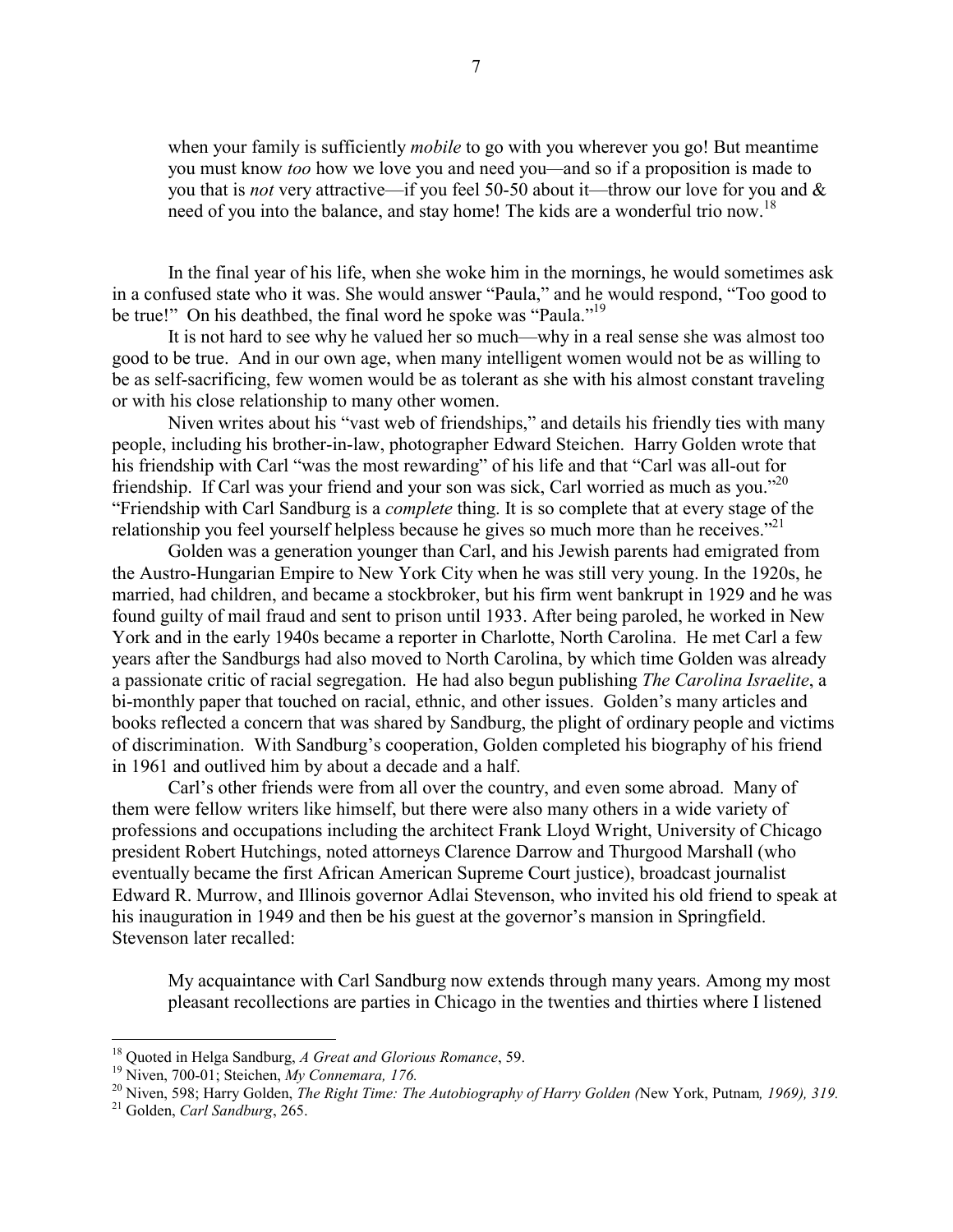to him sing from his songbag to the inimitable accompaniment of his guitar, and happy evenings with him  $\ldots$  where anecdotes. Lincoln and music took us far into the night.<sup>22</sup>

In 1953, at a seventy-fifth birthday celebration for Carl, Stevenson, who had been the Democratic presidential nominee in 1952 and would be again in 1956, said that he "is the one living man whose work and whose life epitomize the American dream. He has the earthiness of the prairies, the majesty of mountains, the anger of deep inland seas. In him is the restlessness of the seeker, the questioner, the explorer of far horizons, the hunger that is never satisfied. In him also is the tough strength that has never been fully measured, never unleashed, the resiliency of youthfulness which wells from within, and which no aging can destroy."23

Russian poet Yevgeny Yevtushenko was among a number of foreigners who were proud to say, "I was good friends with Carl Sandburg."<sup>24</sup> Spain's famous classical guitarist Andre Sergovia, who sometimes performed in the United States, was another friend, who because of his fondness for Carl agreed to accept him as a pupil even though Sandburg had been playing the guitar for decades and was then 74 years old.

His friends included many women, as well as men, and in most cases, there was no reason for Paula to be jealous. Niven indicates that there is no evidence that he was ever "physically unfaithful, $\frac{1}{2}$ " Nevertheless on a few occasions his friendship with women did give Paula legitimate cause for worry. His frequent travel and dealings with a great variety of women can be illustrated by a few examples.

In July 1943, he wrote to his good friend novelist Julia Peterkin "For fourteen weeks I have been in New York and Washington . . . . Twice I ducked home for six day periods."<sup>26</sup> Later that year he went to Hollywood, as he did the following year and from time to time after that. His 1943 trip to America's film capital occurred because he was under MGM contract to write episodes for an eventual film. The project, however, took on a life of its own. Instead of a film resulting from his effort, it was his long novel, *Remembrance Rock,* which began in this unusual manner. In 1958 Hollywood film stars took part in a tribute to him by reading from some of his many works. In 1960 actress Bette Davis starred in a stage review entitled *The World of Carl Sandburg*. He also worked in Hollywood as a consultant to director George Stevens on the film *The Greatest Story Ever Told* (1965). Among the many stars he met along the way was Marilyn Monroe, who later sent him some poems she had written—the ubiquitous youtube.com even has some shots of the old Sandburg dancing with the much younger Hollywood sex symbol.<sup>27</sup>

As he traveled he almost always stayed with friends; while working in Hollywood it was usually at his friend Lilla Perry's Los Angeles home. He disliked staying at hotels, and friends and acquaintances from all over the United States later recollected stories about Sandburg when

 $22$  Quoted in ibid., 107.

<sup>&</sup>lt;sup>23</sup> Quoted in Philip Yannella, *The Other Carl Sandburg* (Jackson: University Press of Mississippi, 1996), xi.

**<sup>24</sup>** Quoted in "Yevgeny Yevtushenko looks askance at money," http://www.bankrate.com/brm/news/investing/20040123a1.asp (accessed December 28, 2008).<br><sup>25</sup> Niven, 681.<br><sup>26</sup> Carl Sandburg, *The Letters of Carl Sandburg* (New York: Harcourt, Brace & World, 1968), 415.

<sup>&</sup>lt;sup>27</sup> Marilyn Monroe & Carl Sandburg Rare Images, http://www.youtube.com/watch?v=6St1d2kE8kE (accessed December 23, 2008).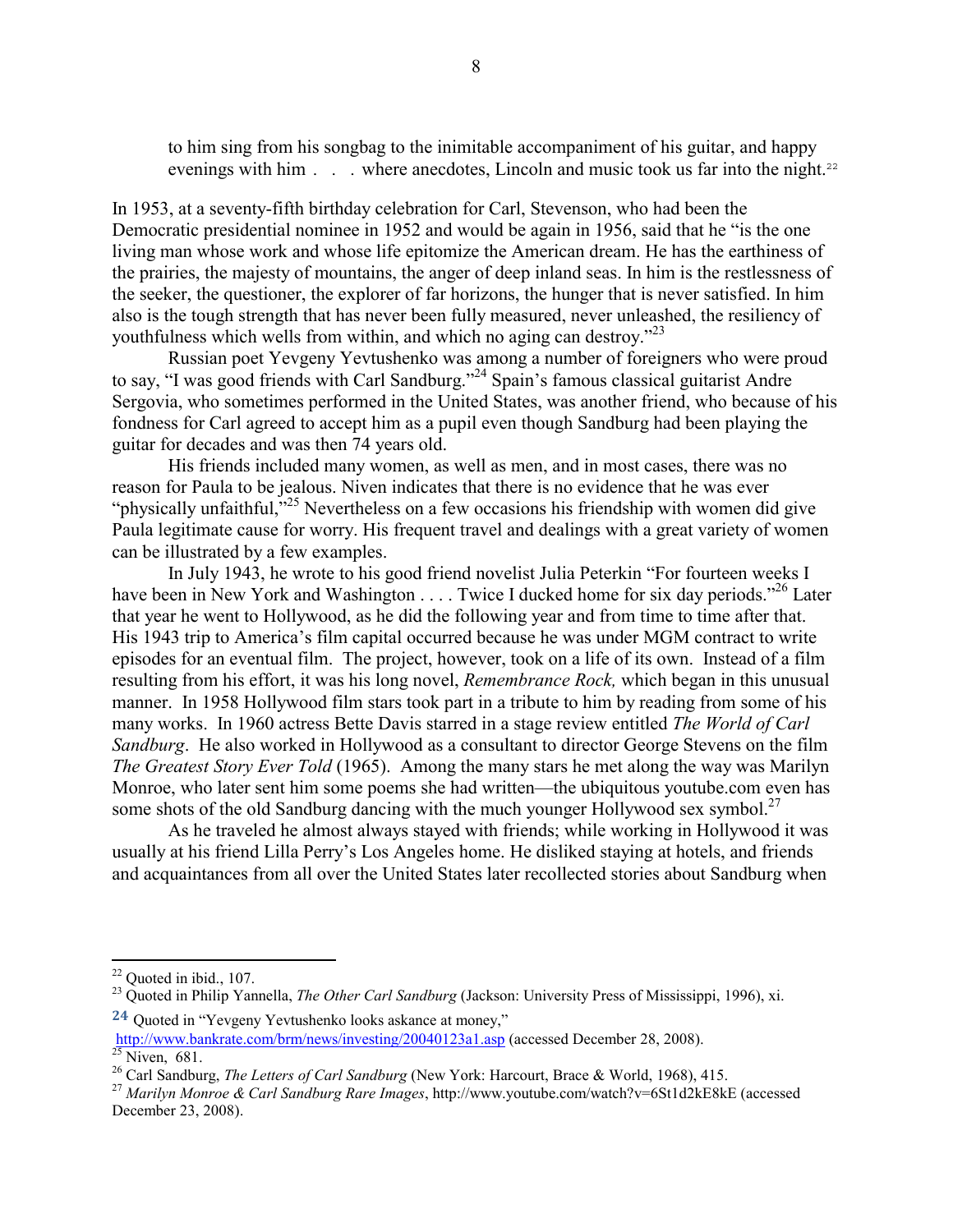he was their house guest.<sup>28</sup> In addition to his many working trips, including his trips to towns and colleges to lecture, recite, and sing folk songs, in the family's pre-North Carolina days, he sometimes left their Michigan home to get away from winter weather. Writing of the period just before their move to North Carolina in 1945, Niven explains: "Sandburg, prone to bronchitis, had long escaped to Florida or other warm places during the worst of winter, but Paula and the girls had to stay home, and the farm work increased in winters."29

Yet, when asked later in their life, if it was lonely when Carl was away, Paula responded:

Dear, no. I look forward to it in a way because it gives me a chance to catch up on my own work. I think it is good for couples to separate occasionally. And Mr*.* Sandburg always has such interesting things to tell me when he gets home. I have never felt left out. . . . But I think a woman should create interests of her own. It would be a lonely life if a woman didn't get interested in things for herself**.** 30

The two most significant cases of Paula's jealousy were in 1914 and then again in the 1950s and 1960s. The occasion for the first was all the time he spent, when not working at his regular job with a management magazine, with the many "bright, beautiful women" who worked for or contributed to *Poetry: A Magazine of Verse*."31 It was this magazine that made Sandburg's reputation as a poet—in 1914, it declared his "Chicago" the best poem of the year. Paula, at home in their suburban home with Margaret, seems to have become upset with him. She reminded him that they had agreed that if either one wished to leave the marriage, the other would consent. He assured her, he did not wish to separate and that he loved her deeply.

The second serious cause of Paula's alarm involved Chicago business woman Donna Workman, who Niven describes as "statuesque and extraordinarily beautiful."<sup>32</sup> In the late 1950s, in the years bracketing his eightieth birthday, he often stayed in her plush apartment when he traveled to Chicago. She was about the age of his youngest daughter, greatly admired his writings, and shared his sympathy for poor people—her company, Workman for Workmen, matched unemployed people with employers seeking temporary labor. She later insisted that there was nothing "illicit" about their relationship, that he never "stepped out of line," but that he did love her in a special way and that those "not noble of mind enough to understand this kind of love can go to hell!"<sup>33</sup> She thought that in the late 1950s, when he was still estranged from his daughter Helga, that she might have served as sort of a substitute, but there is no denying that Donna's relationship to him caused discomfort to Paula. Exactly what Paula knew or suspected is not clear, but he did sometime lay his head on Donna's lap and turned over some of his business matters to her, mainly stemming from his prolific writings. Niven discovered in his unpublished materials a piece of paper on which he wrote "Donna I love you so—such a deep

<sup>28</sup> See, for example, William Alfred Sutton, *Carl Sandburg Remembered* (Metuchen, N.J: Scarecrow Press, 1979); and "A tribute to Carl Sandburg at seventy-five," http://www.archive.org/details/tributetocarlsan00prat (accessed February 1, 2009).

 $29$  Niven, 569.

<sup>30</sup> Quoted in North Callahan, *Carl Sandburg: His Life and Works* (University Park: Pennsylvania State University Press, 1987), 186.

 $31$  Niven, 249.

 $32$  Ibid., 654.

 $33$  Quoted in ibid., 659-60.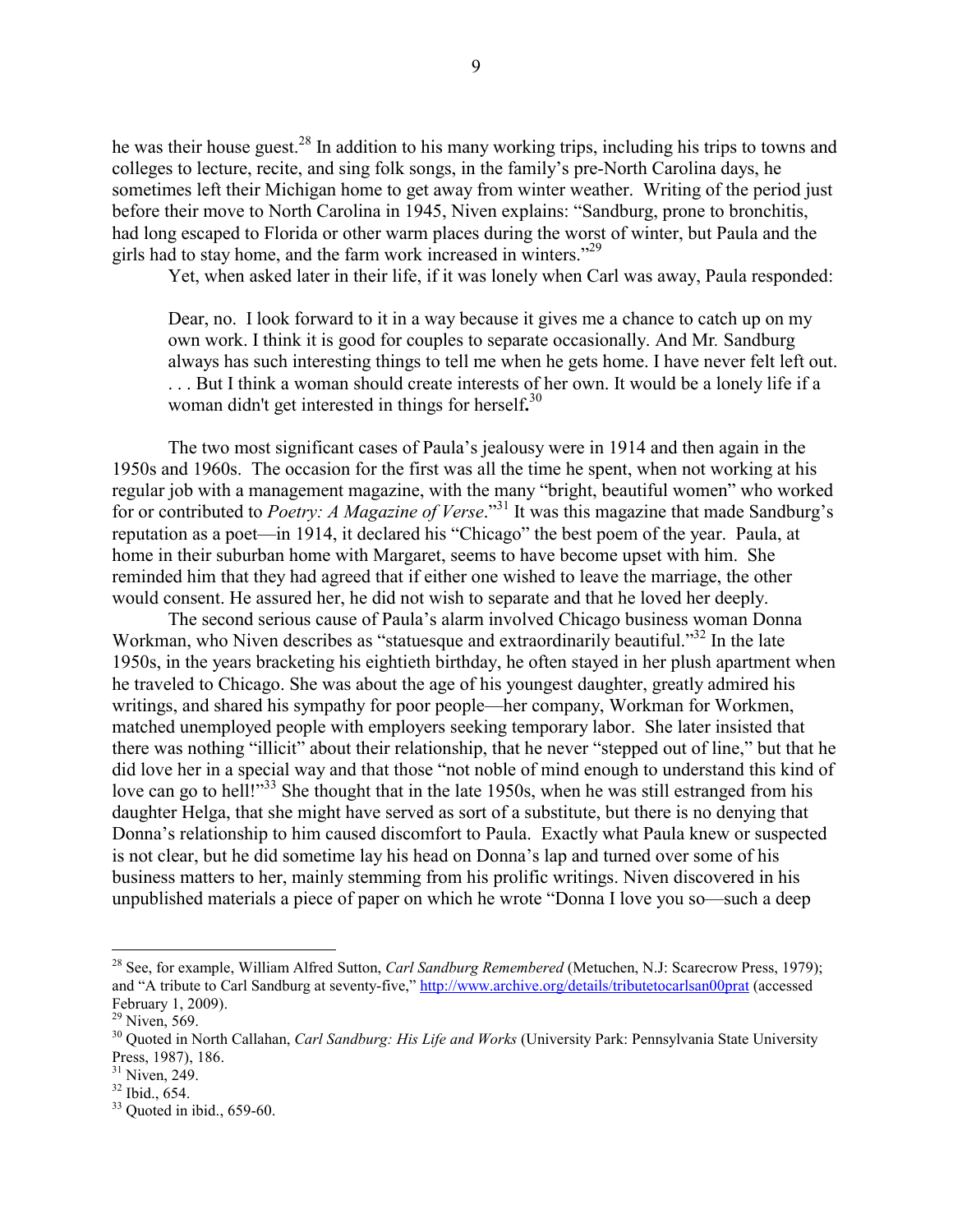love."<sup>34</sup> Many years before, in the 1930s, he had told another close woman friend that it was possible for a man to love many women simultaneously but that marital fidelity was necessary. Like Donna later, this woman insisted that there was love between her and Sandburg, but no sexual relations.<sup>35</sup>

By the early 1960s, however, Sandburg no longer spent much time with Donna. She seems to have resented his increasing reliance on a new agent, Lucy Kroll, of whom both Carl and Paula thought very highly. Partly based on interviews with their daughter Margaret, Niven writes that "Paula watched their [Donna's and Carl's] friendship diminish with relief, for it had wounded and embarrassed her."<sup>36</sup>

Despite Carl's frequent trips away from home and his many female friends, the Sandburg daughters and friends recalled a happy Sandburg home life. In their Michigan and then North Carolina homes, Carl spent most of his time writing and Paula caring for the daughters, house, land, and animals. But there was also time for family walks along Lake Michigan and then on the many trails on or near their extensive Connemara property. And they all enjoyed music, often singing together. Carl often played folk songs on his guitar and daughters Margaret and Paula inherited some of their parents' musical talent, with Margaret becoming a gifted pianist like her mom, and Helga eventually taking up the guitar like her dad.<sup>37</sup> In 1961 Harry Golden, who often visited Carl at his Connemara Farm, wrote that "the impression you get from Carl Sandburg's home is one of laughter and happiness."<sup>38</sup> He also mentioned how Carl and Paula often held hands.

#### **Carl's Writings and Stage Performances in the Interwar Years**

Carl's chief source of income was his various writings and his stage performances. In the early years of his marriage, it was mainly his journalistic reporting and columns. This was especially so during the decade and a half he worked for the *Chicago Daily News* before giving the job up when staff salaries were cut by half in 1932 during the Great Depression. By that time, however, not only had several of his poetry collections been published, but also a few volumes each of his children's stories and Lincoln books, as well as other works including his first collection of American folk songs, *The American Songbag.* Although by no means a rich man, he now with some confidence could rely on such books, plus his stage performances, to earn an adequate income.

His work as a newspaper man and traveling stage performer had not only occurred simultaneously with his efforts that led to so many book publications, but also often furnished materials for his poetry, prose, and folk song collection. In mid-1919, for example, he wrote a series of articles for the *Chicago Daily New*s on the tense racial situation in Chicago, one that culminated in violence at the end of July. Later in the year his articles were gathered together and published as a little book entitled *The Chicago Race Riots, July 1919*. In his reporting he

<u>.</u>

 $34$  Ibid., 659.

 $35$  Ibid., 499-500.

 $36$  Ibid., 681.

 $37$  For Helga's love of music and some of the many folk songs she learned from her dad and others, see her book *Sweet Music.*

<sup>38</sup> Golden, *Carl Sandburg*, 85.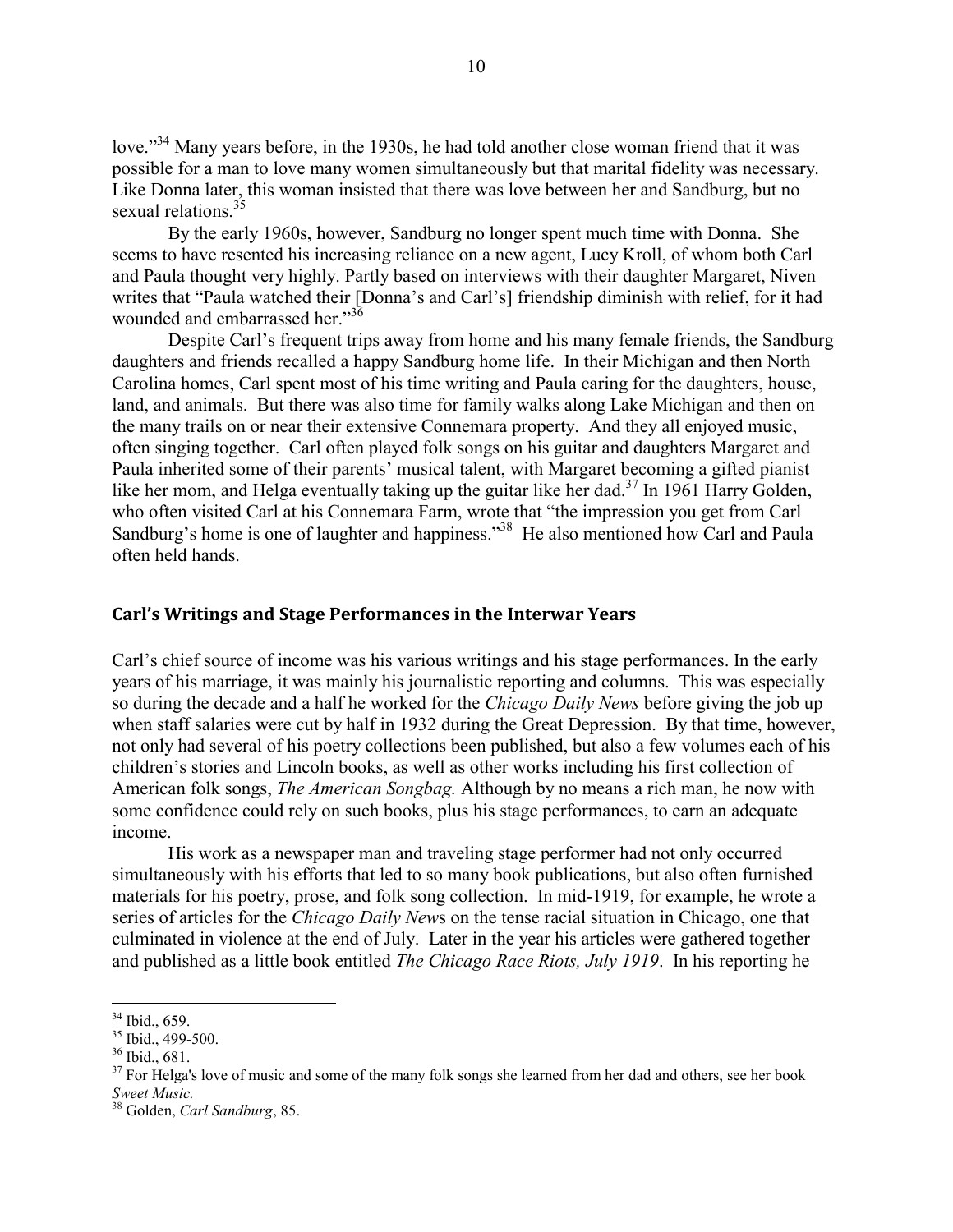mentioned the hatred of "white hoodlums" and a few days after the riots began wrote a poem, dealing with them, "Hoodlums."

Throughout most of the 1920s, Sandburg was the main film critic for the *Chicago Daily New*s, and this task influenced his other writing. In all, between 1920 and 1928, if one includes all of his reviews, he wrote more than 2,000 columns dealing with films. Niven writes that "the convergence of the motion picture, folk music, travel, home life, and the often preposterous realities of daily news events helped to shape [his poems collected in] *Slabs of the Sunburnt West*  (1922). There was an overlay of new imagery, drawn, most likely unconsciously, from the realm of the motion picture. . . . Thus the motion picture was one of the dominant forces at work in Sandburg's imagination during the decade of the twenties."<sup>39</sup>

His travels around the country giving stage performances also furnished material for his publications. In his preface to the *The American Songbag of 1927,* he explained how he gathered some of the songs in the collection:

Perhaps I should explain that for a number of years I have gone hither and yon over the United States meeting audiences to whom I talked about poetry and art, read my verses, and closed a program with a half- or quarter-hour of songs, giving verbal footnotes with each song. These itineraries have included now about two-thirds of the state universities of the country, audiences ranging from 3,000 people at the University of California to 30 at the Garret Club in Buffalo, New York, and organizations as diverse as the Poetry Society of South Carolina and the Knife and Fork Club of South Bend, Indiana. The songs I gave often reminded listeners of songs of a kindred character they knew entirely or in fragments; or they would refer me to persons who had similar ballads or ditties.<sup>40</sup>

A friend of Sandburg's who worked with him on the *Chicago Daily News* wrote about his singing as he strummed his guitar:

Sandburg may not a great singer, but his singing is great . . . . From every song that he sings there comes a mood, a character, an emotion. He just stands there, swaying a little like a tree, and sings, and you see farmhands wailing their lonely ballads, hillbillies lamenting over drowned girls, levee hands in the throes of the blues, cowboys singing down their herds, barroom loafers howling for sweeter women, Irish section hands wanting to go home, hoboes making fun of Jay Gould's daughter. The characters are real as life, only more lyric than life ever quite gets to be.<sup>41</sup>

Sandburg also gathered information about Lincoln as he traveled. He "traveled from coast to coast in 1924 filling lecture dates and picking up Lincoln material and new folk songs wherever he went."<sup>42</sup>

If, as he wrote in 1909, much of his early work was connected with using "every possible tool and situation for the advancement of The Great Cause [socialism]," his efforts during the last forty-five years of his life were devoted primarily to "nation-building." One scholar contends

<sup>&</sup>lt;sup>39</sup> Niven, 388-89.

<sup>40</sup> Carl Sandburg, *The American Songbag* (New York: Harcourt, Brace & Company, 1927), ix. 41 Lloyd Lewis, *It Takes All Kinds* (Freeport, NY Ayer Company Publishing, 1970), 75. 42 Niven, 414.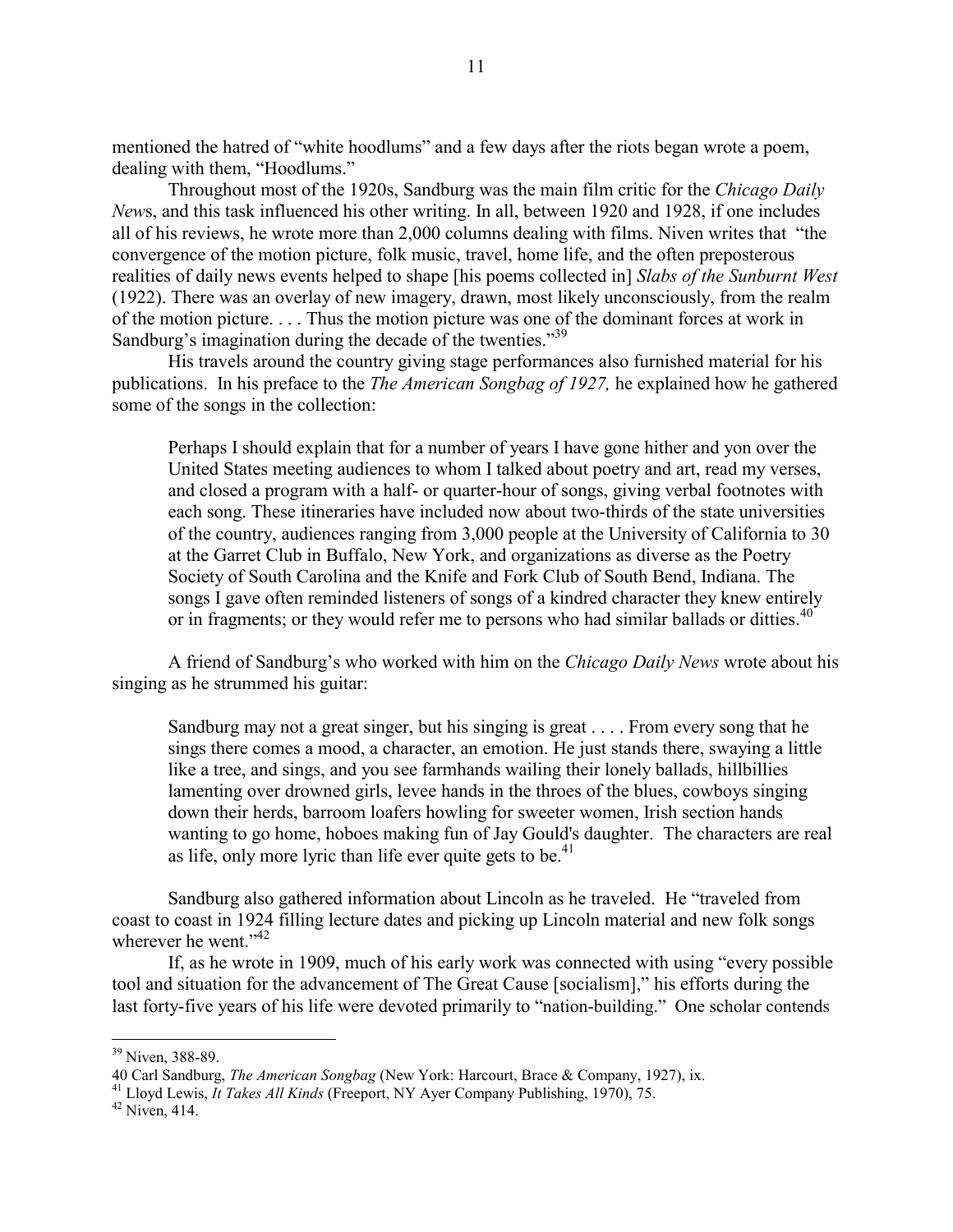that "every work from 1922 forward served this function in some way" and that "from that point onward, Carl Sandburg transforms into, and presents himself as, an American patriot. His many works, in multiple genres, served as efforts to give Americans of all ages a sense of their country's history as well as its potential. He also wanted Americans to understand and appreciate the common man and the common laborer."<sup>43</sup>

Sandburg had spent the last several weeks of World War I in Sweden and Norway, from where he reported on the war, its immediate aftermath, and on the chaotic revolutionary conditions in Finland and Russia. On December 10, 1918, a month after the end of the war, he wrote: "I have the feeling that unless Europe gets down to a plain old fashioned 'rest cure' of some kind, then Europe will turn into a shambles and a madhouse."<sup>44</sup> In the postwar period, many European writers expressed dismay at what Europeans had done to themselves, and titles such as Oswald Spengler' *Decline of the West* (1918-1922) and T. S. Eliot's famous poem, "The Waste Land" (1922), reflect a pessimism that was widespread in the 1920s.

Back in the United States, many intellectuals were critical of American life.<sup>45</sup> Especially notable was the influence of two writers, both friends of Sandburg, Sinclair Lewis and H. L. Mencken. Lewis's novel *Main Street* appeared in 1920, followed two years later by his *Babbitt*. In his *Only Yesterday: An Informal History of the 1920's,* which first appeared in 1931, Frederick Lewis Allen wrote:

The effect of these two [Lewis] books was overwhelming. In two volumes of merciless literary photography and searing satire, Lewis revealed the ugliness of the American small town, the cultural poverty of its life....

After *Babbitt*, a flood of books reflected the dissatisfaction of the highbrows with the rule of America by the business man and their growing disillusionment. The keynoter of this revolt, its chief tomtom beater, was H. L. Mencken.<sup>46</sup>

Although Sandburg shared some of the harshly critical views of his two friends toward some aspects of American society, overall he was much more positive than they or most major U. S. writers, including many of them who spent part of the 1920s in Europe. "Instead of offering a bleak and pessimistic view of life and human nature, Sandburg's works make an attempt to offer common readers a renewed sense of optimism. Instead of participating in the modernist tradition of writing obfuscating and challenging fragmented texts, Sandburg offers tightly knitted works that clearly contain over-arching themes of hope and promise. In many ways, Carl Sandburg took it upon himself to put back together a country that many writers saw as hopelessly fragmented."<sup>47</sup> And his reaction to the general postwar malaise that affected so many writers in the Western world who

<u>.</u>

<sup>&</sup>lt;sup>43</sup> Evert Villarreal, "Recovering Carl Sandburg: Politics, Prose, and Poetry after 2006," (Ph.D. diss., Texas A&M University, 2006) 48, available at http://txspace.tamu.edu/bitstream/handle/1969.1/4167/etd-tamu-2006B-ENGL-Villarr.pdf;jsessionid=7FC582F4DFFAA43A849B6B0FE9296B9C?sequence=1 (accessed January 1, 2009).

<sup>45</sup> For a brief summary of this criticism, see my *An Age of Progress? : Clashing Twentieth-Century Global Forces* (London; New York: Anthem Press, 2008), 191.

<sup>46</sup> For this quote and more on the critical views of Lewis and Mencken, see *Only Yesterday: An Informal History of the 1920's* (New York: Perennial Library, 1931), 191-98; also available at

http://xroads.virginia.edu/~HYPER/ALLEN/ch9.html; for a review of Walter Lippmann, on Mencken's *Notes on Democracy,* see http://www.mencken.org/text/txt001/lippman.walter.1926.h-l-mencken.htm (accessed January 1, 2009).

 $47$  Villarreal, 49.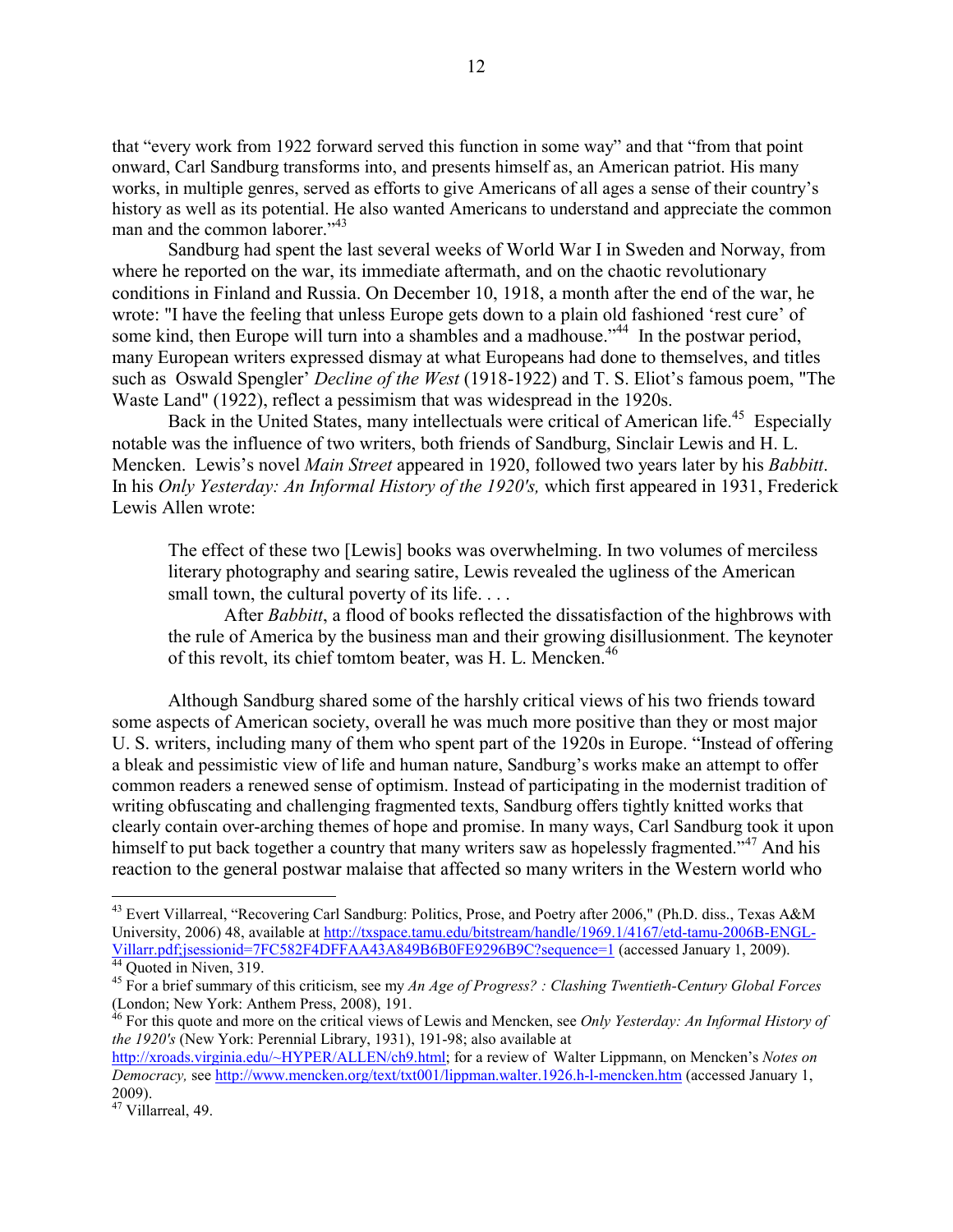depicted "the decline of the West" was to use "literature to combat–not expose or further manifest– this sense of cultural and moral collapse."48 His optimism can be seen in three different types of work he was engaged in the early 1920s, his poetry, his children's stories, and his Lincoln biography; and this sense of hope would continue to shine forth in his works for the rest of his life. It was also evident in his political support of Democratic candidates such as Franklin Roosevelt, Adlai Stevenson, and John Kennedy (see below on "The Sandburgs' Political Wisdom and the Lincoln Connection").

 One scholar's judgment on the poems in Sandburg's *Slabs of the Sunburnt West (1922)* is that "many of the poems in this volume, as well as those published thereafter, attempt to retell American history, and this was done to give Americans pride and a renewed sense of understanding of their native land. . . . From this volume of poetry onward, Sandburg would use his literature in a boldly ambitious way--he would use it as a way to build up the nation's consciousness of its own past and as a vehicle to re-situate and re-present the nation's rich history, one founded on idealism. Each piece would be couched in such a way that would allow Sandburg to take a sweeping, panoramic view of America's past, present, and future.<sup>49</sup>

In his two volumes of children's stories published in 1922-1923, *Rootabaga Stories* and *Rootabaga Pigeons,* Sandburg created an imaginary world especially suited for American children like his own daughters. According to Golden, "Rootabaga Country is an American country. It has a railroad, ragpickers, policemen, ball teams, tall grass. It is mapped out. If it existed, you could get to it and find your way around. Geographic reality is what makes the *Rootabaga Stories* the first genuinely American fairy tales." Golden contrasts it with Sinclair Lewis's Main Street:

Rootabaga Country . . . is a good place to live because of the people who inhabit it. Sandburg never fell for the temptation to seize upon this aspect – life in the small town – and use it for ridicule, and do what so many other of our writers have done to point out the dullness and narrowness of the lives and interests of the people. Sinclair Lewis set the fashion with *Main Street*. . . .

. . . [Unlike Lewis, Sandburg] is not clinical, not trying to re-create mediocrity but creating joyousness.<sup>50</sup>

And these stories reflected some of their author's deeply felt beliefs and values, for example "the courage to go on doggedly," that "love for work or others can enable transcendence over harsh circumstances, and the enduring solace of home."<sup>51</sup>

In 1926, Sandburg's two-volume *Abraham Lincoln: The Prairie Years* appeared, containing almost one thousand pages. In 1939, he followed up his first two volumes, with his four-volume *Abraham Lincoln: The War Years* (containing over a million words), and the following year he was awarded the Pulitzer Prize for history. In 1954 his condensed one-volume *Abraham Lincoln: The Prairie Years and The War Years* was published. That same year Edward R. Murrow came to Connemara to interview Sandburg for his "See It Now" television program and asked him why he devoted so many years to Lincoln. Sandburg replied that the best answer

 $48$  Ibid., 47.

 $49$  Ibid., 50-51.

<sup>&</sup>lt;sup>50</sup> Golden, *Carl Sandburg*, 222-23.<br><sup>51</sup> Niven, 392.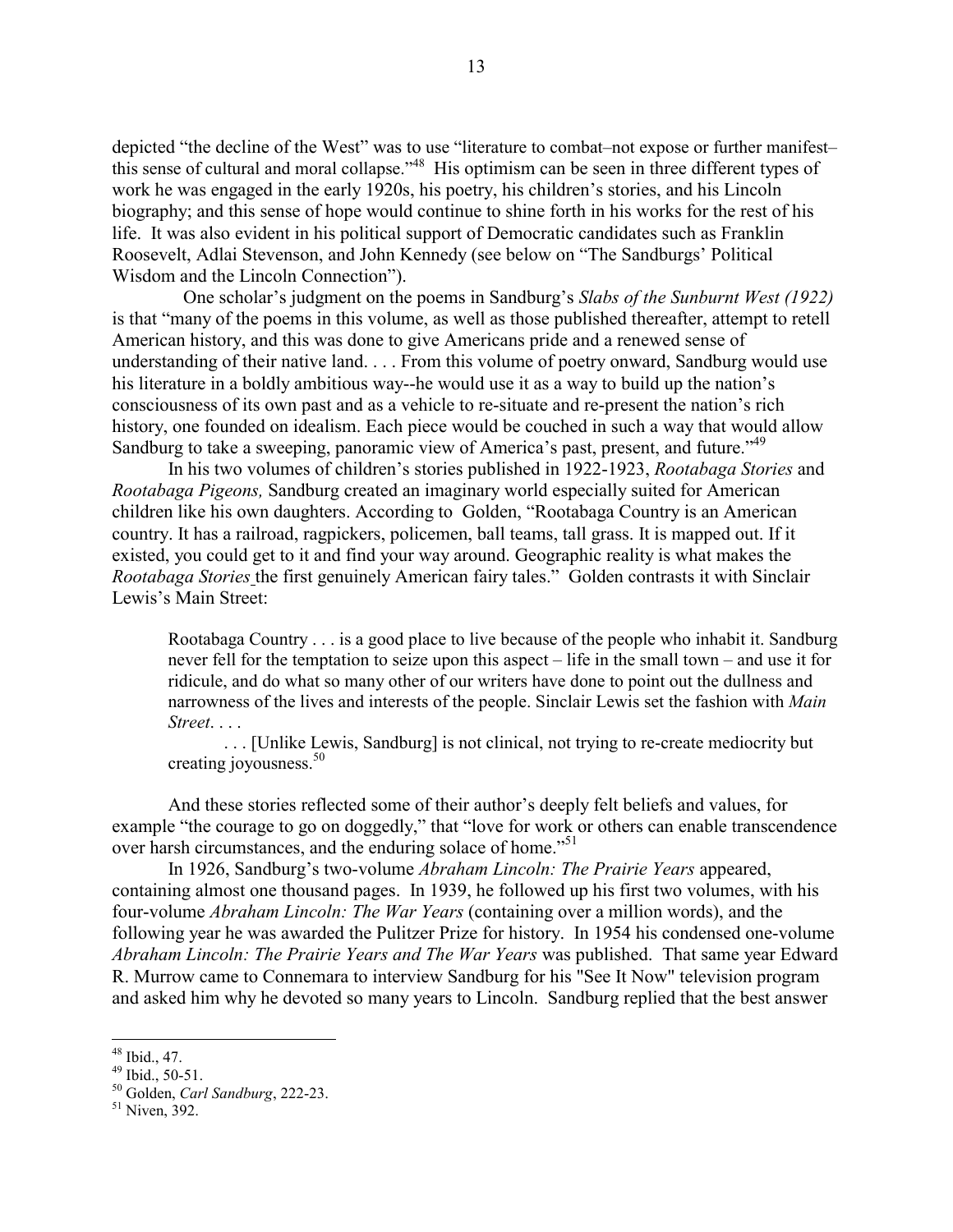was that Lincoln was good company. Morrow also interviewed Paula who said that Carl had become more like Lincoln, more understanding than he had been as a young man. Several of Carl's friends had also earlier commented on the similarities between the two men, with one of them observing that Carl had put much of himself into his portrait of Lincoln.

Near the end of the twentieth century one scholar summed up the impact of Sandburg's Lincoln works. "*Abraham Lincoln: The Prairie Years and The War Years* is, for better or worse, the best-selling, most widely read, and most influential book about Lincoln. . . . They have also provided the basis for a great many adaptations for various media, including Robert Sherwood's Pulitzer Prize-winning play *Abe Lincoln in Illinois* in 1938 [itself the basis for a 1940 film with the same title, which President Roosevelt got a special White House viewing of the night before its Washington D.C. premiere]. . . . Probably more Americans have learned their Lincoln from Sandburg than from any other source."<sup>52</sup> This same historian, as well as many others, have pointed out that many historians have criticized Sandburg for taking liberties, especially when writing about Lincoln's pre-presidential years, that most professional historians would shun--no footnotes or endnotes, imagining various conversations and other scenes, and relying on some unreliable sources, as well as the many trustworthy ones that he made painstaking efforts to locate and use. Sandburg often digressed from his main topic, for example writing pages about the planting and harvesting of corn or the jokes Lincoln *might* have told.

Part of the reason that he included so much besides straight biography and history was that he thought Lincoln was a man of the people and that it was necessary to depict their way of life in order to understand him. Toward the end of his last volume on Lincoln and the "war years," he wrote:

Out of the smoke and stench, out of the music and violent dreams of the war, Lincoln stood perhaps taller than any other of the many great heroes. This was in the minds of many. None threw a longer shadow than he. And to him the great hero was The People. He could not say too often that he was merely their instrument." $53$ 

Sandburg's emphasis on the masses was a consistent element in his writing. In his *Chicago Poems* (1916) there is the poem "I Am the People, the Mob."

I am the people—the mob—the crowd—the mass.

 $\overline{a}$ 

Do you know that all the great work of the world is done through me? I am the workingman, the inventor, the maker of the world's food and clothes. I am the audience that witnesses history. The Napoleons come from me and the Lincolns. They die. And then I send forth more Napoleons and Lincolns.<sup>54</sup>

<sup>52</sup> James Hurt, "Sandburg's Lincoln within History," *Journal of the Abraham Lincoln Association* 20, no. 1 (Winter 1999),<br>http://www.historycooperative.org/journals/jala/20.1/hurt.html (accessed January 7, 2009).

<sup>&</sup>lt;sup>53</sup> Carl Sandburg, *Abraham Lincoln: The Prarie Years and The War Years* [hereafter ALPYWY], Laurel ed., vol. 3 (New York: Dell, 1959), 884-85.

<sup>54</sup> Carl Sandburg, *The Complete Poems of Carl Sandburg*, rev. and expanded ed. (Boston: Houghton Mifflin Harcourt, 2003), 71. This and many other poems from Sandburg's early collections can be found on the Internet. See, e.g., http://carl-sandburg.com/POEMS.htm (accessed December 29, 2008).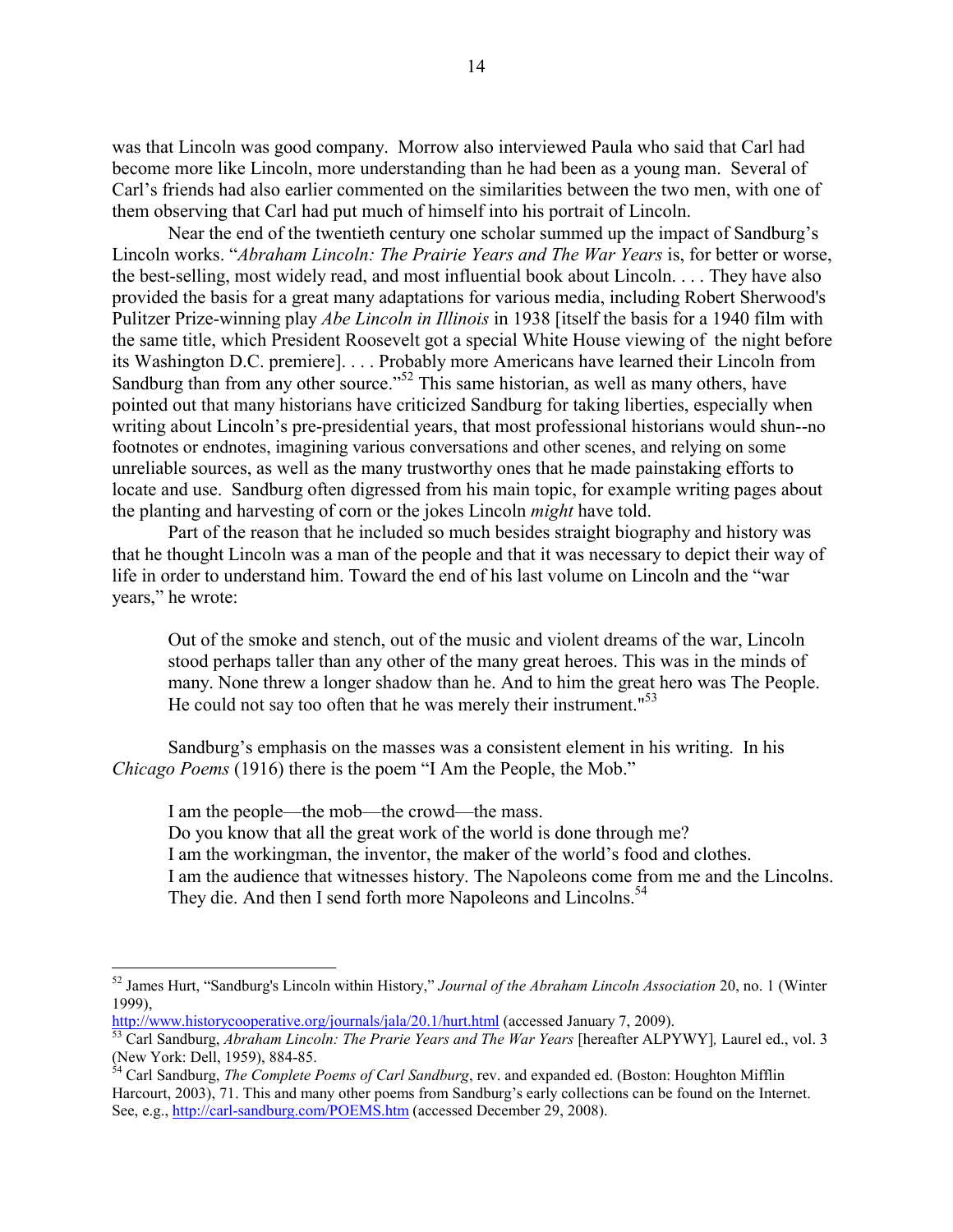In 1927, referring to *The American Songbag* he was then preparing for publication, he wrote to his friend the poet Vachel Lindsay: "It is *not so much my book* as that of a thousand other people who have made its 260 colonial, pioneer, railroad, work-gang, hobo, Irish*,* Negro, Mexican, gutter, Gossamer songs, chants and ditties."<sup>55</sup>

In 1936, Sandburg's epic poem *The People, Yes* was published. In it he wrote:

These are heroes then--among the plain people—

Heroes did you say? And why not? They give all they've got and ask no questions and take what comes and what more do you want?<sup>56</sup>

But he was not unaware of the people's shortcomings, for in that same long poem he wrote:

The learning and blundering people will live on. They will be tricked and sold and again sold The people is a tragic and comic two-face: hero and hoodlum: phantom and gorilla twisting to moan with a gargoyle mouth.<sup>57</sup>

Yet in general, as Harry Golden said of him in 1961, "His instincts are with the people. He believes they have an infinite capacity for good."<sup>58</sup>

### **The Sandburgs' Final Decades**

During World War II Carl worked hard to help the U. S. war effort and President Roosevelt's endeavors. He wrote a weekly column for the *Chicago Times* syndicate, delivered foreign broadcasts for the Office of War Information and captions for a morale-boosting exhibit at the Museum of Modern Art. In 1943, his book *Home Front Memo*, a collection of his wartime columns, was published.

In the first few postwar years, he struggled to finish his long novel, *Remembrance Rock (1948)*. After that herculean effort, his major creative work lie behind him. Most of the poems that appeared in the first edition of his *Complete Poems (1950)* were written before WWII, as were his six Lincoln volumes. Yet, he still continued writing and producing some quality work, including new poems, his autobiographical *Always the Young Strangers* (1953), and his condensation into one volume, *Abraham Lincoln: The Prairie Years and The War Years* (1954), of his previous six Lincoln volumes. This last effort involved not only condensing but updating his account as a result of new Lincoln scholarship that had become available. By the year this condensed work was published, 28 books by him had appeared since 1916, and more were still to

<sup>&</sup>lt;sup>55</sup> The Letters of Carl Sandburg, 246-47.

<sup>&</sup>lt;sup>56</sup> Complete Poems, 460. Sandburg reading from this poem can be heard at http://static.salon.com/mp3s/sandburg050602.mp3 (accessed January 11, 2009), and a youtube video of him reading

a small portion of it is available at <u>http://www.youtube.com/watch?v=woAtxjlA2ZE</u> (accessed February 2, 2009).<br><sup>57</sup> *Complete Poems*, 615-16.<br><sup>58</sup> Golden, *Carl Sandburg*, 271.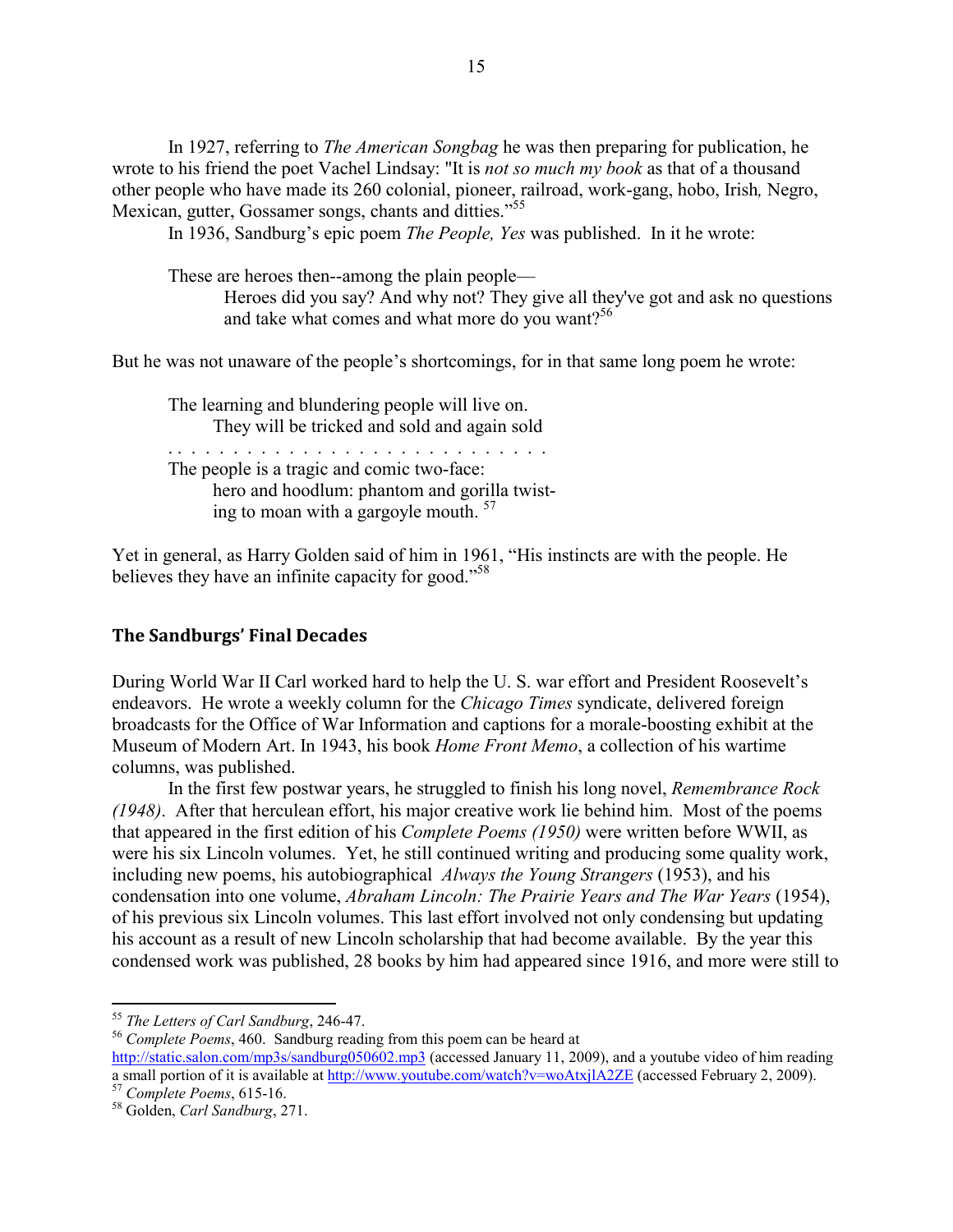come, including his final poetry collection, *Honey and Salt* (1963). But increasingly the books were new combinations of older works he had written, including stories and poems appropriate for children.

Although some fine new poems appeared in *Honey and Salt* (see below), the demands of fame and celebrity status, combined with decreasing health in the 1960s, slowed his creative output. Besides traveling around the country, where he often combined singing folk songs, reading poetry, and speaking, he recorded more than 20 albums from his "songbags," poetry, works for children, published autobiography (*Always the Young Strangers*), and Lincoln books. Besides being recorded for Murrow's *Hear It Now* and *See It Now*, he also often appeared on other radio and television programs including some of the most popular TV programs of the time such as those of Ed Sullivan and Milton Berle and the *Today* and *Tonight* shows. The most illustrious live audience he addressed was a Joint Session of the U. S. Congress, before which he spoke on the 150th anniversary of Lincoln's birth (February 12, 1959). He was the first private citizen to do so in the twentieth century. The following year he helped Harry Golden campaign for Jack Kennedy for president (see below on "The Sandburgs' Political Wisdom and the Lincoln Connection"). In the 1950s and 1960s, there were also numerous honorary degree ceremonies, interviews, awards (for example, the Presidential Medal of Freedom awarded to him in 1964 by President Lyndon Johnson), and schools named after him. Harry Golden estimated that by the early 1960s, he was refusing about 500-600 invitations a year, but trying, with the help of a secretary who worked on the chore four to five days per month, to answer all the mail he received. People also sometimes stopped by the Sandburgs' Connemara home in North Carolina. In 1964, for example, a young man who would soon become a major cultural influence in the USA, Bob Dylan, came to introduce himself to the old poet, who came out on his porch and talked with the young folk-singer.

 In his final years, he greatly curtailed his travelling and was usually at Connemara, where he spent much time, reading, walking, and listening to music. His memory began to fail him, and he suffered a series of medical problems including two heart attacks in 1967. Until then his health had generally been good. His only problem of long-standing was his eyes, upon which he had had an operation as a young man and which later occasionally bothered him. Around the house at Connemara he usually wore a green eyeshade.

Meanwhile, Paula remained her usual cheery, dynamic self. Besides all the time spent caring for her family and Connemara Farm, she became increasingly famous herself. In 1960, one of her goats, Jennifer II, broke a world record for milk production in a single year. Trophies and ribbons won by Paula and daughter Janet for their animal successes shared pride of place with Carl's awards on the walls and shelves at Connemara. Paula willingly shared her knowledge of breeding with local farmers and in goat journals. In Carl's final months she cared for him with a love that seemed only to deepen with time. She surrounded him with flowers and the classical music he loved. After he uttered "Paula" and died a peaceful death, she oversaw his simple funeral service, and a few months later took part in a much more elaborate ceremony at the Lincoln Memorial, where almost six thousand people gathered to honor his memory. They included Chief Justice Warren of the Supreme Court, Carl's friend Justice Thurgood Marshall,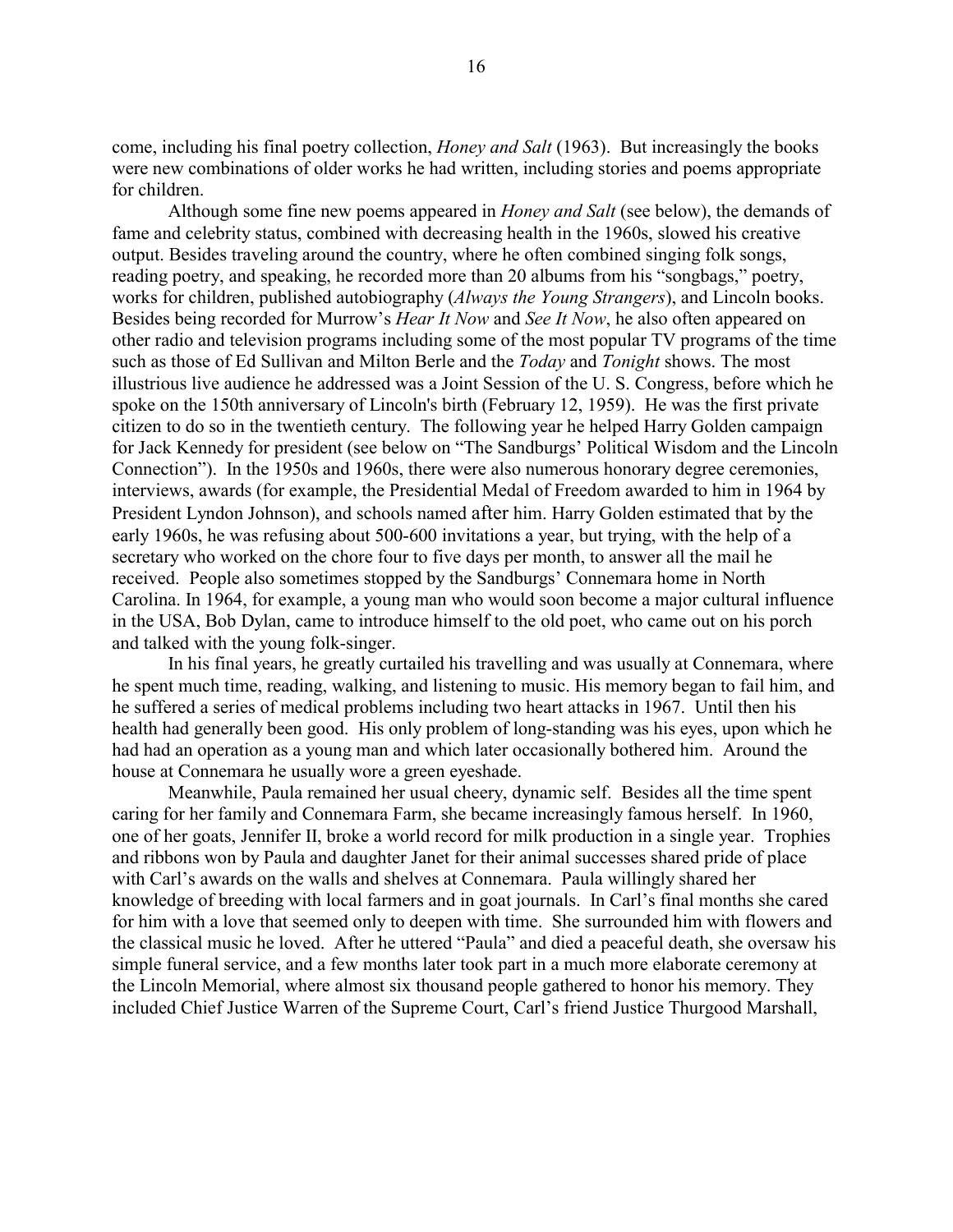various congressmen, poets, and President Lyndon Johnson. In the president's remarks he referred to Sandburg as a "vital, exuberant, wise, and generous man."<sup>59</sup>

Paula survived Carl for another decade and fostered his legacy in various ways, perhaps most importantly by soon selling Connemara to the federal government.<sup>60</sup> She and her two oldest daughters moved to nearby Ashville. After she died at age ninety-four in 1977, her ashes joined those of Carl's in his hometown of Galesburg, Illinois.

# **The Sandburgs' Wisdom**

Carl and Paula Sandburg were wise people. They generally made good judgments, perhaps the essence of wisdom, in various aspects of their lives and in how they related to the world around them. One wisdom scholar has written that "Wisdom [is] the application of successful intelligence and creativity as mediated by values toward the achievement of a common good . . . . [it] is not just about maximizing one's own or someone else's self-interest, but about balancing various self-interests (intrapersonal) with the interests of others (interpersonal) and of other aspects of the context in which one lives (extrapersonal), such as one's city or country or environment or even God."<sup>61</sup> This does not mean that everything the Sandburgs did was wise; no one is wise all the time. As Alexander Pope wrote, "To err is human." But they led good, long, happy, creative, and productive lives, balancing their own interests and using their unique talents to enrich not only their own lives but also those of many others, especially their daughters, their numerous friends, and the American people.

 In leading a wise life, perhaps no decision is more vital for most people than their choice of a spouse or domestic partner. Unfortunately, many young people are not as wise when they first make this decision as they may be later in life. But Carl and Paula were more mature than most couples when they married, and their choice of each other reflected their maturing wisdom. Another important judgment helpful for leading a wise life is one's choice of a career, and again they both chose wisely, selecting careers that contributed to their happiness and that of many others. Although Paula put Carl's career first, she seemed content with helping him and her children and tending to house, land, flowers, crops, and animals. Only later in life did her own career as a world-record goat breeder emerge.

Scholars have written about various values associated with wisdom, and as we examine the Sandburgs' lives more closely we shall see how they held and manifested many of them.<sup>62</sup> What strikes one about the mutual life they built for themselves was how integrated it was, how it flowed from their fundamental values and beliefs. They were fortunate to share a mutual philosophy about what mattered most in life. Because he wrote a great deal and was the more prominent of the two, we know more detail about his philosophy than hers; but in general they agreed about what was most important. Already in 1909, he wrote in an essay:

<sup>59</sup> John T. Woolley and Gerhard Peters, *The American Presidency Project* [online]. Santa Barbara, CA: University of California (hosted), Gerhard Peters (database). Available at http://www.presidency.ucsb.edu/ws/?pid=28435 (accessed December 23, 2008).

 $60$  For the circumstances surrounding the sale and opening of the Carl Sandburg Home National Historic Site, see http://www.nps.gov/carl/parknews/upload/PR%2040th%20Anniversary.pdf (accessed February 22, 2009).<br><sup>61</sup> Robert J. Sternberg, *Wisdom, Intelligence, and Creativity Synthesized* (Cambridge University Press, 2003), 152.

<sup>&</sup>lt;sup>62</sup> For a convenient list of such values, see "Values that Various People Have Associated with Wisdom," http://www.wisdompage.com/valueslists.html (accessed February 21, 2009).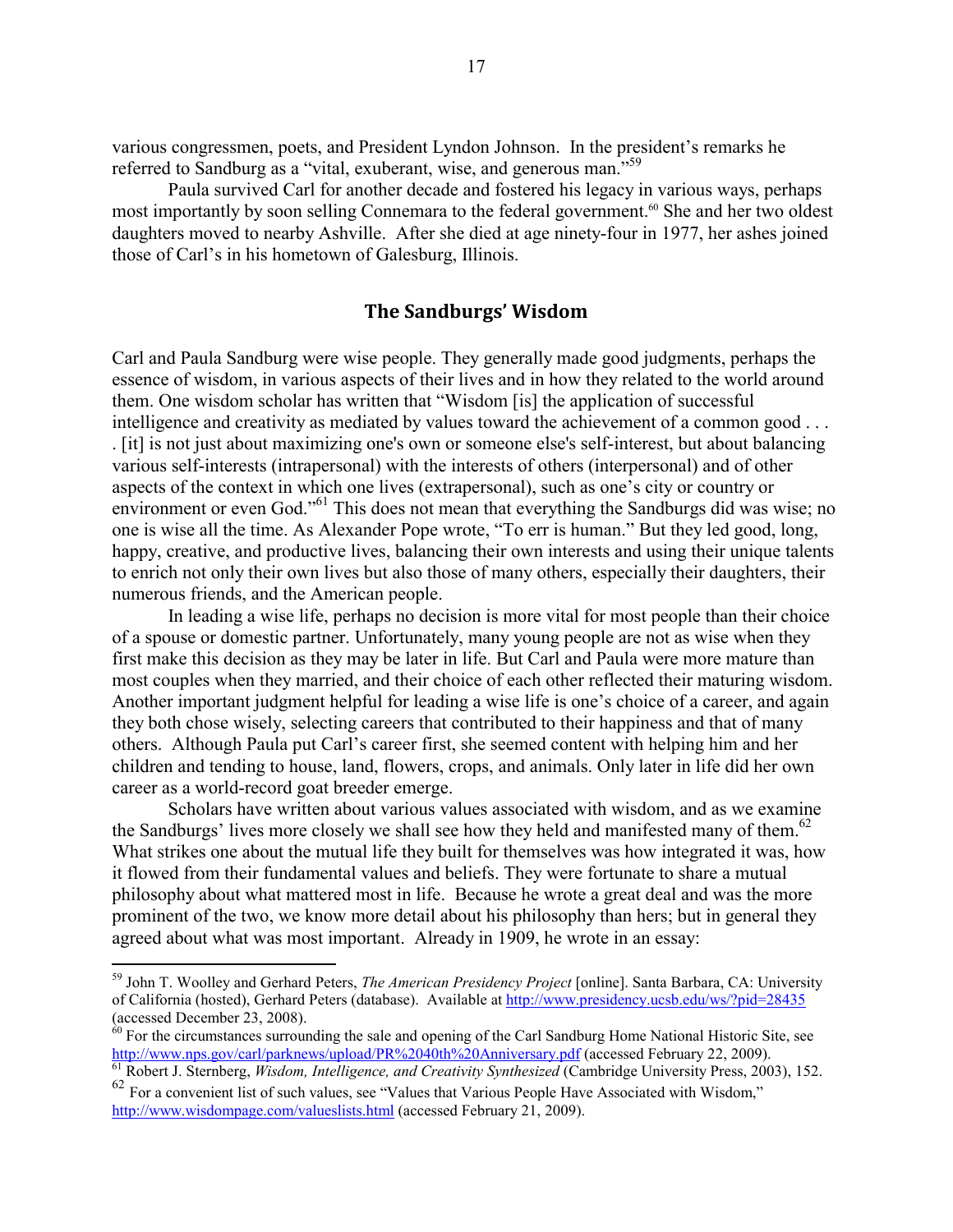What do you think about these things? To get into the game of life, take chances, make decisions, and keep moving. . . To acquire friends with whom you can babble of stars, roses, coffee and the weather. . . To use every possible tool and situation for the advancement of The Great Cause [socialism]; to distinguish between intelligent discussion and futile rag-chewing. . .To pity the respectable and satisfied, and see in the heart of the jailbird your own impulses; to be patient with the stupid and incompetent, and chat reverently with the town fool about his religion. . . to realize that the grafter, the scarlet woman, Rockefeller, Thaw [a rich man of the time] and the one-legged man on the corner selling lead-pencils, are each the result of conditions for which all of us are in part responsible . . . To spell Art with a capital A and enjoy paintings, poems, stories . . . to hoe in the garden, split wood, carry out ashes, get dirty and be actually useful every once in a while if not twice . . . To live in a bungalow, with bathrooms, music, flowers, a beautiful woman and children healthy as little savages; to be proud that you're human and aware that it's grand to be human; to help make life a chord of music wherein are blended the notes of companionship, love and ability--how about these things, Brother?  $^{63}$ 

A year earlier he had written to Paula that great people found happiness in the simple things in life such as nature, food, love, and work. One of his early poems, "Happiness" expresses well a similar thought:

I ASKED the professors who teach the meaning of life to tell me what is happiness. And I went to famous executives who boss the work of thousands of men. They all shook their heads and gave me a smile as though I was trying to fool with them And then one Sunday afternoon I wandered out along the Desplaines river And I saw a crowd of Hungarians under the trees with their women and children and a keg of beer and an accordion.<sup>64</sup>

Many decades later, Harry Golden asked him what he wanted out of life, and he responded "to be out of jail . . . . to eat regular . . . . to get what I write printed . . . . a little love at home and a little nice affection hither and yon over the American landscape . . . . and when I'm at all in health, I've got to sing and I go to it for a half-hour or hour." Golden also quotes guitarist Andre Sergovia as saying "the heart of this great poet constantly bubbles forth a generous joy of life—with or without the guitar.<sup> $0.65$ </sup> Decades earlier when Carl was writing for

http://books.google.com/books?id=Kdbt8PiIO1sC&pg=RA5-PR15&lpg=RA5-

<sup>63</sup> As found in *Fra Magazine*, August 1909, available at

PR15&dq=sandburg+%22get+into+the+game+of+life%22&source=bl&ots=zQ8oUP3Ew8&sig=XVg5hrqGJ86O- \_CIzCtmNfPzB2o&hl=en&sa=X&oi=book\_result&resnum=4&ct=result#PRA5-PR16,M (accessed December 28,

<sup>2008);</sup> see Niven, 206, for the circumstances surrounding the essay.

<sup>64</sup> Sandburg, *Complete Poems*, 10. 65 *Carl Sandburg*, 31-32, 83.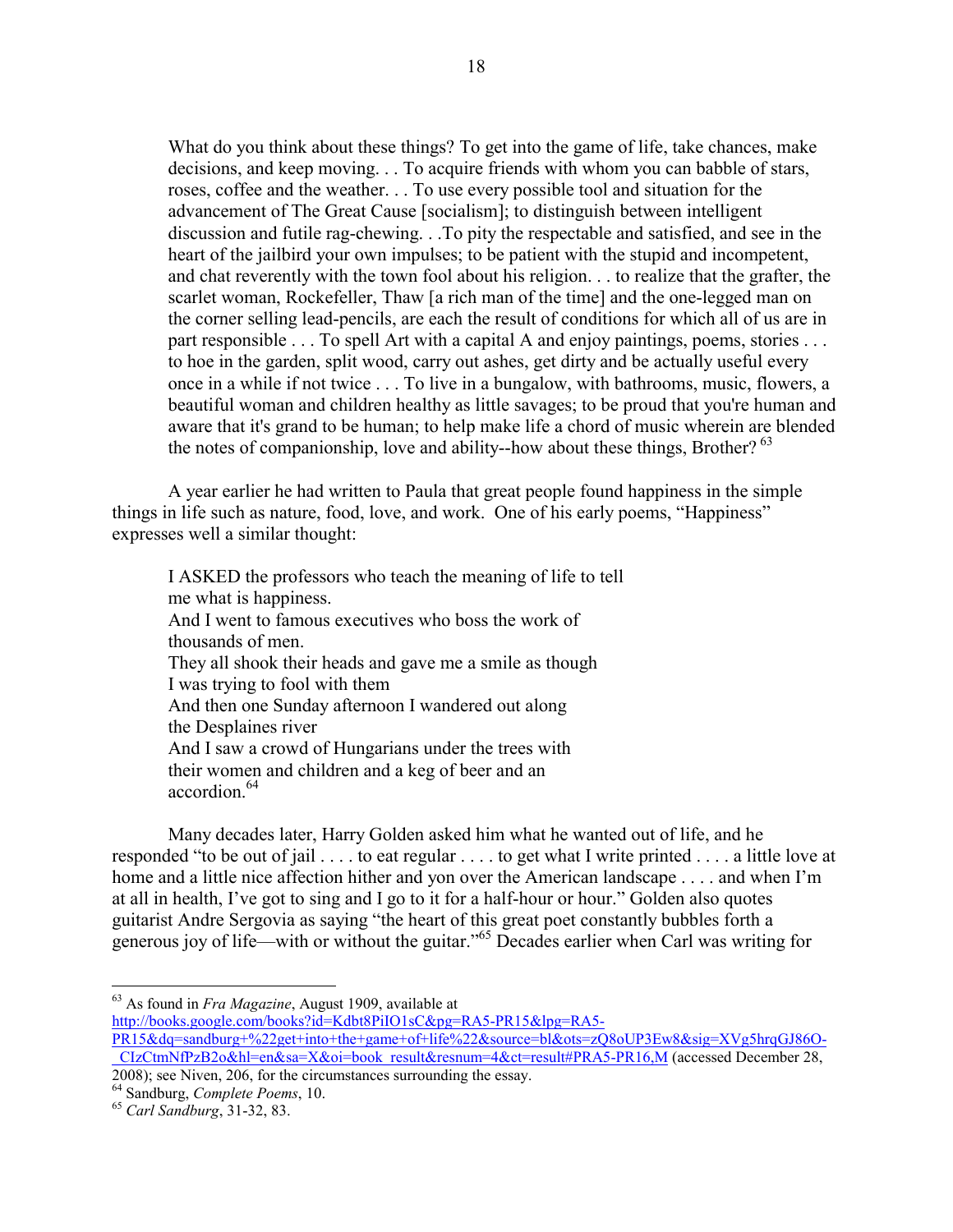the *Chicago Daily News*, his friend and fellow journalist Ben Hecht made a similar observation, saying that he "was a man in love with life."<sup>66</sup> One wisdom scholar has included "a positive, 'let's make the most of it' attitude" and "possessing a deep happiness that is independent of externals" as desirable in achieving wisdom.<sup>67</sup> In his life and many optimistic writings he certainly possessed and manifested such an approach, and Paula was similar.

Like Carl when she met him, she also desired little in the way of material goods. Viewing their future together, she wrote to him, "As for household goods—I say: *as little as possible*!"68 Even at their large house at Connemara, the furnishings remained simple and unpretentious. Often visiting the Sandburgs there, Golden emphasized their simplicity, a value the psychologist Maslow indicated was possessed by the self-actualizing wise people he studied. For themselves, both Sandburgs sought beauty, truth, and goodness in the simple things of life--nature, exercise, family, friends, and music. But like wise people generally, they also looked beyond themselves. The early socialist passion they shared was built on their desire to improve the conditions of humanity

Although Carl was brought up Lutheran and Paula Catholic, they both had ceased to be Church-going Christians before they met. They were especially critical of Christian preachers like the famous evangelist Billy Sunday, who they believed falsified the teachings of Jesus. In 1915 Carl's poem "Billy Sunday" appeared in a few leftist journals— several years later in his *Chicago Poems* it reappeared, in a slightly more moderate version, under the title "To a Contemporary Bunkshooter."

You come along. . . tearing your shirt. . . yelling about Jesus. Where do you get that stuff?

What do you know about Jesus?

- Jesus had a way of talking soft and outside of a few bankers and higher-ups among the con men of Jerusalem everybody liked to have this Jesus around because he never made any fake passes and everything he said went and he helped the sick and gave the people hope.
- You come along squirting words at us, shaking your fist and calling us all damn fools so fierce the froth slobbers over your lips . . . always blabbing we're all going to hell straight off and you know all about it.
- I've read Jesus' words. I know what he said. You don't throw any scare into me. I've got your number. I know how much you know about Jesus.
- He never came near clean people or dirty people but they felt cleaner because he came along. It was your crowd of bankers and business men and lawyers hired the sluggers and murderers who put Jesus out of the running.

. . . . . . . . . . . . . . . . . . . . . . . . . . . . . . . . . . . . . . . . . . . .

 You tell people living in shanties Jesus is going to fix it up all right with them by giving them mansions in the skies after they're dead and the worms have eaten 'em.

<sup>&</sup>lt;sup>66</sup> Quoted in Niven, 335.

 $67$  See Copthorne Macdonald's list at "Values that Various People Have Associated with Wisdom," http://www.wisdompage.com/valueslists.html (accessed February 21, 2009).

 $\frac{68}{68}$  Quoted in Helga Sandburg, *A Great and Glorious Romance*, 136.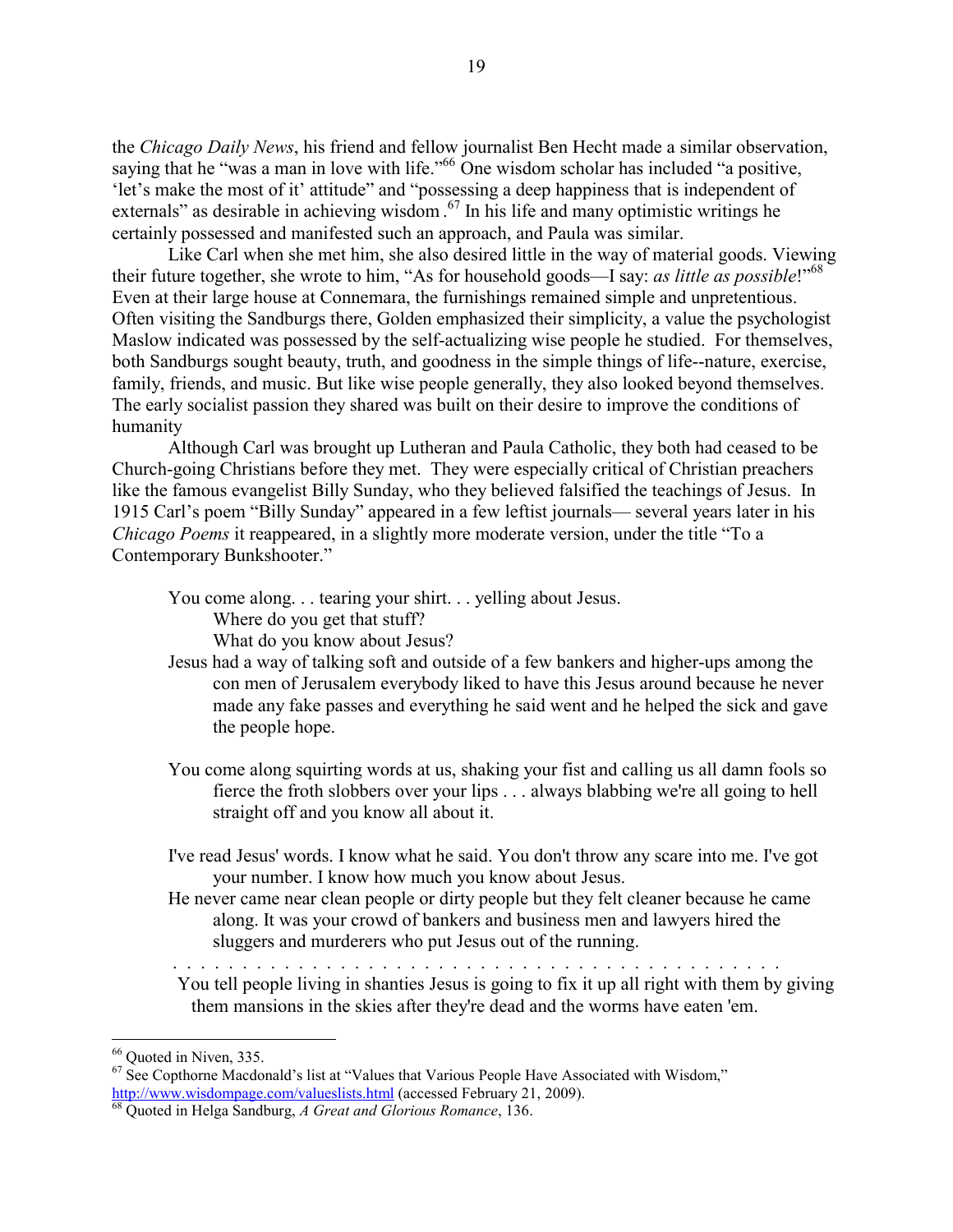. . . . . . . . . . . . . . . . . . . . . . . . . . . . . . . . . . . . . . . . . . . . . . . . You tell poor people they don't need any more money on pay day and even if it's fierce to be out of a job, Jesus'll fix that up all right, all right--all they gotta do is take Jesus the way you say.

. . . . . . . . . . . . . . . . . . . . . . . . . . . . . . . . . . . . . . . . . . . . . . . .

I don't want a lot of gab from a bunkshooter in my religion.

I won't take my religion from any man who never works except with his mouth and never cherishes any memory except the face of the woman on the American silver dollar.<sup>69</sup>

The kind of Christianity Carl and Paula did have some sympathy for was that which stressed helping the poor and needy. Once when Dorothy Day (the co-founder of the [Catholic](http://www.nationmaster.com/encyclopedia/Catholic-Worker-Movement)  [Worker Movement](http://www.nationmaster.com/encyclopedia/Catholic-Worker-Movement) and one who practiced that kind of Christianity) was arrested, Carl sent her a check, saying to Harry Golden, "she'll need bail and things." On another occasion in response to a question about his religion, he said: "I am a Christian, a Quaker, a Moslem, a Buddhist, a Shintoist, a Confucian, and maybe a Catholic pantheist or a Joan of Arc who hears voices. I am all of these and more. Definitely I have more religions than I have time or zeal to practice in true faith."70 When Carl died in 1967, Paula chose to have funeral services for him at a picturesque Episcopal Church in Flat Rock, but with a Unitarian minister presiding. When Paula died a decade later, services for her were held in an Ashville Unitarian church.

Aldous Huxley once wrote a book about perennial philosophy, "the metaphysic that recognizes a divine Reality substantial to the world of things and lives and minds."<sup>71</sup> In writing about wise people, another thinker maintains that many of them share "a perennial philosophy perspective," that is "independent of culture and geography." They are "reality-seekers" who are "open-minded, flexible, and receptive. They know that all explanations, models, and metaphors are just pointers to truth and crude maps of reality." Great religious teachers were generally similar. "It is their followers who have sometimes become closed and rigid — true believers guardians of temple and church who took each word of their leaders to be absolute truth. *Words aren't truth*. Wise people recognize this; they remain seekers.<sup>"72</sup> The Sandburgs shared the perennial philosophy perspective and remained seekers, not dogmatists.

### **Achieving Wisdom and Balance in an Age of Consumer Culture and Mass Media**

In writing to Carl before their marriage, Paula expressed her admiration for his prose and poetry and told him that his prose was "strong, simple, direct, and full of joy and wisdom." On another occasion she wrote: "Such fire in your words and such wisdom in your thoughts."73 But to achieve the budding wisdom she observed he had to overcome several obstacles.

<sup>&</sup>lt;sup>69</sup> Complete Poems, 29-30.<br><sup>70</sup>Quoted in Golden, *Carl Sandburg*, 64, 93.<br><sup>71</sup> The Perennial Philosophy (New York: Harper Perennial Modern Classics, 2004), vii.<br><sup>72</sup> Copthorne Macdonald, Ch. 1 of *Toward Wisdom: Finding* (Bloomington, IN: AuthorHouse, 2001), this chapter is available online at http://www.wisdompage.com/twch01.html and the whole book can be downloaded at http://www.wisdompage.com/twdown73462.html (both accessed January 21, 2009).

<sup>73</sup> Carl Sandburg and Lilian Steichen, *The Poet and Dream Girl: The Love Letters of Lilian Steichen and Carl Sandburg*. ed Margaret Sandburg (Urbana: University of Illinois Press, 1999), 32, 66.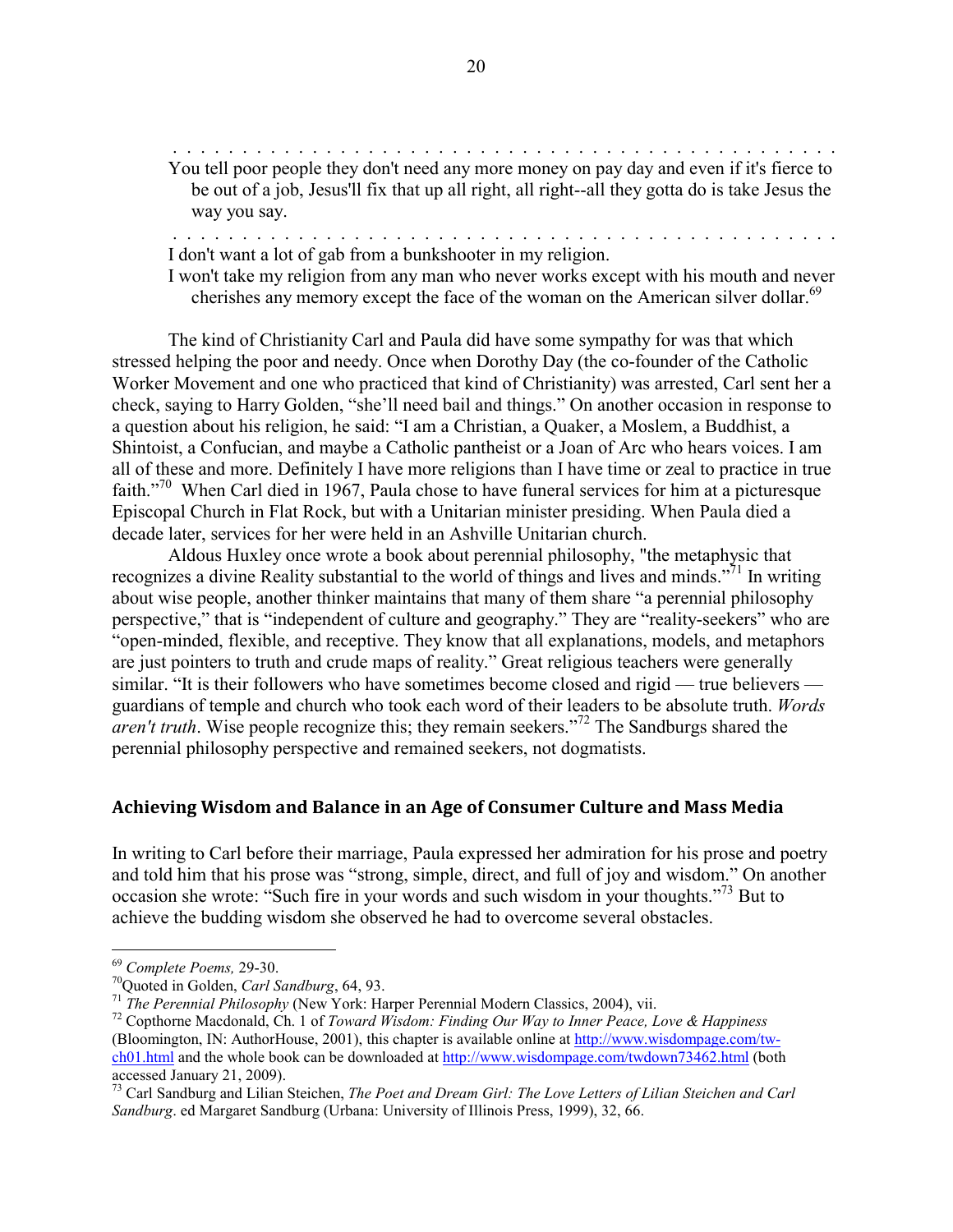First, he had to go beyond the limited horizons of his hard-working Swedish immigrant parents, of a father who thought that buying an encyclopedia of world facts for less than a dollar was a waste of money. Carl's passion for learning and his early travels as a hobo, soldier in Puerto Rico, and salesman helped him broaden his mind and transcend the narrow subcultural confines that limit so many. As noted earlier, his hobo experiences were especially important in expanding his social sympathies and appreciation of American diversity.

His years at Lombard College came later, and the love he developed there for writers such as Walt Whitman deepened him considerably. He was also fortunate in having a mentor like Professor Philip Green Wright. Years later, Sandburg wrote about him that "there was never a time when he didn't deepen whatever of reverence I had for the human mind and the workings of a vast mysterious Universe."74 Having such a sense of wonder about the world is often characteristic of wise people, as is the desire to keep learning, growing, and developing that Carl displayed throughout his long life.

Another obstacle to be overcome was to avoid the trap of becoming too self-centered, a danger that often hinders "self-made men" from becoming wiser and less egotistic. In his 1908 essay "You and Your Job," he shows signs of avoiding this temptation because he argued that no such men existed, that all people developed due to the help of others, both living and dead.

In general, however, Carl's temperament seemed less conducive than Paula's to achieving wisdom. He found it harder to control his temper and be humble and patient. To put it simply, in layman's terms, "he had a bigger ego than she did." Daughter Helga commented about her mother, "How wise Paula seems—tending, fostering, pacifying genius."<sup>75</sup> A filmmaker of a documentary about Carl wrote that "everyone who knew her [Paula] spoke about her much the same way Carl did, that she was an angel of wisdom, competence and companionship.<sup>76</sup> We can also reasonably question if he was always as considerate of Paula's feelings as she was of his and if he always acted as wisely as he could have in regard to her and his children. As has been mentioned, his relations with a few other women, even if non-sexual, caused Paula some occasional discomfort, and a wiser approach probably could have avoided his temporary rift with daughter Helga. Many women of today might also wonder if Paula was *too* tolerant and accomadating toward Carl and gave him *too* much freedom in regard to travel and other women. There are no easy answers; they lived in a different time; and "none of us is perfectly wise or totally unwise."<sup>77</sup>

As we have seen, wisdom is "about balancing various self-interests (intrapersonal) with the interests of others (interpersonal)." This balancing also involves judgments about how best to allocate time between various activities including work and leisure. Generally, Carl and Paula seemed to have balanced wisely, but several times during his life, Carl overdid the working and suffered from it. Paula said that early in their marriage, he sometimes worked 16 hours a day, "part of the time at the paper and then at home on the first Lincoln biography."<sup>78</sup> In 1925, however, chest pains led his doctor to advise him to slow down, which he did temporarily, but

 $^{74}$  Carl Sandburg, Ever the Winds of Chance (Urbana: University of Illinois Press, 1999), 32.

<sup>&</sup>lt;sup>75</sup> Helga Sandburg, *Where Love Begins* (New York: D. I. Fine, 1989), 227.<br><sup>76</sup> Paul Bonesteel, "The Day Carl Sandburg Died," http://bonesteelfilms.blogspot.com/ (accessed December 23, 2008).

 $77$  The quote is from Copthorne Macdonald, "Playing the Wisdom Game," at http://www.copmacdonald.com/wisdomgame.html (accessed December 23, 2008).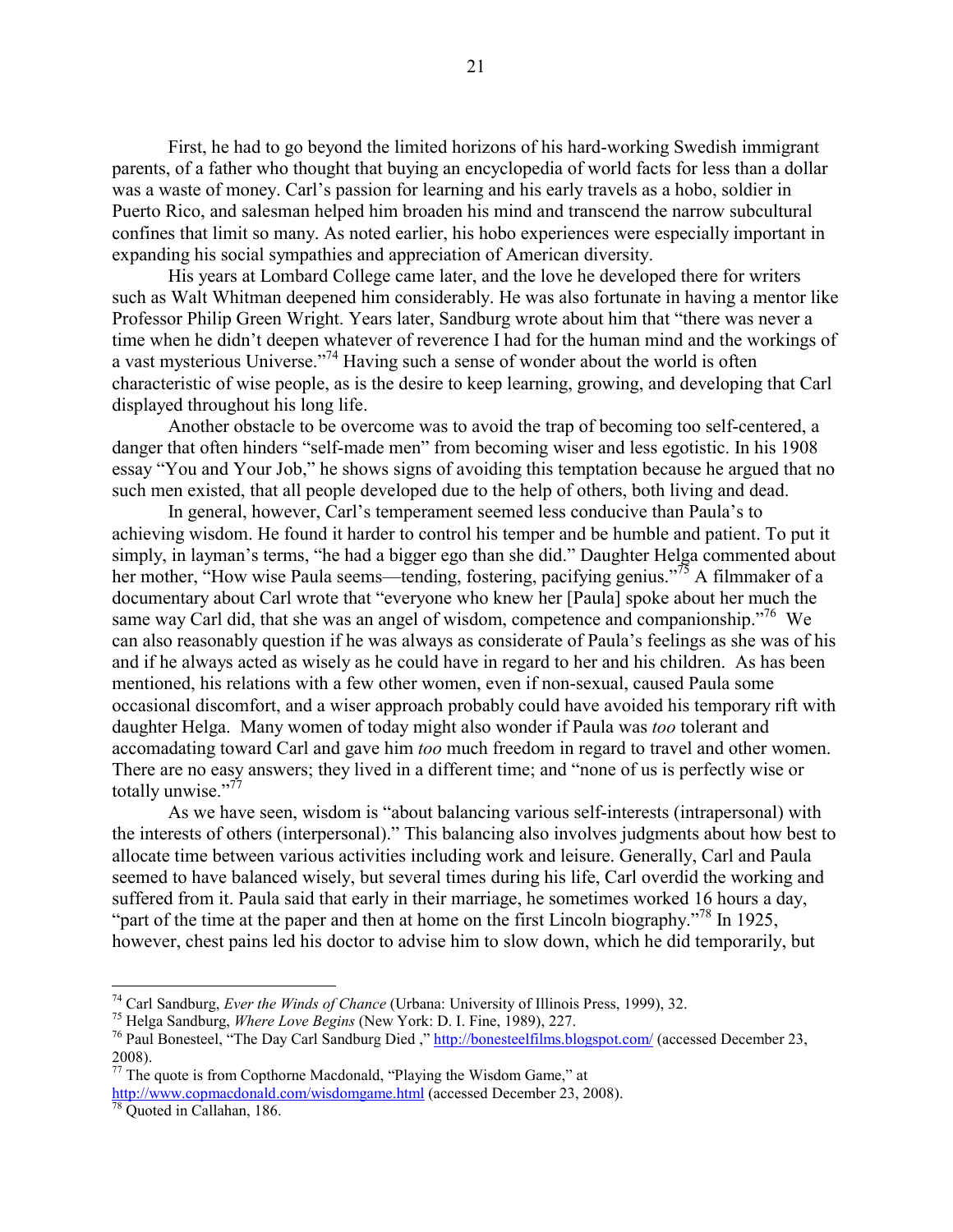then in 1927 he suffered a nervous breakdown. What caused him the most stress was finishing up *The American Songbag (1927)*, his collection of 280 folksongs in almost 500 pages, complete with words, music, and introductions. It was a laborious process requiring collaboration with various musical and folklore specialists. But he also was working on a few other books, including a new book of poetry, *Good Morning, America* (1928), and a new collection of children's stories, eventually published in *Potato Face* (1930). In addition, he continued working at the *Chicago Daily News*, where to his old job as film critic was added a new one when he was given a new open-ended column to write. And he continued to travel around the country giving stage performances, where he lectured, read his poetry, and sang folk songs.

 His breakdown came that July not long after returning to the Midwest from working with his publisher in New York. In August, he wrote to a friend, "I have been ordered . . . a long lay off. I have a good machine, but the motor and propeller have been in the air too much and are ordered to ground work. . . . I have had more work, travel, fun and philosophy than the law allows."<sup>79</sup> He indicated that his doctors told him to work less, and he told another friend that "if I don't work less, play more, and give the Works a chance, I'm a plain ridiculous fool."<sup>80</sup> Luckily for him Paula, with her usual good sense, stamina, and efficiency, coaxed him to slow down and provided an idle environment in which to do so.

By this point in their lives, all of Carl's writings and other work were earning the family a good income and the Sandburgs were able to afford domestic and professional assistance, and Paula was able to devote much of her time to helping Carl towards recovery. Just a few months before his breakdown, she had settled the family on the Michigan side of Lake Michigan. Following doctors' orders (and probably Paula's), he allowed himself the luxury of idleness. He invited three friends that summer to visit him for some swimming and talking at the family's Lake Michigan retreat (not yet the larger property purchased later that year, upon which Paula oversaw the construction of the big house they would live in until moving to North Carolina in 1945), and they came. A little later he wrote to his friend, editor, and publisher Alfred Harcourt that he was sleeping nine hours a night, had changed his diet, wielded an ax about an hour a day, "done puttering work of different kinds another hour and then laid around lazy whenever I felt like it." $81$ 

Despite slowing down somewhat, Carl worked very hard for several more decades. Soon after recovering from his breakdown he began working on his Lincoln "War Years" volumes, which took him more than a decade to complete. He confided to Golden that "it was fascinating work, and there were days I was at the typewriter sixteen and eighteen hours.<sup>82</sup>

Until the last several years of his life, when poor health kept him from traveling and working much, he kept up a demanding schedule. An editor who worked with him in the late 1940s said, "He was one of the hardest working writers I have ever known."<sup>83</sup> Harry Golden, who often stayed overnight at the Sandburgs at Connemara, noted that he usually worked until the early morning hours, would then sleep late and seldom came downstairs until noon. We have already seen that his chief biographer wrote about his "courage to go on doggedly."<sup>84</sup>

<u>.</u>

<sup>&</sup>lt;sup>79</sup> *The Letters of Carl Sandburg*, 250.<br><sup>80</sup> Quoted in Niven, 458.

<sup>&</sup>lt;sup>81</sup> *The Letters of Carl Sandburg*, 251.<br><sup>82</sup> Quoted in Golden, *Carl Sandburg*, 240.<br><sup>83</sup> Quoted in Niven, 586.

<sup>&</sup>lt;sup>84</sup> Niven, 392.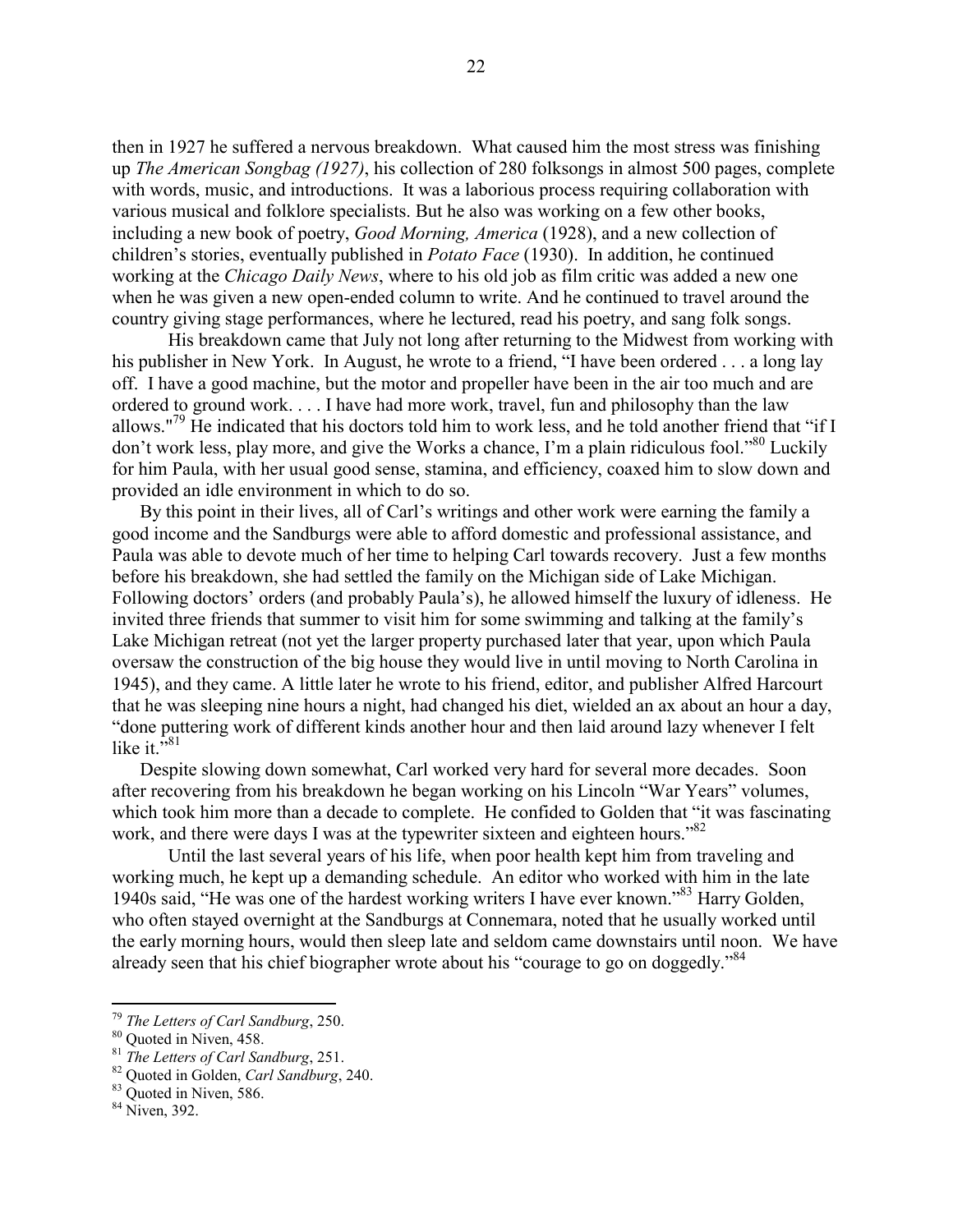"Being self-disciplined; [being] able to work now for a reward later" and "being courageous" are two traits that one scholar has listed as important for achieving wisdom.<sup>85</sup>

At Connemara he had both a writing room and a bedroom up on the top floor, and another study on the main floor, where he often worked with a typist dealing with all the mail he received and sent out. Also on the main floor, Paula had a bedroom, where Carl also sometimes slept, as well as her "farm office." Books, more than 14,000 of them, were spread all over the house, often containing pieces of paper to mark pages Carl considered important. There was also a small greenhouse on the main floor. To let in as much light as possible and enjoy views of the outdoors, including some bird feeders, the windows were left uncurtained.

The whole Sandburg family loved the outdoors. As a young man Carl had written:

Freedom is found, if anywhere, in the great outdoor world of wild breezes and sunshine and sky. To get out into the daylight and fill your lungs with pure air, to stop and watch a spear of grass swaying in the wind, to give a smile daily at the wonder and mystery of shifting light and changing shadow, is to get close to the source of power. Out under the wide dome, amid night odors and silences, you get your size, and breathe, feel, think, and live. Careless winds blow in your face and your eye is keen for things homely and beautiful near by. Stars look at you through tangled tree tops. The rattle of a distant wagon is like subdued laughter. You get a new hold on your own particular problems and the ghosts of despair are put out of business. $86$ 

Carl and Paula never lost that sense of wonder and awe amidst nature that is generally shared by wise people. Paula and the girls spent much of their day outside, first primarily along Lake Michigan and then at their larger property at Connemara. At the North Carolina property were miles of hiking trails, pastures, lakes, and mountainous areas, as well as a barn and other buildings necessary for the goat-rearing and other farm activities of Paula and the girls. Although Carl worked inside most of the day at each of their main homes, he also took long walks, trying to fit in some exercise. Daughter Helga recalls that he would walk along Lake Michigan for an hour or so, often taking family dogs along and sometimes taking a few golf clubs and balls. Sometimes one or more of the family also went with him. On occasion in Michigan he also swam in the lake.

When visiting at Connemara, Harry Golden often accompanied Carl on his walks, and was happy to discover that he was not the only one who could not keep up with his pace. In 1961 Golden wrote that "he paces himself like an athlete. He has stamina. It seems to me that his grip at the age of eighty-three is as strong and firm as it was in 1948."87 Like many wise people, Carl tried to keep fit in old age. At Connemara, he would often start his day with a half-hour of calisthenics, including lifting a chair over his head, an exercise he was still proud of doing on his eighty-seventh birthday. The year before, he had observed that "life is a series of relinquishments," that he had given up playing baseball at forty and running up stairs at sixty,

<sup>&</sup>lt;sup>85</sup> Macdonald, "Playing the Wisdom Game," at http://www.copmacdonald.com/wisdomgame.html (accessed February 24, 2009).

<sup>86</sup> Available at http://www.archive.org/stream/tendenciesinmode029967mbp/tendenciesinmode029967mbp\_djvu.txt (accessed January 31, 2009).

<sup>87</sup> Golden, *Carl Sandburg*, 102.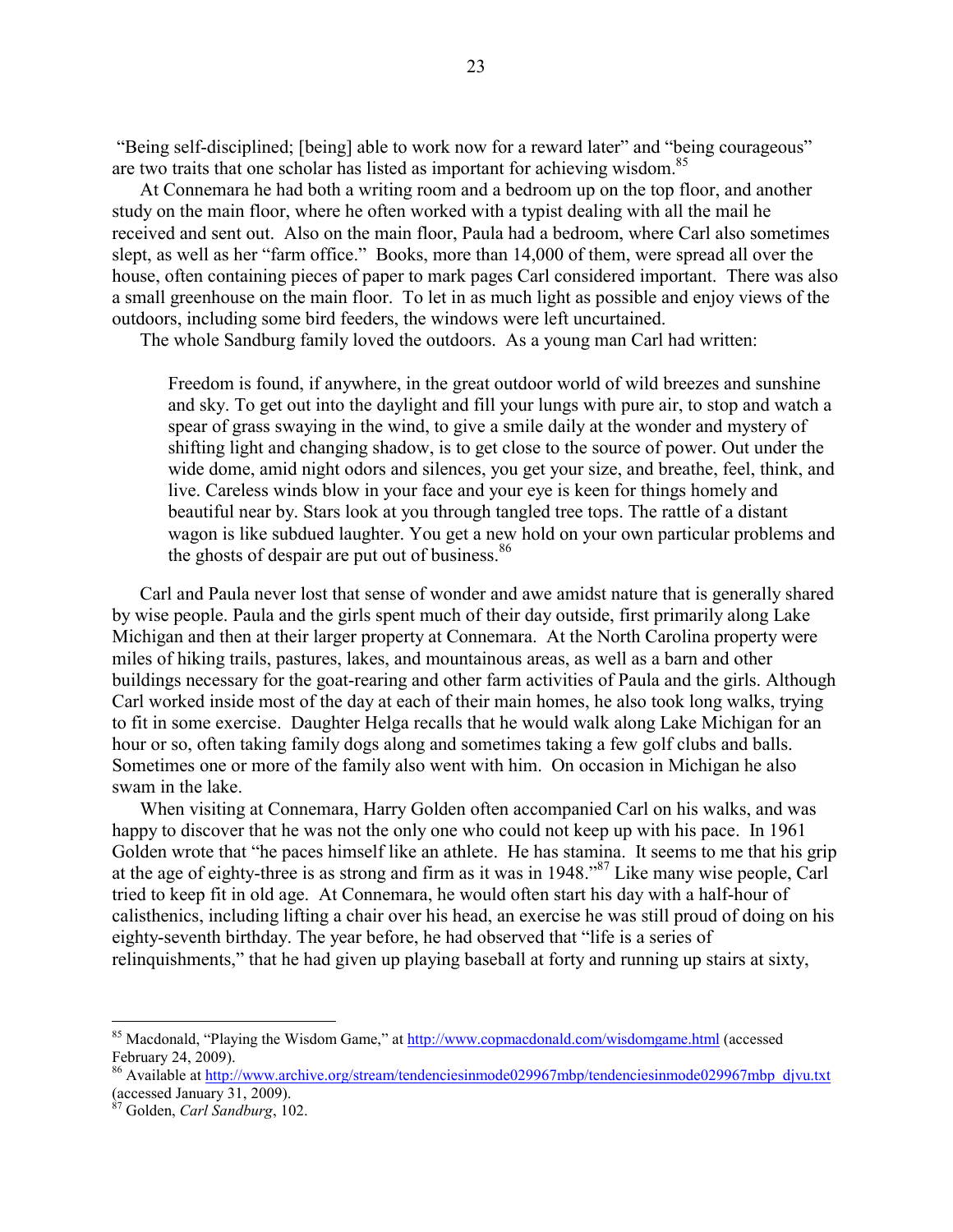and reduced his cigar smoking during his seventies, and his whisky drinking in his eighties.<sup>88</sup> He was also "a restrained eater." His plate was "never loaded."<sup>89</sup> Paula was quoted during these final years as saying, "he doesn't like sweets and won't eat cake."90

What one of Carl's biographers wrote about the Sandburgs when they lived along Lake Michigan was also true after they moved to North Carolina--"the family liked visitors, and Carl always enjoyed being with people when he could spare the time, which was not often.<sup>"91</sup> For him, there never seemed enough time to do all he wanted, including thinking and contemplating.

Even though a good friend like Harry Golden always seemed welcome at Connemara, he tells us that he and Carl prepared an agenda for their talks together so that they wouldn't waste time rambling. Socio-political issues, writers, and writing were often the topics. Golden thought that his friend had "a profound understanding of political undercurrents and social and cultural phenomena."92 His daughter Helga recalled that when she was young her dad would sometimes play with her and her sisters after supper and play his guitar as they all sang, but then often would tell them he had to go upstairs and work. Golden attributes much of his strong work ethic to his coming from a poor background and always being concerned with earning enough money to provide for Paula and the needs for the rest of their lives of his two oldest daughters with special medical problems.

It is often difficult to judge the wisdom of others' choices about how they allot their time, but Carl gave some thought to the problem. He once wrote to a friend:

Time is what we spend our lives with. If we are not careful we find others spending it for us. . . . It is necessary now and then for a man to go away by himself and experience loneliness; to sit on a rock in the forest and to ask of himself, "Who am I, and where have I been, and where am I going?"... If one is not careful, one allows diversions to take up one's time--the stuff of life $93$ 

And he told Golden that men needed solitude and added:

I feel sorry for those who have never learned what Pascal meant when he said, "the miseries of men come from not being able to sit alone in a quiet room." Today they've got to have radio, gotta have everything besides books. Books were enough for Pascal. William James enjoyed presenting an Indian chief who said you had mastered the secret of life "when you could sit in a chair and think about nothing." Some of the psychiatrists think it is quite a trick, to sit quiet and "empty your mind". . . . Along with this emptying will go all your worries and anxieties. And this Indian had what it takes.  $94$ 

Living in an age when technology was providing increasing options for leisure activities, Sandburg realized that one of the major challenges facing people was how to use wisely their

<sup>88</sup> Cited in Callahan, 230.

<sup>&</sup>lt;sup>89</sup> Golden, *Carl Sandburg*, 102.<br><sup>90</sup> Quoted in Callahan, 231.

 $91$  Ibid., 143.

<sup>92</sup> Golden, *Carl Sandburg*, 145. 93 Quoted in ibid., 194.

 $94$  Quoted in ibid., 267.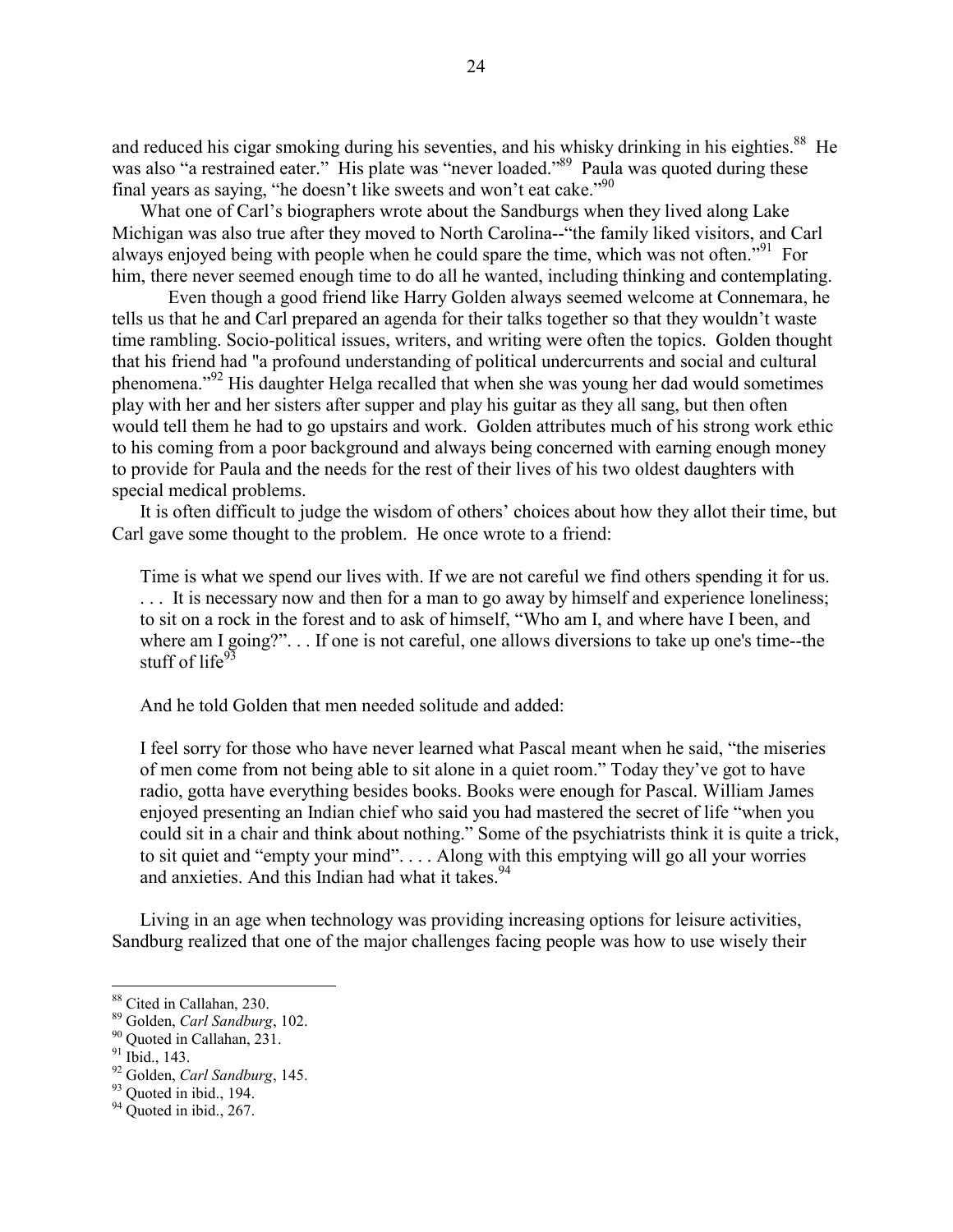leisure time and interact with mass media.<sup>95</sup> In answer to a question from a reporter in 1953 about the most notable development during his long life, he responded: "Well, I'll say . . . culturally speaking, [it] is the new media that's come across the last thirty or forty years. The movies, radio, and now television."<sup>96</sup>

Already in the 1920s, he had realized the importance of films and had written: "The cold, real, upstanding fact holds—the movies are. They come so close to pre-empting some functions hitherto held exclusively by the school and the university systems that the philosopher of civilization who doesn't take them into consideration with broad, sympathetic measurement is in danger of being in the place of the drum major of the band who marched up a side street while the band went straight along on the main stem—without leadership." And he also wrote during this period that "culturally speaking, there are arguments to be made that Hollywood—for real or woe—is more important that Harvard, Yale or Princeton, singly and collectively."<sup>97</sup>

By 1953, however, as mass media continued its rapid development, he had become more wary.

The main evil about these is that they go to many people who don't know they are time wasters, that while they do deliver a good many things that are priceless. . . [too many people sit] there hours and hours and taking whatever they give you. You then become an addict, which in other terms is a dope. Too many people, and particularly young people, have not learned to be selective about movies, radio, television.<sup>98</sup>

Four years later *Time* magazine reported the following:

Lured onto a speakers' platform in Asheville, N.C. by the General Federation of Women's Clubs, frosty-haired old (79) Poet Carl Sandburg sat bemusedly while a TV show was praised. Then he took aim at the 21-in.-screen hog caller for the world ("When we reach the stage where all of the people are entertained all of the time, we will be very close to having the opiate of the people") . . . : "More than half the commercials are filled with inanity, asininity, silliness and cheap trickery." TV's Arlene Francis burbled a defense ("We're only babies. We have to grow") after the ancient mellowed slightly and allowed that television is a "young medium, and we will pray for it." $99$ 

Asked after this meeting if he had a TV set, he said that he did but also possessed a home-made remote control to avoid commercials. That same year on another occasion he criticized film executives who "aim their product at blood, sex, violence, profits, and who ignore

<sup>95</sup> I deal at some length with twentieth century technology, media, and consumer culture in Chs. 2 and 7 of my *An Age of Progress*. On p. 265, I touch briefly on the challenges these forces present for people wishing to live wisely. This page and a few others are available at http://www.wisdompage.com/MossOnWisdom.html (accessed February 22, 2009).

<sup>&</sup>lt;sup>96</sup> Quoted in Sutton, 177.

<sup>97</sup> Carl Sandburg and Roger Ebert, *The Movies Are : Carl Sandburg's Film Reviews and Essays, 1920-1928* (Chicago: Lake Claremont Press, 2000), vii, xi; see also Doug Fetherking, *Carl Sandburg at the Movies: A Poet in the Silent Era, 1920-1927* (Metuchen, NJ: The Scarecrow Press, Inc., 1985). 98 Ouoted in Sutton, 177.

<sup>&</sup>lt;sup>99</sup> Available at http://www.time.com/time/printout/0,8816,867723,00.html (accessed January 30, 2009).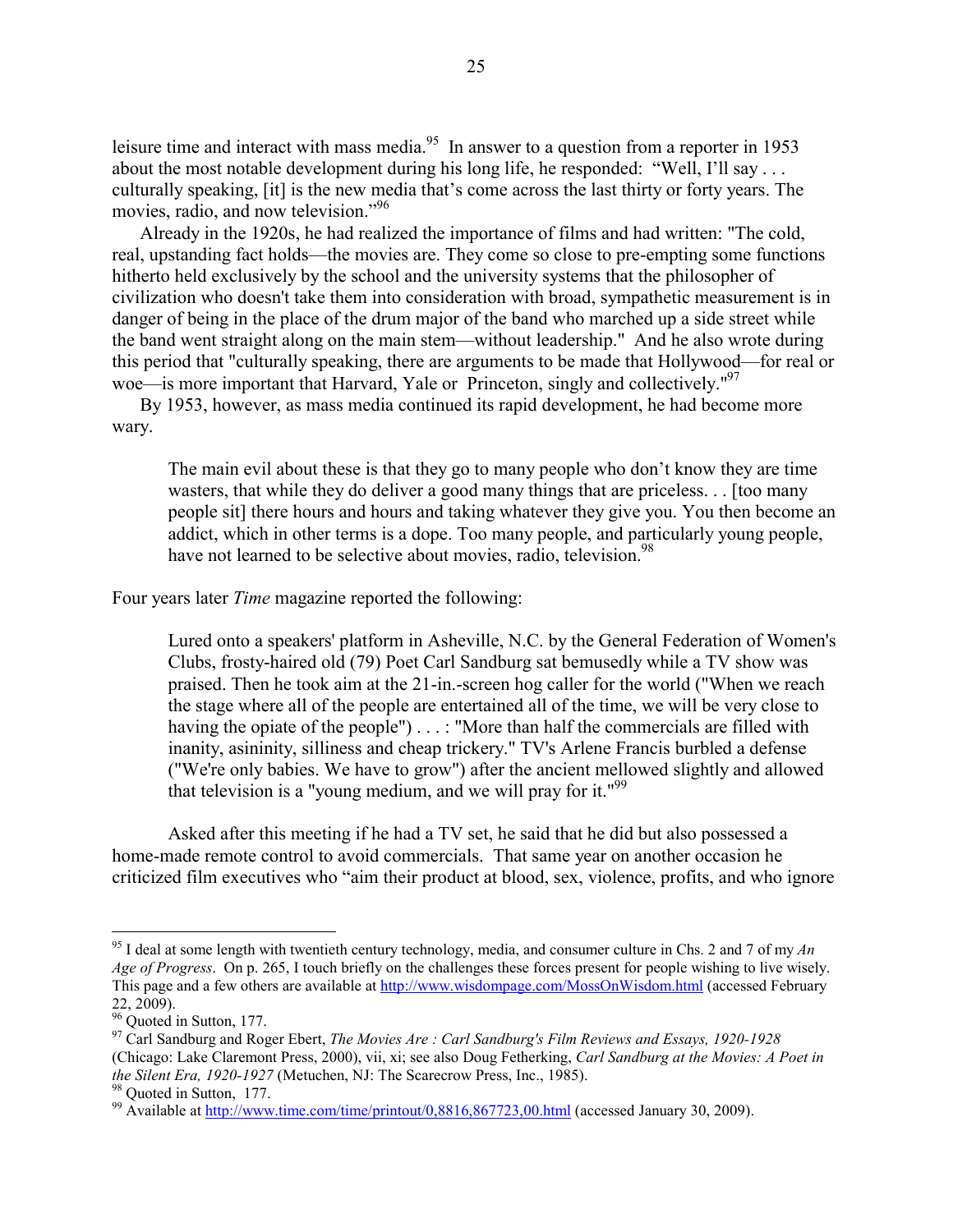the classics."100 Around this same time, he told Harry Golden, "Never was a generation that has been told by a more elaborate system of the printed word, billboards, newspapers, magazines, radio, television—to eat more, play more, have more fun. But General Robert E. Lee told a mother with a child in her arms: 'Teach him to deny himself."<sup>101</sup>

 Since television was a relatively new phenomena, it is only in the 1950s that we notice Sandburg's criticism of some of the effects it was having, but he had already criticized other forms of mass media and advertising in his *The People, Yes*(1936). Even as the Great Depression lingered on, he saw and decried various attempts at creating artificial wants and encouraging a culture of consumption. He criticized billboards in these lines, "Desecrate the landscape with your billboards, gentlemen, / Let no green valleys meet the beholder's eye without / Your announcements of gas, oil, beans, soup.  $\ldots$ <sup>102</sup> He criticized print ads in the following words:

> The liar in print who first lies to you about your health and then lies about what will fix it, the scare liar who hopes his lies will scare you into buying what he is lying about,

- The better-than-all-others liar, the easy- payments liar, the greatest-on-earth liar, the get-rich-quick liar
- Befouling words and mutilating language and feeding rubbish and filth to the human mind for the sake of sales, selling whatever can be sold for a profit. $103$

In the same poem, he makes clear his belief that U.S. culture placed too much emphasis on money, even though it was understandably important to those who had too little to buy necessities. He emphasized that "money buys everything except love, personality, freedom, immortality, silence, peace."<sup>104</sup>

According to an item appearing in *Time* in 1956 he "deplored the U.S.'s manner of pursuing happiness. Result of the pursuit: 'Fat-dripping prosperity.' Said the Illinois sage: 'When the goal of a country is only happiness and comfort, there is danger.' Albert Einstein said as much  $\dots$  Listen, 'To make a goal of comfort or happiness has never appealed to me."<sup>105</sup>

In his criticism of mass media and a consumer culture, Sandburg predated such later critics as Neil Postman in the mid-1980s, who wrote that "our politics, religion, news, athletics, education, and commerce have been transformed into congenial adjuncts of show business," and that "we are a people on the verge of amusing ourselves to death."<sup>106</sup> His words also came before

 $100$  Ouoted in Niven, 656.

<sup>&</sup>lt;sup>102</sup> Quoted in Golden, *Carl Sandburg*, 264.<br>
<sup>102</sup> Complete Poems, 505.<br>
<sup>103</sup> Ibid., 457.<br>
<sup>103</sup> Ibid., 542.<br>
<sup>103</sup> Available at <u>http://www.time.com/time/magazine/article/0,9171,824195-2,00.html</u> (accessed January 30,

Viking, 2006), 3-4.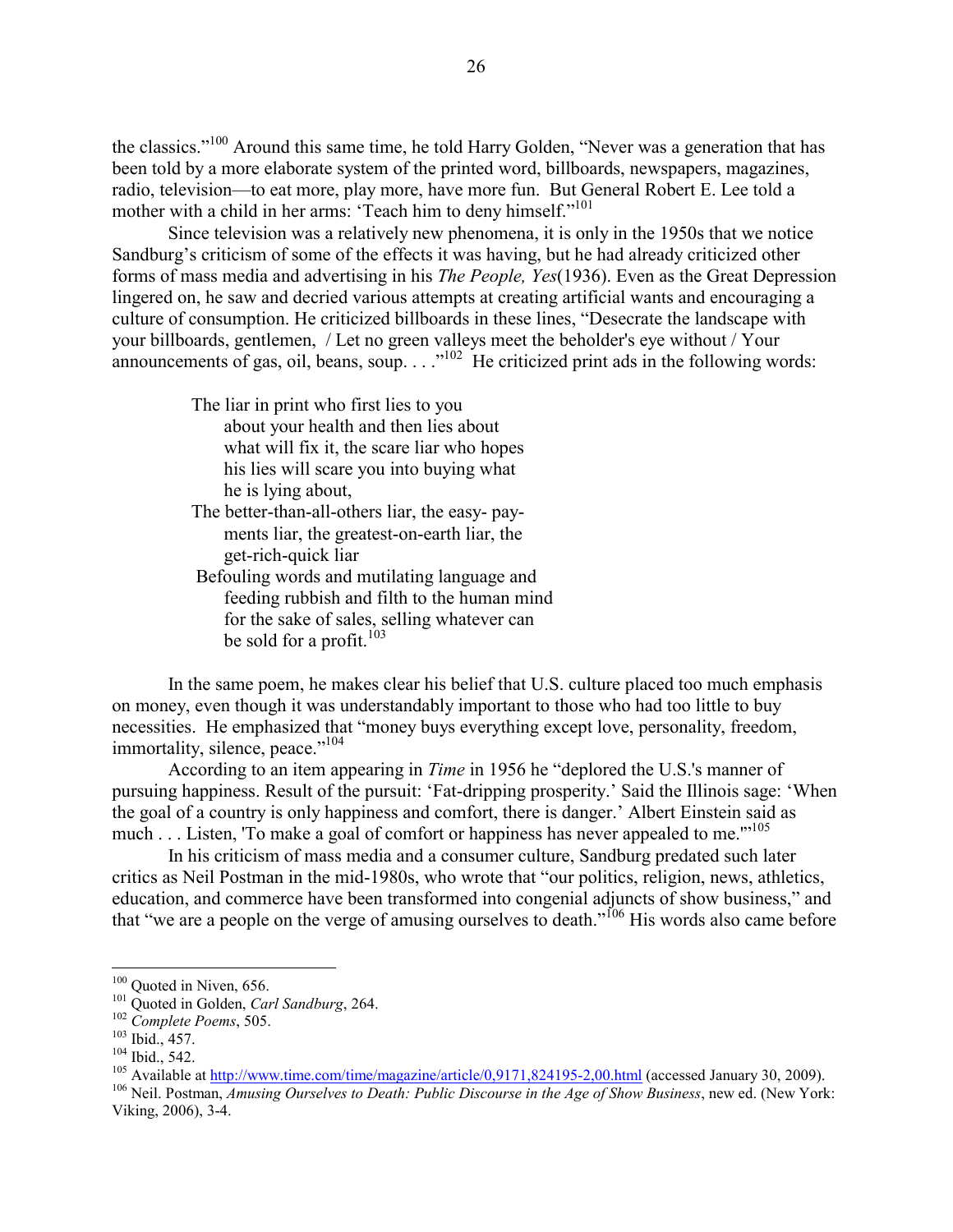those of his friend Edward R. Morrow's most famous media criticism and also those of FCC chairman Newton Minow.107

His criticism cannot be dismissed as just those of an old man against change and new technology, for he admitted that twentieth century media did "deliver a good many things that are priceless." As a film critic, he had praised many films including most of the Charlie Chaplin ones he had seen, and had spent considerable time in Hollywood. He valued FDR's fireside chats and Murrow's radio and television work and was often on the radio and television himself. He also was enthusiastic about many other modern developments including jet flight. In 1959 he agreed to be a guest on American Airlines' first transcontinental jet flight from New York to Los Angeles, and later allowed the airline to reprint an essay which praised the flight.<sup>108</sup>

A few years earlier he had gone up in a helicopter over Chicago to help him write a new poem about the city that had always fascinated him. Thus, Sandburg was certainly not against all the new technology and change of the modern world. Nor was he against selling and marketing, both of which he had done some of as a young man, and he was always shrewd about "selling" himself and his works and performances. What he realized, however, was twentieth century media presented a great challenge to people if they were to be used wisely.

His daughter Helga tells us that "he was vociferous that one should not read trash or listen to junk music," and that he often read to the family both from his own works and others he thought worthy.109 Later on he criticized kids reading too many comic books, and his own grandchildren were limited in how many they could read. Instead of "junk music," the Sandburg home was always full of the folk music that Carl played. Helga also says that her dad could "whistle wonderfully, sometimes in imitation of birds, quavering and trilling,"<sup>110</sup> and she tells us that she also heard symphonies at home. Carl and Paula had bought a Victrola in 1911, and he told reporters in 1957 that he preferred his two hi-fi sets to his radios and television.

 A young women in Illinois recalled that when Carl, then about twenty years of age, visited her home, "he always wanted to go to our new piano and Dad nicknamed him 'Bang Bang."<sup>111</sup> Part of Paula's appeal to Carl was that she played the piano beautifully, as later did daughter Margaret. And a piano was one of the family's prized possessions. Not only did daughter Helga take up the guitar and love folk music, but her two children also eventually played that instrument loved by their grandfather.

Carl's love of music is clearly evident in one of his early poems:

A MAN saw the whole world as a grinning skull and cross-bones. The rose flesh of life shriveled from all faces. Nothing counts. Everything is a fake. Dust to dust and ashes to ashes and then an old darkness and a useless silence. So he saw it all. Then he went to a Mischa Elman [a famed Russian violinist who made his U.S. debut in 1908] concert. Two

<sup>&</sup>lt;sup>107</sup> For Morrow's 1958 speech to a Radio-Television News Directors Association convention, see http://www.turnoffyourtv.com/commentary/hiddenagenda/murrow.html (accessed January 30, 2009); for Minow's 1961 speech, see Newton N. Minow and Craig L. LaMay, *Abandoned in the Wasteland: Children, Television, and* 

*the First Amendment* (New York, 1996), 188.<br><sup>108</sup> The essay is available at

http://www.archive.org/stream/voicesfromameric017894mbp/voicesfromameric017894mbp\_djvu.txt (accessed January 30, 2009).

<sup>&</sup>lt;sup>109</sup> Quoted in Golden, *Carl Sandburg*, 91-92.<br><sup>110</sup> Helga Sandburg, *Sweet Dreams*, 27.<br><sup>111</sup> Quoted in Sutton, 227.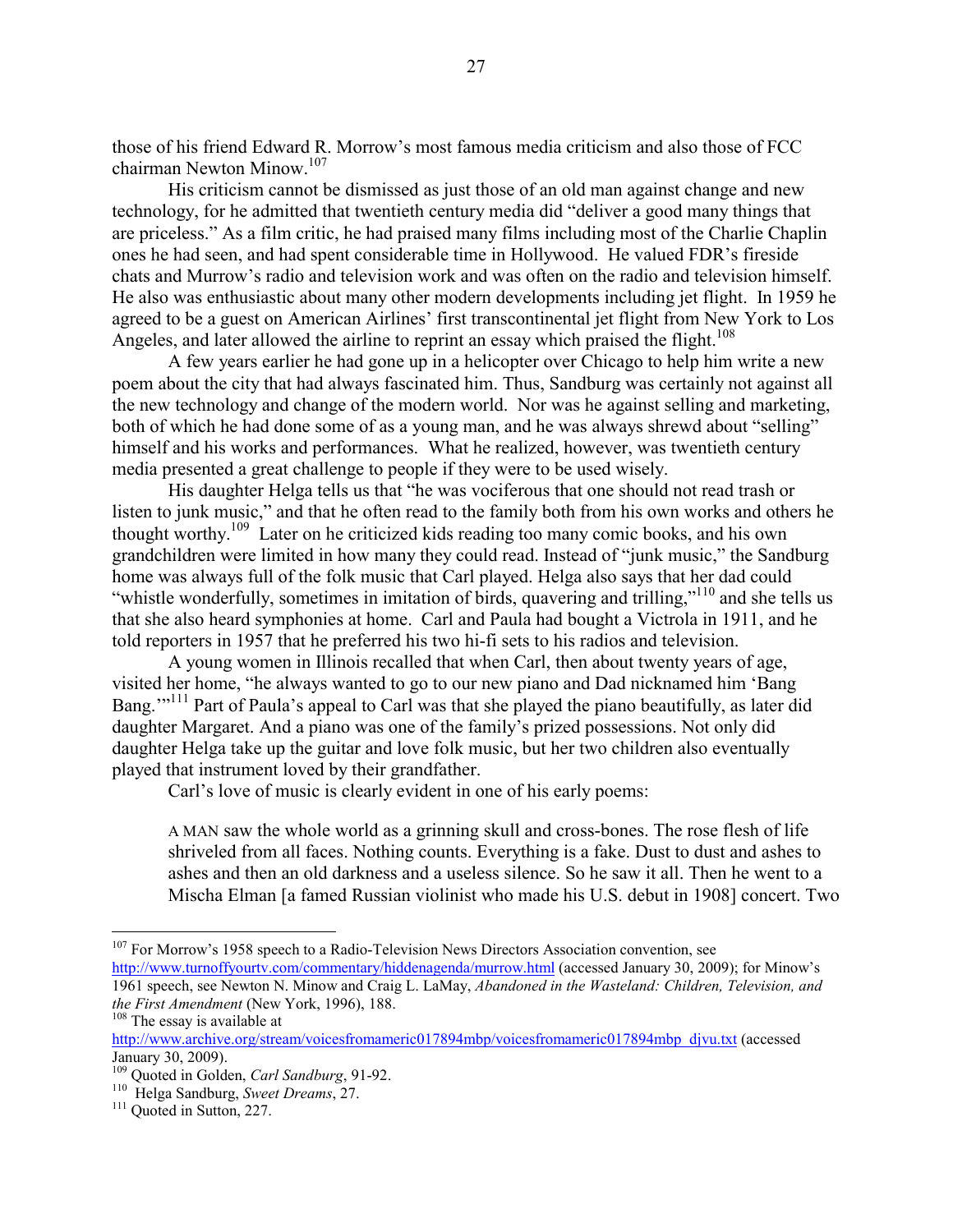hours waves of sound beat on his eardrums. Music washed something or other inside him. Music broke down and rebuilt something or other in his head and heart. He joined in five encores for the young Russian Jew with the fiddle. When he got outside his heels hit the sidewalk a new way. He was the same man in the same world as before. Only there was a singing fire and a climb of roses everlastingly over the world he looked on.<sup>112</sup>

Near the end of his novel *Remembrance Rock*, Sandburg has Justice Windom's grandson read something his wise grandfather had written: "You may become the witnesses of the finest and brightest era known to mankind. You shall have music, the nations over the globe shall have music, music instead of murder. It is possible. That is my hope and prayer--for you and for the nations."<sup>113</sup> Sometimes when traveling around the country giving talks and playing music, he liked to quote these words. At the end of his life, when poor health and a failing memory had greatly reduced the vitality that had always been so characteristic of him, he often read (Whitman, Emerson, and Francis Bacon's essays remained among his favorites) and listened to classical music on his record player, especially Chopin. To Sandburg, music was like poetry in its ability to help men and women transcend their humdrum existence. As he put it in *The People, Yes:* 

who but they have held to a hope poverty and the poor shall go and the struggle of man for possessions of music and craft and personal worth lifted above the hog-trough level above the animal dictate: "Do this or go hungry"?<sup>114</sup>

Maslow and others have written of the importance of transcendence for achieving wisdom, and perhaps no one has written more thoughtfully than the French philosopher and dramatist Gabriel Marcel (1889-1973) on how music can contribute to both transcendence and wisdom. He believed that music, especially classical music, and, to a lesser extent, poetry can help us transcend our limited egos and temporal conditions and put us in touch with the eternal. To Marcel music was one of humans great means of experiencing the mystery and awe that transcends everyday existence.<sup>115</sup>

Enjoying good music and books, walking outdoors, and being with family and friends were the main leisure activities that Carl engaged in to balance his strenuous work life. In his integrated life they were often mixed together except for his writing, which necessitated solitude. He also seems to have been aided by a good sense of humor, a quality listed by at least a few

<sup>&</sup>lt;sup>112</sup> Complete Poems, 26.

<sup>112</sup> *Complete Poems*, 26. 113 *Remembrance Rock* (Houghton Mifflin Harcourt, 1991), 1063. 114 *Complete Poems*, 608.

<sup>115</sup> For some of Marcel's thoughts on the subject see the following works of his: *Awakenings,* trans. Peter S. Rogers (Milwaukee: Marquette University Press, 2002), 31; *Music and Philosophy,* trans. Stephen Maddux & Robert E. Wood *(*Milwaukee: Marquette University Press, 2005), 46, 79, 105, 107, 112-13; and *Tragic Wisdom and Beyond; Including, Conversations Between Paul Ricoeur and Gabriel Marcel*, (Evanston: Northwestern University Press, 1973), 38.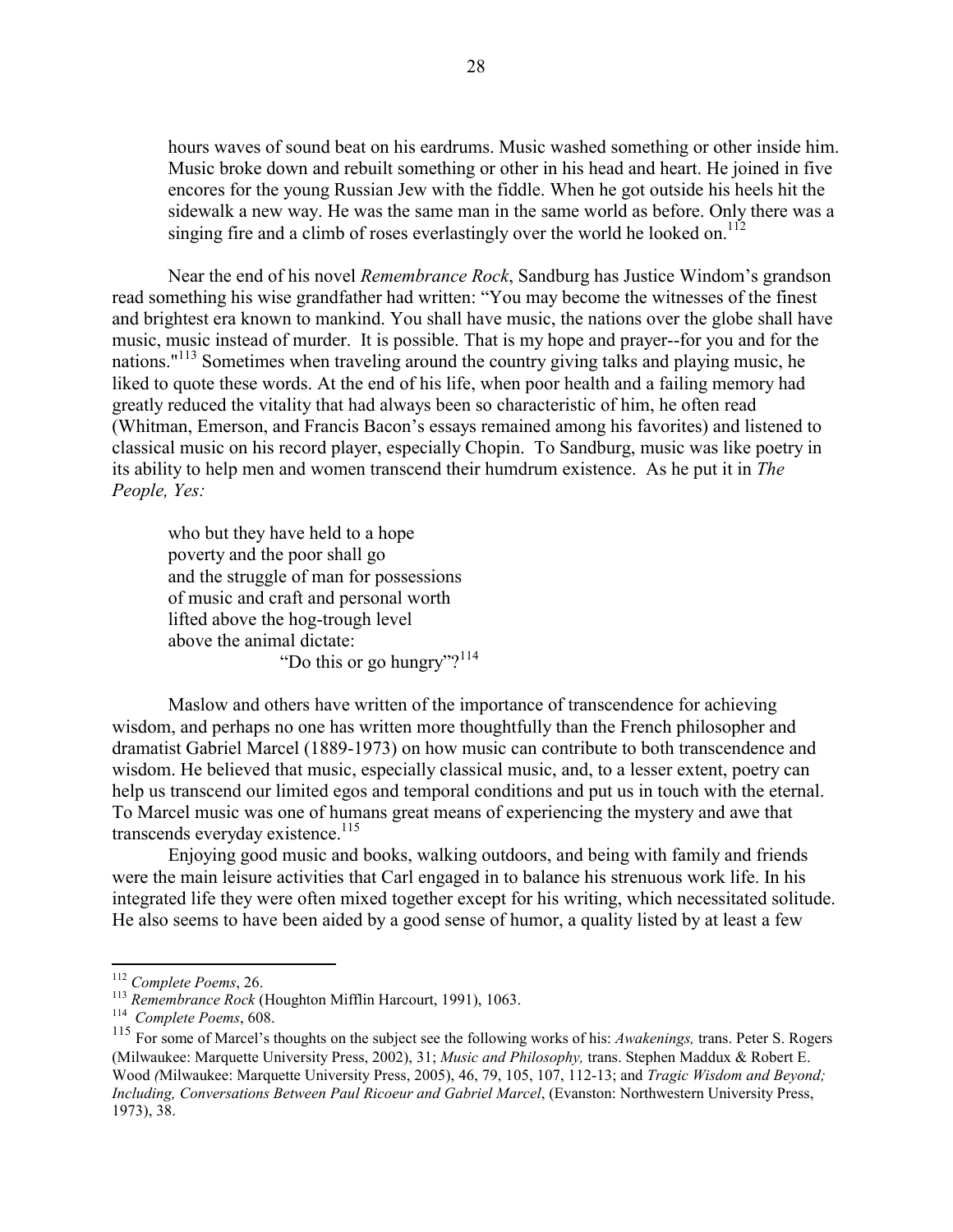thinkers as helpful in developing wisdom. Sandburg valued it in Lincoln and displayed it in many of his children's stories and some of his poems. Niven writes of his youthful "exuberant sense of humor" and quotes one of his friends who noted his "redeeming sense of humor."<sup>116</sup> Golden also observed it. He tells us that the way Sandburg handled the hate mail or that which was strongly critical was simply to reply: "Thank you for your letter. I shall try to do better."<sup>117</sup>

### **The Wisdom of the Poet**

Although Robert Frost and Sandburg had their differences, the two poets also were friends at various points in their lives, and in 1953 Sandburg said Frost was one of his favorite writers.<sup>118</sup> Frost once wrote that a poem "begins in delight and ends in wisdom."<sup>119</sup> And there is no doubt that writing and reading good poetry can help make us wiser people, for both acts encourage reflection and seeing life more holistically than we might otherwise do. Writing poetry helps develop the creativity and combining of intellect and intuition that is conducive to becoming wiser $120$ —in writing his children stories, Sandburg used similar talents. In choosing to be a poet, he selected a calling that was more conducive than most to acquiring wisdom.

His predominant poetic style, free verse, resembled that of the poet who influenced him the most, Walt Whitman. Sandburg wrote, "Now, if free verse is a form of writing poetry without rime [sic], without regular meters, without established and formal rules governing it, we can easily go back to the earliest styles of poetry known to the human family--and the style is strictly free verse."<sup>121</sup> The primary appeal of it to him was that it was closer to the speech of everyday people and that it constrained his expression less than if he tried to follow some regular rhyming or metrical pattern.

After World War II, Sandburg's poetic reputation among critics, other poets, and professors of literature steadily declined. Some said his poetry was too political and propagandistic. To the extent that his poetry reflected sympathy for society's unfortunates, however, he was displaying a quality that many thinkers believe is necessary for achieving wisdom—compassion. Moreover, his poetry was more wide ranging than some critics recognized. He thought that "poetry is written out of tumults and paradoxes, terrible reckless struggle and glorious lazy loafing, out of blood, work and war and out of baseball, babies and potato blossoms."122 He also believed "what is poetry for any given individual depends on the individual and what his personality requires as poetry."123 Although to him poetry was about creating beauty, he recognized that poets perceived beauty in different ways. It is thus clear that

<sup>&</sup>lt;sup>116</sup> Niven, 126, 145.

<sup>&</sup>lt;sup>117</sup> Quoted in Golden, *Carl Sandburg*, 104.<br><sup>118</sup> Sutton, 183. 119 Robert Frost, "The Figure a Poem Makes," available at http://www.mrbauld.com/frostfig.html (accessed February 27, 2009).

<sup>&</sup>lt;sup>120</sup> See Macdonald's list at "Values that Various People Have Associated with Wisdom,"

http://www.wisdompage.com/valueslists.html (accessed February 21, 2009).<br><sup>121</sup> Carl Sandburg, *Early Moon* (New York: Harcourt Brace Jovanovich, 1978), 24; these words and others of Sandburg about poetry are also available at

http://www.marxists.org/subject/art/literature/children/texts/sandburg/talk.html (accessed February 26, 2009).<br><sup>122</sup> Quoted at Robin Metz, "Many Faces of a Poet," http://www.lib.niu.edu/1992/ii920719.html (accessed January 25, 2009).

<sup>123</sup> Sandburg, *Early Moon,* 20.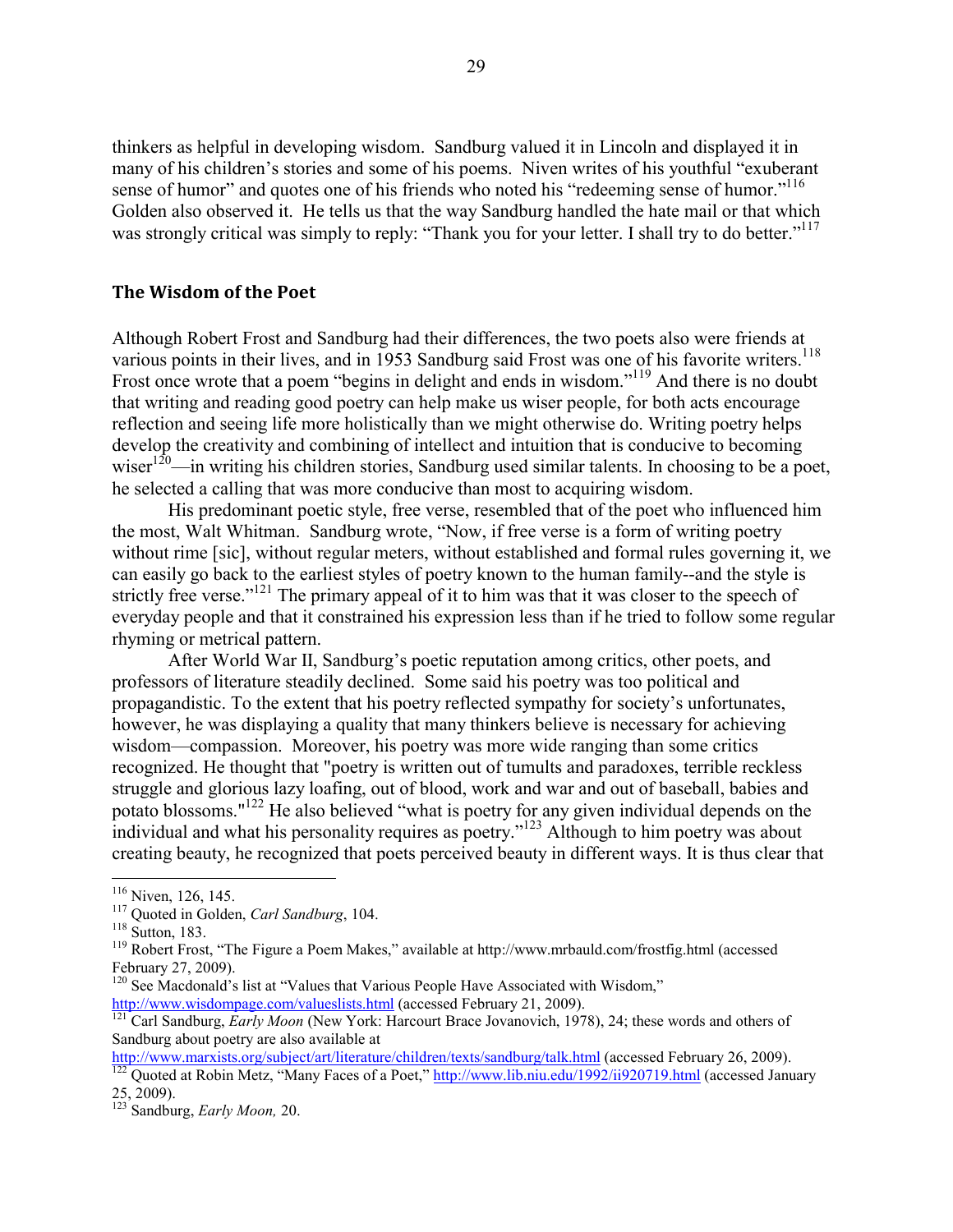Sandburg thought that poetry could deal with the most varied aspects of life and that his own poetry did so.

Looking at Sandburg's poetry we see a wide range of values often associated with wisdom. Compassion is displayed in poems on WWI's tragic deaths and in lines he wrote during the Great Depression such as the following:

> Have you seen them with savings gone furniture and keepsakes pawned and the pawntickets blown away in cold winds? by one letdown and another ending in what you might call slums-- To be named perhaps in case reports and tabulated and classified among those who have crossed over from the employables into the unemployables? What is the saga of the employables? what are the breaks they get? What are the dramas of personal fate

spilled over from industrial transitions? what punishments handed bottom people who have wronged no man's house or things or person?  $124$ 

His poems also displayed other types of passion, and yearning and seeking. Gabriel Marcel once wrote that "a *wisdom* which does not include passion . . . is not worthy of being called wisdom" and that it "is much less a state than a goal." Although aware of the tragedy of life and acknowledging "the central fact of death," Marcel's wise man was a hopeful seeker and journeyer who saw life as a wonderful mystery.<sup>125</sup> Another thinker who has written much about wisdom has observed that "wise people . . . remain seekers rather than becoming believers," and suggests that they see the "world around them with a sense of awe and wonder."  $^{126}$  Sandburg shared these ideas and was awed by the mystery of the universe. He thought that "at the root of love—romantic, patriotic, platonic, family love, love for life—was passion."127 And this passion was linked to his being a constant seeker after truth and beauty. Sandburg said about his hero Lincoln, "he was a seeker. Among others and deep in his own inner self, he was a seeker."<sup>128</sup> The poet also described America "as yet ever more seeker than finder." In his last published poem, completed in his eighties, he wrote of the "vast Unknown" and the "vaster Unknowable" and referred to himself as

<sup>&</sup>lt;sup>124</sup> Ibid., 484-85; for some WWI poems, see 36-42.

<sup>&</sup>lt;sup>125</sup> Marcel, *Tragic Wisdom and Beyond*, 198, 205, 206.<br><sup>126</sup> Macdonald, Ch. 1 of *Toward Wisdom*, available online at http://www.wisdompage.com/tw-ch01.html (accessed January 27, 2009).

 $127$  Niven, 697; See also Sandburg's late poems "Evening Sunsets Witness and Pass On" and "Fog Numbers" in *Complete Poems, 716-17, 723*<br><sup>128</sup> Sandburg, ALPYWY, *vol. I, p. 162.*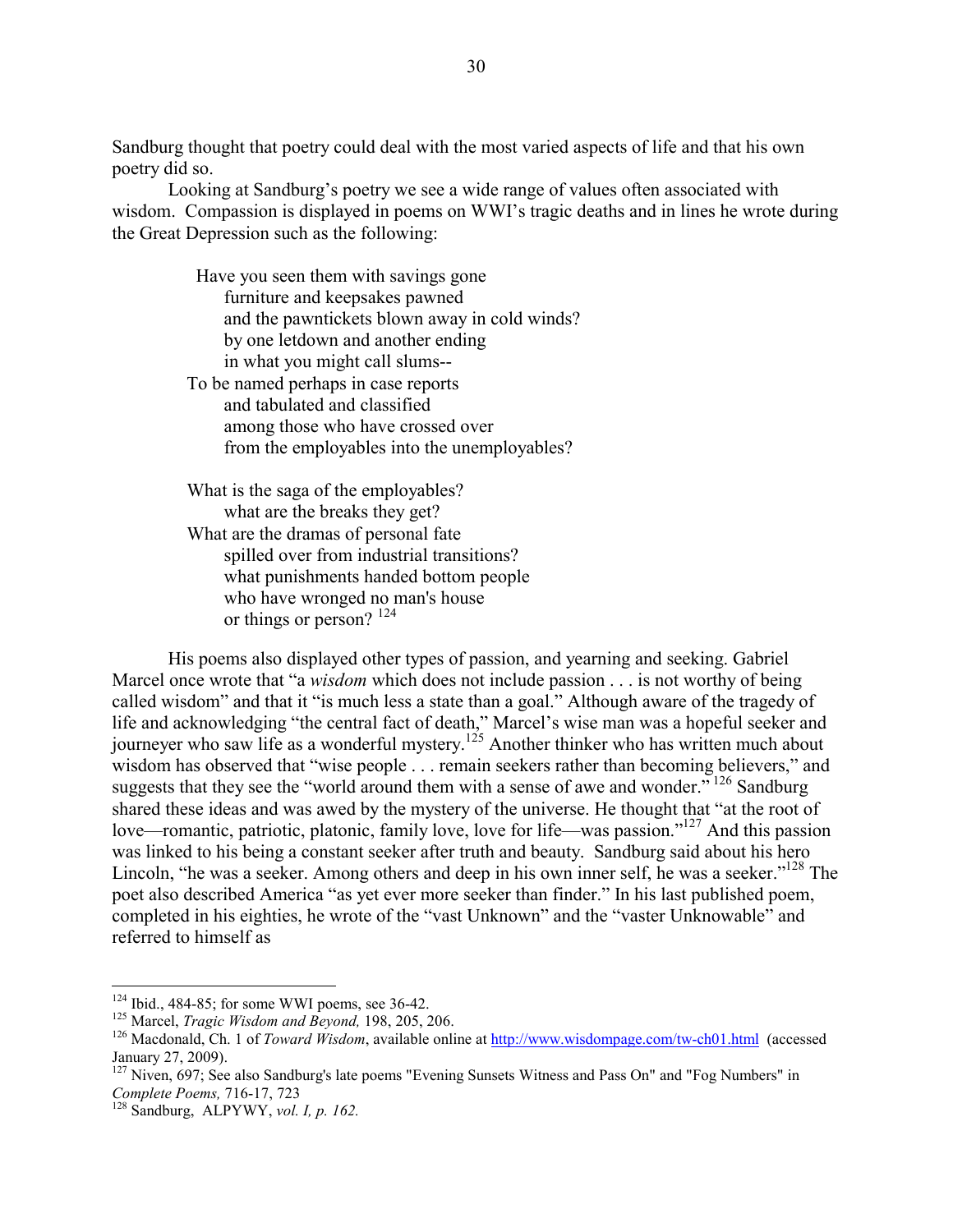. . . one more seeker one more swimmer in the gold and gray procession of phantoms laughing, fighting, singing, moaning toward the great cool calm of the fixed return to the filaments of dust.

I am more than a traveler out of Nowhere. Sea and land, sky and air, begot me Somewhere.<sup>129</sup>

From his first book containing most of his youthful poems, published in a small 1904 edition, until his last one, *Honey and Salt*, in 1963, some of his poems reflect his sense of being part of something larger than himself. He shared the perception of many ego-transcending wise people, east and west, that all life is interconnected, earth, water, sun, moon, rain, plant and animal life, as well as humankind. Here is Sandburg writing about the prairie in his 1918 collection *Cornhuskers:* 

I was born on the prairie and the milk of its wheat, the red of its clover, the eyes of its women, gave me a song and a slogan.

. . . . . . . . . . . . . . . . . . . . . . . . . . .

The prairie sings to me in the forenoon and I know in the night I rest easy in the prairie arms, on the prairie heart.

And the prairie answers:

I am dust of your dust, as I am brother and mother To the copper faces, the worker in flint and clay, the singing women and their sons a thousand years ago

. . . . . . . . . . . . . . . . . . . . . . . . . .

I am the prairie, mother of men, waiting. They are mine, the threshing crews eating beefsteak, the farmboys driv ing steers to the railroad cattle pens.<sup>130</sup>

Throughout his adult life he perceived humans' evolutionary path. Here is what one of his poems said in 1904:

I am the deer and the weasel, the tiger, the eagle— And I am thy brother and one of thy kin!<sup>131</sup>

And "Timesweep," the last poem in *Honey and Salt*, is partly a meditation on evolution, and the poet's realization that he is part of a great chain of being that has evolved through time:

<sup>&</sup>lt;sup>129</sup> *Complete Poems*, 744, 769-70.<br><sup>130</sup> Ibid., 79, 80, 83.<br><sup>131</sup> Charles A. Sandburg, *In Reckless Ecstasy* (Galesburg: Asgard Press, 1904), 16.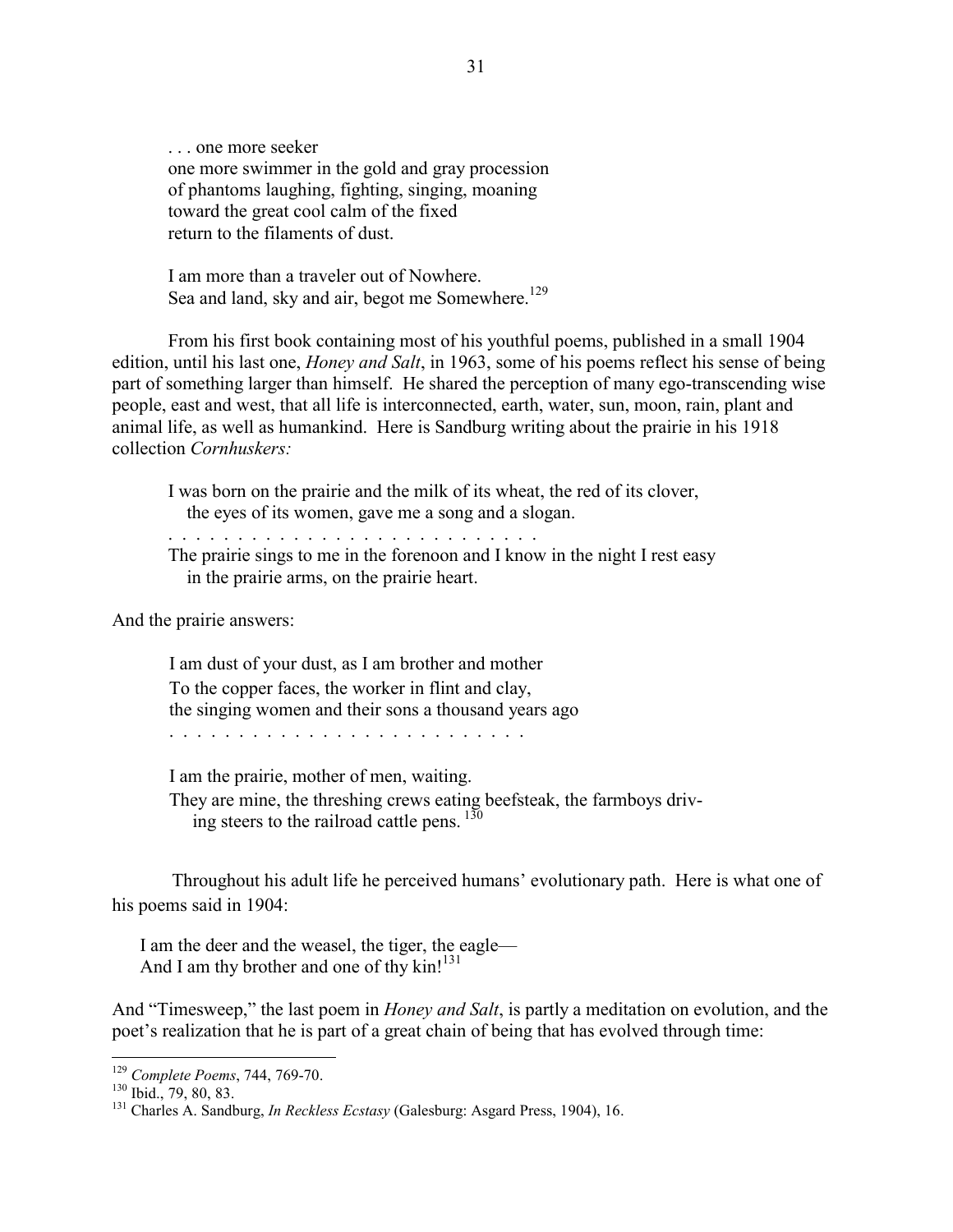For I am one and all of them: they swarm in me with song, cry and murmur; they fill my room with scurrying fish, with apes and kangaroos, with swine and birds . . . <sup>132</sup>

As one wisdom scholar has written "without a grasp of evolutionary processes we have little sense of our deep kinship with the universe." $133$ 

 "Timesweep" and several other poems like "The Gong of Time" in *Honey and Salt* also suggest that he dealt wisely with what psychologist Erik Erikson considered the last major challenge of life, accepting our own mortality and not giving way to despair. To Erikson maintaining a positive approach to life in the face of death itself was the true test of wisdom.<sup>134</sup> Here are Sandburg's most relevant thoughts on death in "Timesweep":

Since death is there in the light of the sun, in the song of the wind, Since death is there in the marvel of the sun coming up to travel its arc and go down saying, "I am time and you are time," Since death is there in the slow creep of every dawn and in all the steps of shadow moving into evening and dusk of stars, Since death is there in almost inaudible chimes of every slow clocktick beginning at the birth hour there must be a tremor of music in the last little gong, the pling of the final announcement from the Black Void. . . . . . . . . . . . . . . . . . . . . . . . . . . .

Where I go from here and now, or if I go at all again, the Maker of sea and land, of sky and air, can tell. $^{135}$ 

Sandburg's leading biographer wrote that "for Sandburg, poetry was the supreme myth, which enables human beings to endure reality, to survive it, even to transcend it." Applying some of the insights of Maslow on transcendence, including the transcendence of death, pain, and sickness, and how it can help lead to wisdom, helps us to see that by the end of his life, Sandburg's poetry and his life generally indicated that he had achieved transcendence in many ways. $^{136}$ 

 $132$  This poem, "Timesweep," is available online at

http://www.nps.gov/archive/carl/people/archives/poems/time01.htm (accessed January 28, 2009), see also *Complete* 

<sup>&</sup>lt;sup>133</sup> Macdonald, Ch. 1 of *Toward Wisdom*, at http://www.wisdompage.com/tw-ch01.html (accessed January 27, 2009).

<sup>134</sup> Erik H. Erikson, "Reflections on Dr. Borg's Life Cycle," in *Aging, Death, and the Completion of Being* (Philadelphia: University of Pennsylvania Press, 1979), 60.

<sup>&</sup>lt;sup>135</sup> *Complete Poems*, 767, 770; also at http://www.nps.gov/archive/carl/people/archives/poems/time01.htm (accessed January 28, 2009).

<sup>136</sup> Niven, 613; see Abraham H. Maslow, *The Farther Reaches of Human Nature* (Viking Press, 1971), 271-72, for transcendence of death, pain, and sickness, and all of Ch. 21 on "Various Meanings of Transcendence." Copthorne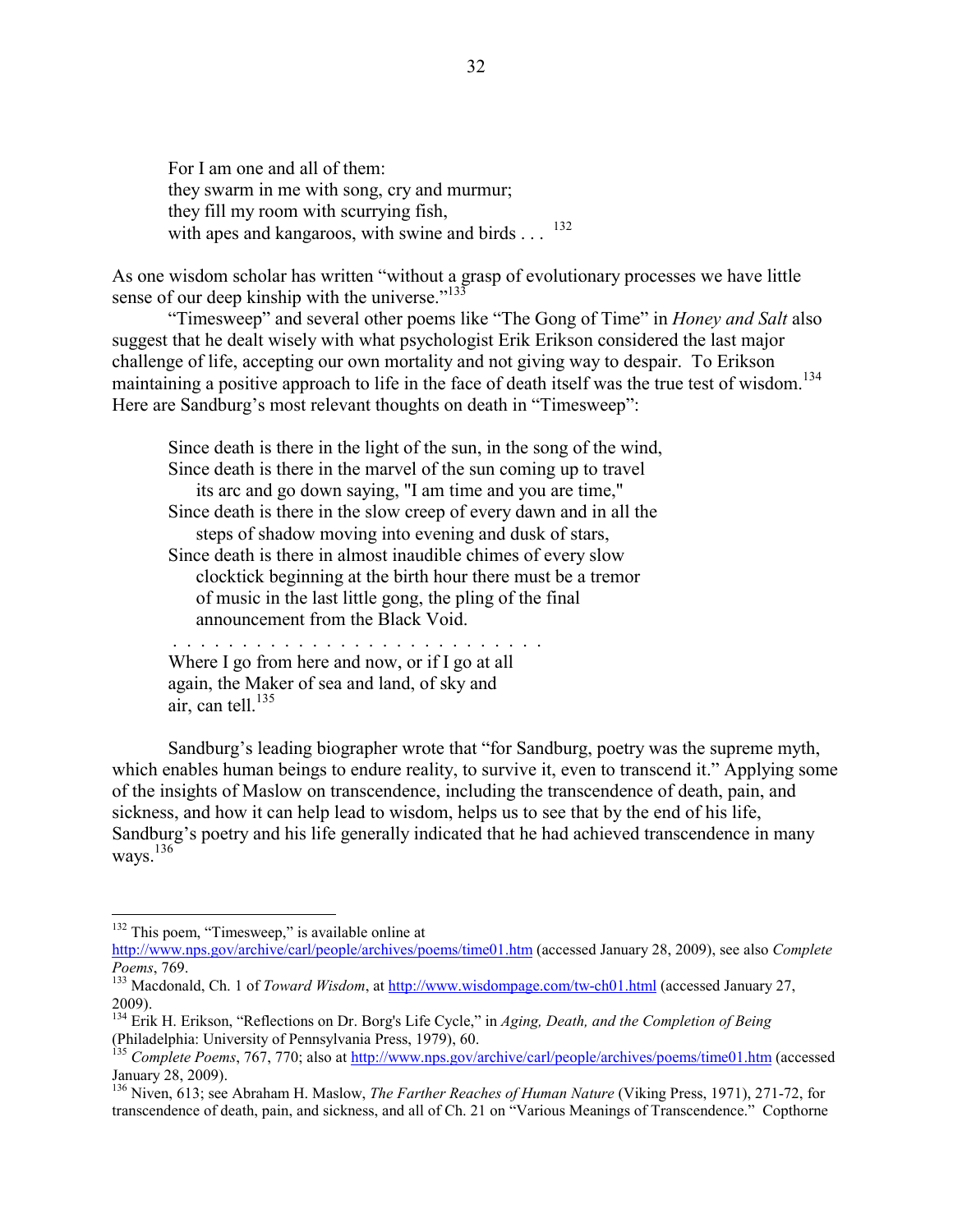#### **The Sandburgs' Political Wisdom and the Lincoln Connection**

It is difficult to write about how wise an individual's political views are because there is so much room for honest disagreement about the wisdom of contrasting approaches. Both wise people and fools can be found among various political groupings, whether of the left or the right. It is also important to realize that to be a good citizen requires less extensive political wisdom than it does to be a good political leader. Regardless, however, several characteristics can be identified that contribute to political wisdom. Compassion, tolerance, pragmatism, and humility are each important in helping one to make good political judgments, which is the essence of political wisdom. Understanding the past and having insights into human nature are also helpful. The Sandburgs displayed many of these qualities throughout most of their lives.

 Compassion was certainly there from the beginning of the couple's relationship. Their ardent socialism was motivated primarily by it. In his 1908 essay "You and Your Job," which Paula helped him to prepare, Carl wrote, "I say that a system such as the capitalist system, putting such obstacles as starvation, underfeeding, overwork, bad housing, and perpetual uncertainty of work in the lives of human beings, is a pitiless, ignorant, blind, reckless, cruel mockery of a system." He cited great disparities in incomes, mixing in statistics with concrete examples—"A woman takes her poodle with her to the opera to hear Caruso sing; babies die in the slums for lack of food. A bulldog of specialized type sells for \$8,000; at foundling asylums infants may be had for the asking. Small families live in large houses; large families live in small houses." He recalled that his father, as most workers at the turn of the century, was at the mercy of his employer: "Our father was lucky enough to have a job most of the time, though it was a little hard back in '03, when the shops ran only four hours a day. Father worked hard and didn't get laid off, but I can remember yet that hunted, weary look he would have when he'd come home at noon, done with work for the day, and would mumble, 'They say maybe we'll all be laid off tomorrow.'" Sandburg related that he himself "was in Oshkosh a few days ago, and was told of a laborer who while at work was crushed to death by a falling wall. The oldest of his nine children is fourteen. There was no insurance--a man who gets \$1.50 a day and has a wife and nine children takes food from living babies who are hungry if he pays life insurance premiums." Sandburg then referred to Census Bureau data indicating that there were "1,700,000 child laborers, all under fifteen years of age." And he stated that "one reason I'm a Socialist is because the Socialists were the first to fight to abolish child labor, and today the Socialist party is the only one that has dared to declare in its platform that it is unalterably opposed to child labor, and that it will do all in its power to remove all conditions that make it possible for human beings anywhere to be underfed and overworked."137

Both Sandburgs also thought that the socialists were correct to back women's suffrage. In an article, he wrote "woman is a human being and the equal of man" and added, "In giving women the right to vote, men will but honor themselves, and build toward a greater civilization." In another article of the same period, he wrote that "the real knights nowadays are working to save womanhood from the miserable wages paid in sweatshops, factories, mills and department stores, wages that usually drive hundreds of thousands to loveless marriages and careers of

Macdonald (see http://www.wisdompage.com/tw-ch01.html), among others, has written on how Maslow's "writings" tell us much about the nature of wisdom."

<sup>&</sup>lt;sup>137</sup> The essay is available at http://debs.indstate.edu/s2133y6 1900.pdf (accessed January 15, 2009).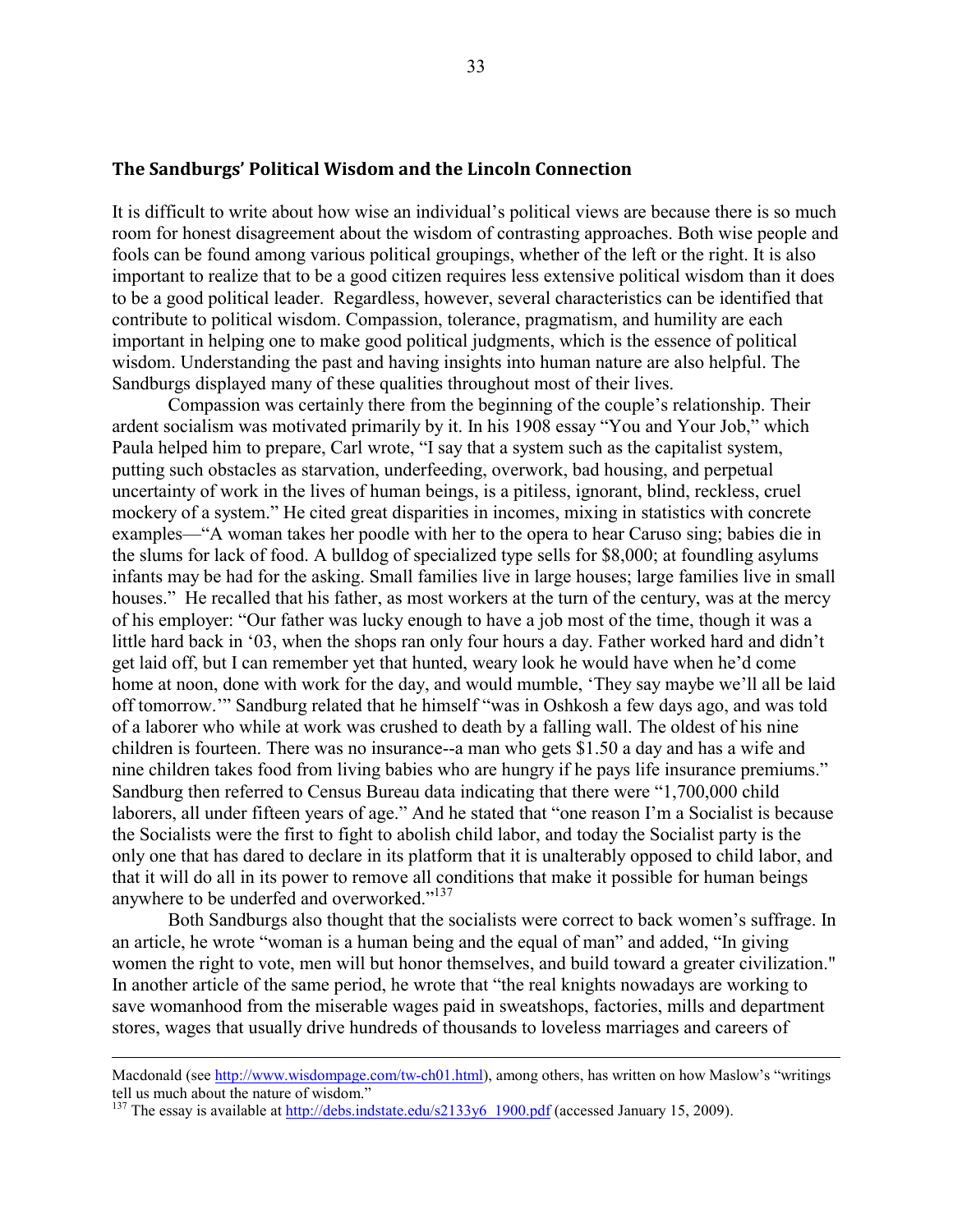prostitution."138 In 1911, soon after the birth of his oldest daughter, Margaret, he wrote a magazine article entitled "My Baby Girl." In it he stated,

She shall see women go forward and cast ballots and speak and write and with passionate earnestness take part in political movements . . . .

. . . Woman, the common woman—the wife of the workingman—is the slave of a slave, cooking, sewing, washing, cleaning, nursing in sickness, and rendering a hundred personal services daily for a man who is himself not in power to dictate a constant job and living wage for himself. My baby girl shall see the slave achieve freedom for himself and his class," and Sandburg suggested that freedom for the workingmen would also liberate their wives. $139$ 

Although mainstream Americans today might doubt that a couple could be wise if they advocated socialism, further investigation into what socialism meant for the Sandburgs in 1908 might change their minds. This was a time when not only women but also most blacks were denied the vote; when most of the latter lived in segregated conditions; when unions were weak and workers had few protections; when Social Security and minimum wage laws did not yet exist; and when very few workers received pensions and child labor and unsafe working conditions were widespread. In a section of his biography of Sandburg entitled "Fifty-two years of evolution," Golden recalls him saying the following about Democratic platform adopted at the 1960 convention: "That's a very good imitation of the national Socialist Party platform adopted in Chicago in 1908 when my future wife and I were in sparking attendance."<sup>140</sup> Part of the reason that Sandburg eventually supported Democrats such as FDR, Adlai Stevenson, and John Kennedy was that they advocated some of the positions of earlier socialists. But he never lost his compassion for the victims of society. Nor did Paula, who, according to Golden, retained even more of her earlier political sympathies.<sup>141</sup>

In 1919, Carl displayed compassion for the plight of Chicago's African American community in his articles and book *The Chicago Race Riots, July, 1919*. Much of what he wrote was based on interviews he conducted in black neighborhoods, where he talked to a wide variety of people including veterans, preachers, store owners, factory workers, housewives, and pimps. In his pieces, he quoted an Urban League official who told him: "Every time a lynching takes place in a community down south you can depend on it that colored people from that community will arrive in Chicago inside of two weeks." Sandburg indicated that they had come from the south looking for "better jobs, the right to vote and have the vote counted at elections, no Jim Crow cars, less race discrimination, and a more tolerant attitude on the part of the whites."142 As the black population of the city more than quadrupled in four years, however, what the

<sup>&</sup>lt;sup>138</sup> Sandburg and Steichen, *The Poet and Dream Girl*, 258, 262.

<sup>&</sup>lt;sup>139</sup> Quoted in Helga Sandburg, *A Great and Glorious Romance*, 185-86. <sup>140</sup> Golden, *Carl Sandburg*, 31.

<sup>141</sup> Besides Golden's *Carl Sandburg,* where the author frequently mentions Paula, see Ch. 28 of Golden's *The Right Time,* completed after Carl's death, especially p. 324, where he mentions Paula's politics. Sandburg's *Complete Poems* also furnish many examples of his compassion. Despite becoming more moderate as he aged, Sandburg did continue to criticize threats to human rights such as those presented by McCarthyism. For the FBI file on Sandburg, see http://foia.fbi.gov/foiaindex/sandburg c.htm (accessed January 21, 2009).

<sup>&</sup>lt;sup>142</sup> Carl Sandburg. *The Chicago Race Riots, July, 1919* (New York: Harcourt, Brace & World, 1969), 31; also available at http://books.google.com/books?id=-ZwTAAAAYAAJ (accessed February 19, 2009).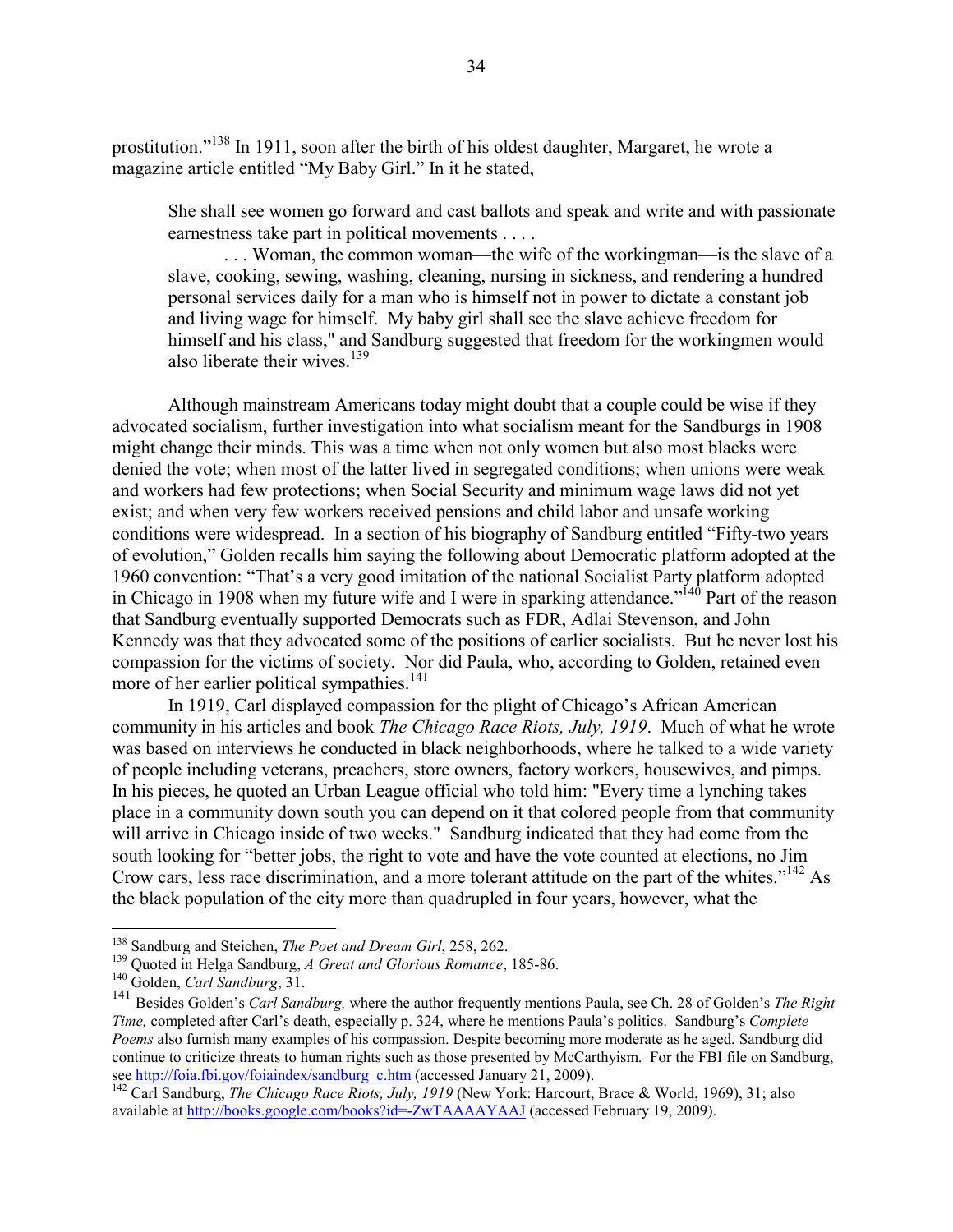newcomers found were slums, high unemployment, poor wages and schools, and inadequate medical care. *The Chicago Race Riots, July 1919* begins as follows:

The so-called race riots in Chicago during the last week of July, 1919, started on a Sunday at a bathing beach. A colored boy swam across an imaginary segregation line. White boys threw rocks at him and knocked him off a raft. He was drowned. Colored people rushed to a policeman and asked for the arrest of the boys throwing stones. The policeman refused. As the dead body of the drowned boy was being handled, more rocks were thrown, on both sides. The policeman held on to his refusal to make arrests. Fighting then began that spread to all the borders of the Black Belt. The score at the end of three days was recorded as twenty negroes dead, fourteen white men dead [later accounts gave a slightly higher number], and a number of negro houses burned.

The riots furnished an excuse for every element of Gangland to go to it and test their prowess by the most ancient ordeals of the jungle. There was one section of the city that supplied more white hoodlums than any other section. It was the district around the stockyards and packing houses.<sup>143</sup>

Sandburg's observations of "white hoodlums" was extended in his poem "Hoodlums" It began:

- I AM a hoodlum, you are a hoodlum, we and all of us are a world of hoodlums—maybe so.
- I hate and kill better men than I am, so do you, so do all of us—maybe maybe so.
- In the ends of my fingers the itch for another man's neck, I want to see him hanging, one of dusk's cartoons against the sunset.
- This is the hate my father gave me, this was in my mother's milk, this is you and me and all of us in a world of hoodlums—maybe so.<sup>144</sup>

Carl's commitment to racial justice continued throughout his life. In *The People, Yes* he wrote: "Man will Yet Win\Brother may yet line up with brother" and

So men in this land, where once were only Indians, are now men of many colors white, black, yellow, red. $145$ 

As Golden wrote in 1961 about his commitment, "the fight against anti-Semitism and Negrophobia had been a special project."<sup>146</sup> As a newspaper man in Chicago after World War I, he printed the platform of the National Association for the Advancement of Colored People (NAACP), and not long before his death Roy Wilkens, head of the NAACP, made him a lifetime

 $143$  Ibid.

<sup>143</sup> Ibid. 144 *Complete Poems*, 201. 145 Ibid., 617. 146 Golden, *Carl Sandburg*, 109.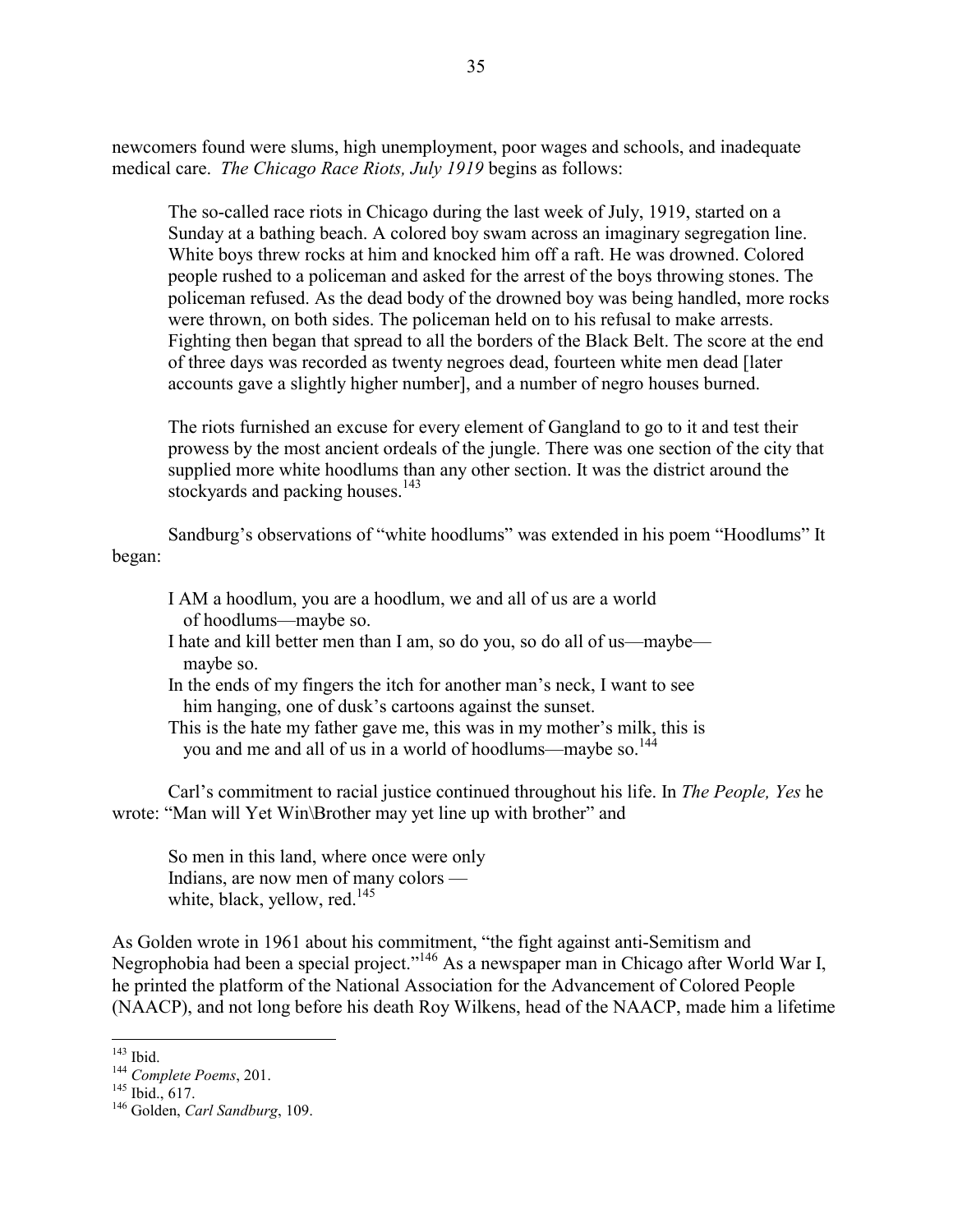member and declared him "a major prophet of Civil Rights."147 In *The Family of Man (1955), a*  bookwhich Carl contributed to (see below) there is a wonderful picture showing a little black boy walking down the street with his arm draped around the shoulder of his little white boy friend. More of that type of amity was part of the Sandburg's dream for America. During World War II Carl hired two Japanese-Americans to work for him during the same period that over 100,000 other such Americans were being uprooted and sent to internment camps*.* He also wrote a column warning against such prejudice.

Although his friend Governor Adlai Stevenson said that he "is the one living man whose work and whose life epitomize the American dream" and both he and Paula were patriots in the best sense of the word, the Sandburgs' hopes extended to all peoples. In 1908, Paula wrote her future husband, "As for an 'obsession of nationality' — of course not! It is possible — to love one's own people and take pride in other peoples too — Fourth-of-July patriots to-the-contrary, notwithstanding!"<sup>148</sup> In the early 1950s, as Senator Joe McCarthy was stirring up flames of intolerance and suspicion of foreign ways, Carl collaborated with Paula's brother, Edward Steichen, who was putting together an exhibit of over 500 photographs for New York's Museum of Modern Art, where he served as director of the Department of Photography. The exhibit opened in January 1955 and subsequently was displayed in various parts of the world, becoming the most viewed display of photographs in history. In 1959, Carl went with his brother-in-law to the traveling exhibit when it was shown in Moscow, both men hoping the exhibition would further understanding among Cold War rivals. The pictures in the exhibit were gathered from almost seventy countries and were meant to demonstrate humanity's oneness. Carl wrote the Prologue for the extremely popular book, *The Family of Man*, which reproduced the photographs. In it he wrote:

Everywhere is love and love-making, weddings and babies from generation to generation keeping the family of Man alive and continuing. Everywhere the sun, moon and stars, the climates and weathers, have meanings for people. Though meanings vary, we are alike in all countries and tribes in trying to read what sky, land and sea say to us. Alike and ever alike we are on all continents in the need of love, food, clothing, work, speech, worship, sleep, games, dancing, fun. From the tropics to arctics humanity lives with these needs so alike, so inexorably alike.

And he closed the Prologue with a portion of a poem he had first written a few years before.

There is only one man in the world and his name is All Men. There is only one woman in the world and her name is All Women. There is only one child in the world and the child's name is All Children.

 $147$  Niven, 338-39, 699.

<sup>&</sup>lt;sup>148</sup> Sandburg and Steichen, *The Poet and Dream Girl*, 45-46.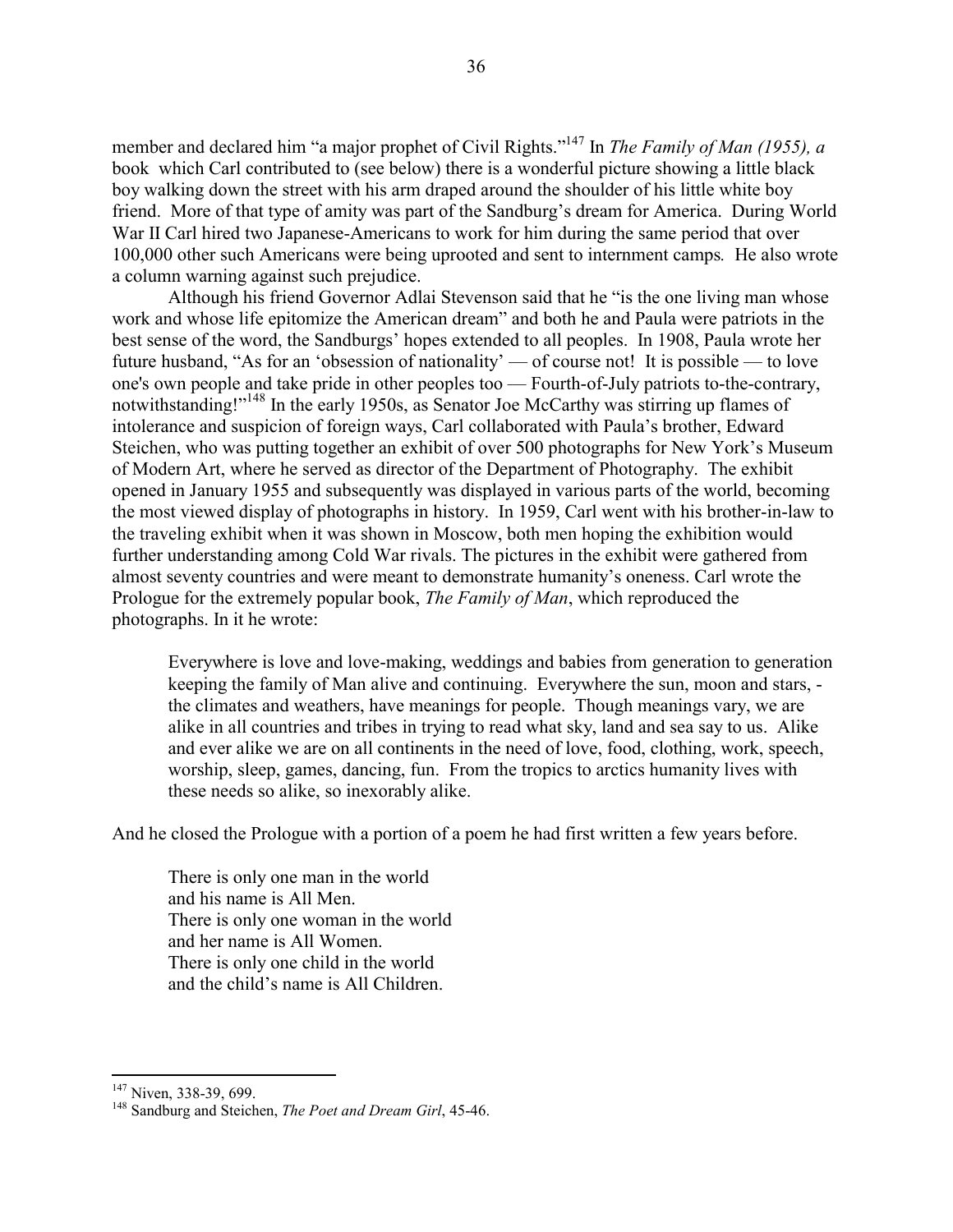In the last section of the last poem ("Timesweep") of his final book of poetry, he repeated these lines.<sup>149</sup>

During their early years together, however, the Sandburgs' compassion and socialism sometimes led them to overlook the possibility that political doctrines, including socialism, can often be too simplistic. Carl's more radical socialist beliefs in the war years of 1915-1918 were spelled out in articles he wrote for the *International Socialist Review*. A scholar who has analyzed these articles has concluded that the man who wrote them "saw no possibility that the conditions in which most Americans then lived could be bettered by liberal reforms . . . . He held out only one hope for the country and its ordinary people. If the United States collapsed . . . Sandburg believed at that time, then there would be hope. Massive direct action by workers, class conflict in the form of strikes and crippling general strikes, and, finally, revolution to overthrow capitalism was the way to change the lot of the ordinary people.<sup> $\frac{1}{10}$ </sup> As they got older, however, the Sandburgs came to appreciate more the complexity of truth, whether in the political arena or beyond. With this appreciation came increasing political humility, pragmatism, and tolerance for those who thought differently on political issues. This is most clearly evidenced in Carl's writings and speeches and in the remembrances of his friends.

A letter that Sandburg wrote to the French novelist Romain Rolland in late 1919 reveals that he was still in transition from his more radical and ideological youth to the more pragmatic, mature, and wiser man he would eventually become. Portions of the letter indicate his continuing radicalism and ideological bent which leads him to make some poor judgments—"I am for unrest, discontent, revolt and war to whatever extent is necessary to obtain the Russian Bolshevik [Communist] program which centers on the three needs: bread, peace, land." Of course, it is easier to realize in hindsight that such a judgment was unwise. But if Sandburg is to be credited with being ahead of the mainstream on so many issues from rights for minorities and women's suffrage to increasing workers' rights and protections, it must also be admitted that he made some poor judgments, including supporting the Bolsheviks, whose policies led to intolerance and dehumanization. Before long, however, Sandburg realized that Communist policies were very different than the dreams they earlier espoused, and that communism had little future in America. Writing in 1961, Golden recounts that "time and time again he has told me the greatest bigots in the world are the Communists."<sup>151</sup>

Already in his letter to Rolland, however, Sandburg was beginning to move in a more pragmatic direction:

You ask me to belong to something. You wish me to join a movement or party or church and subscribe to a creed and a program. It would be easy to do this. It is the line of least resistance. If I have a fixed, unchangeable creed then I am saved the trouble every day of forming a new creed dictated by the events of the day. If I have a program and a philosophy and a doctrine, crystalized [sic] in an organized movement, then the movement is supposed to do for me what I ought to do for myself.

<sup>149</sup> Museum of Modern Art (New York, N.Y.), *The Family of Man: The Greatest Photographic Exhibition of All Time--503 Pictures from 68 Countries* (New York: Museum of Modern Art, 1955), 3-4; Sandburg, *Complete Poems*, 771.

<sup>&</sup>lt;sup>150</sup> Yannella, xiv; for a more complex view of Sandburg's WWI politics, see http://www.english.uiuc.edu/maps/poets/s\_z/sandburg/radical.htm (accessed January 16, 2009). 151 Golden, *Carl Sandburg*, 145.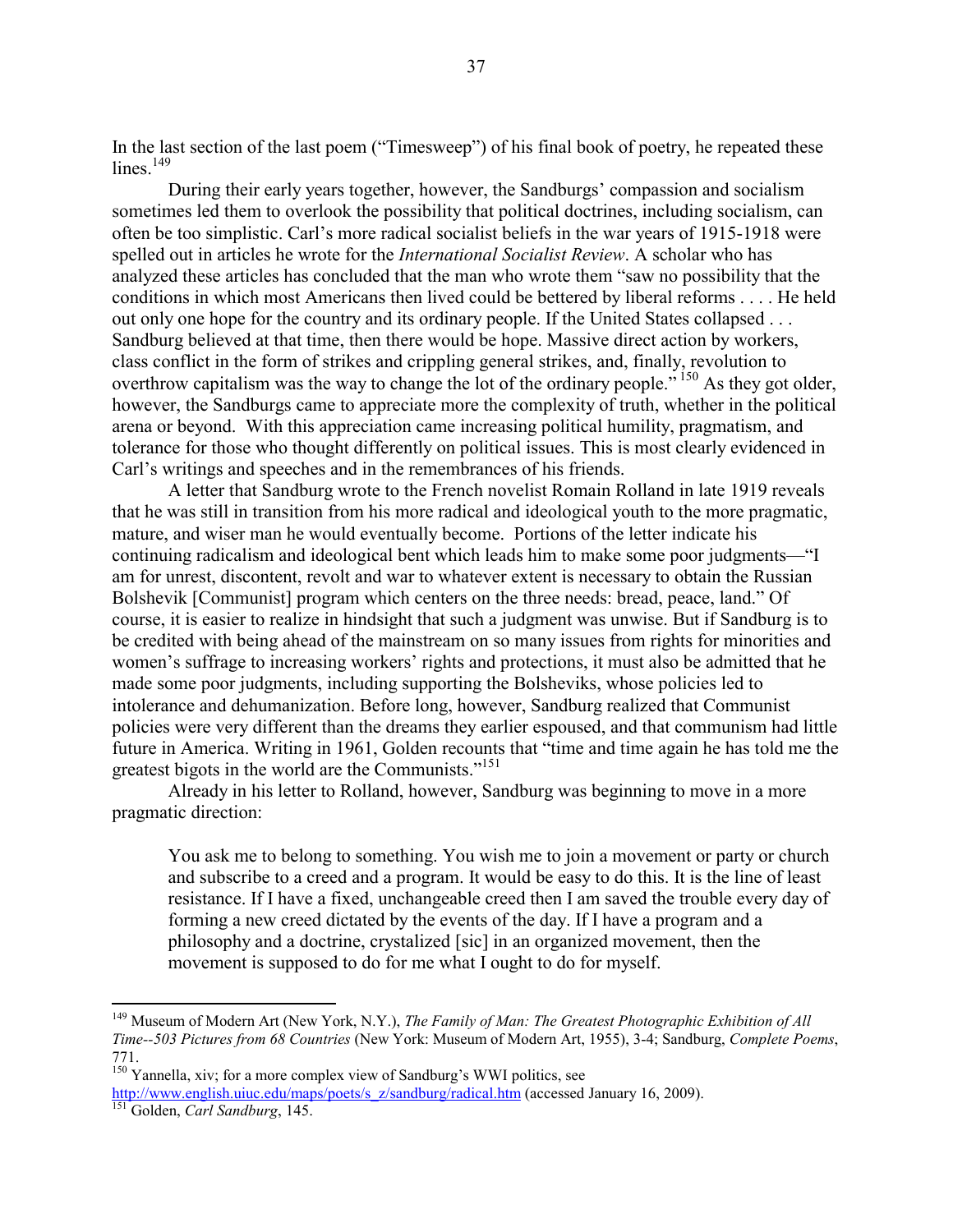In this letter Sandburg also indicated that he supported politicians from various parties "and was free to vote any ticket or back any candidate."152 Indeed during World War I, Sandburg had moved away from his early socialist criticism of the war to supporting President Woodrow Wilson's decision to have the USA enter the war in 1917. Thereafter, although voting for socialist, and friend, Eugene Debs for president in 1920 and remaining supporters of many of their earlier socialist aspirations, Carl and Paula remained independent voters, never again officially joining a political party.153

In 1933 he wrote in another letter that he saw "many striking parallels between Lincoln and Franklin Roosevelt in political method, in decision amid chaos, in reading trends, in development of policy so as to gather momentum, in resilience and acknowledgement of hazards—and much else."<sup>154</sup> And in 1935 he sent an article entitled "Lincoln in the Shadows" to Roosevelt himself, and in the accompanying letter told the president: "Having written for ten years now on 'Abraham Lincoln: the War Years,' starting this year on the fourth and final volume, I have my eyes and ears in two eras and can not help drawing parallels. One runs to the effect that you are the best light of democracy that has occupied the White House since Lincoln. . . . Your speeches like Lincoln's will stand the test of time."155

Being a strong supporter of FDR's New Deal, in 1936 Sandburg gave several speeches encouraging Roosevelt's reelection and comparing him to Lincoln. He also wrote several articles in the mid-1930s pointing out some of the similarities he saw between the two presidents and their times. In 1937, Roosevelt gave Sandburg a personal tour of the White House areas of special interest to the Lincoln scholar. In the late 1930s and into the 1940s, the president made increasing use of comparisons between himself and Lincoln that were made not only by Sandburg, but also by other writers such as playwright Robert Sherwood and poet Stephen Vincent Benét. In 1940, after FDR heard a rumor that Sandburg might run for a Congressional seat, he encouraged the Lincoln biographer and poet, stating "it would be grand to have your kind of Lincoln liberal in the Congress."<sup>156</sup>

That same year Sandburg once again strongly supported the president's reelection and compared him to Lincoln. On the eve of the election, he was the final speaker on a two-hour national radio broadcast in behalf of FDR's reelection. In his speech, which he had talked over beforehand with the president at the White House, Sandburg quoted a speech that a Reverend Henry Fowler had given in behalf of Lincoln in 1863. Fowler had stated that the "explanation of his every act is this: He executes the will of the people. . . . His wisdom consists in carrying out the good sense of the nation. . . . He stands before you . . . a not perfect man and yet more precious than fine gold." Sandburg then added "and for some of us, that goes in the main in the present hour of national fate, for Franklin Delano Roosevelt."<sup>157</sup>

<sup>&</sup>lt;sup>152</sup> The Letters of Carl Sandburg, 169.

<sup>&</sup>lt;sup>153</sup> Niven, 285. See also *The Letters of Carl Sandburg, 325*, where in 1935 he wrote, "I belong to no political party and have not for 24 years. I belong to no organizations open or secret except the Veterans of Foreign Wars and the Authors League of America"<br><sup>154</sup> Ibid., 297-98.

<sup>&</sup>lt;sup>155</sup> *The Letters of Carl Sandburg, 318. 2056. 2068. 2018 Duoted in Alfred Haworth Jones, <i>Roosevelt's Image Brokers; Poets, Playwrights, and the Use of the Lincoln Symbol, 77.* 

<sup>&</sup>lt;sup>157</sup> Carl Sandburg, *Home Front Memo* (New York: Harcourt, Brace and Company, 1943), 29-30.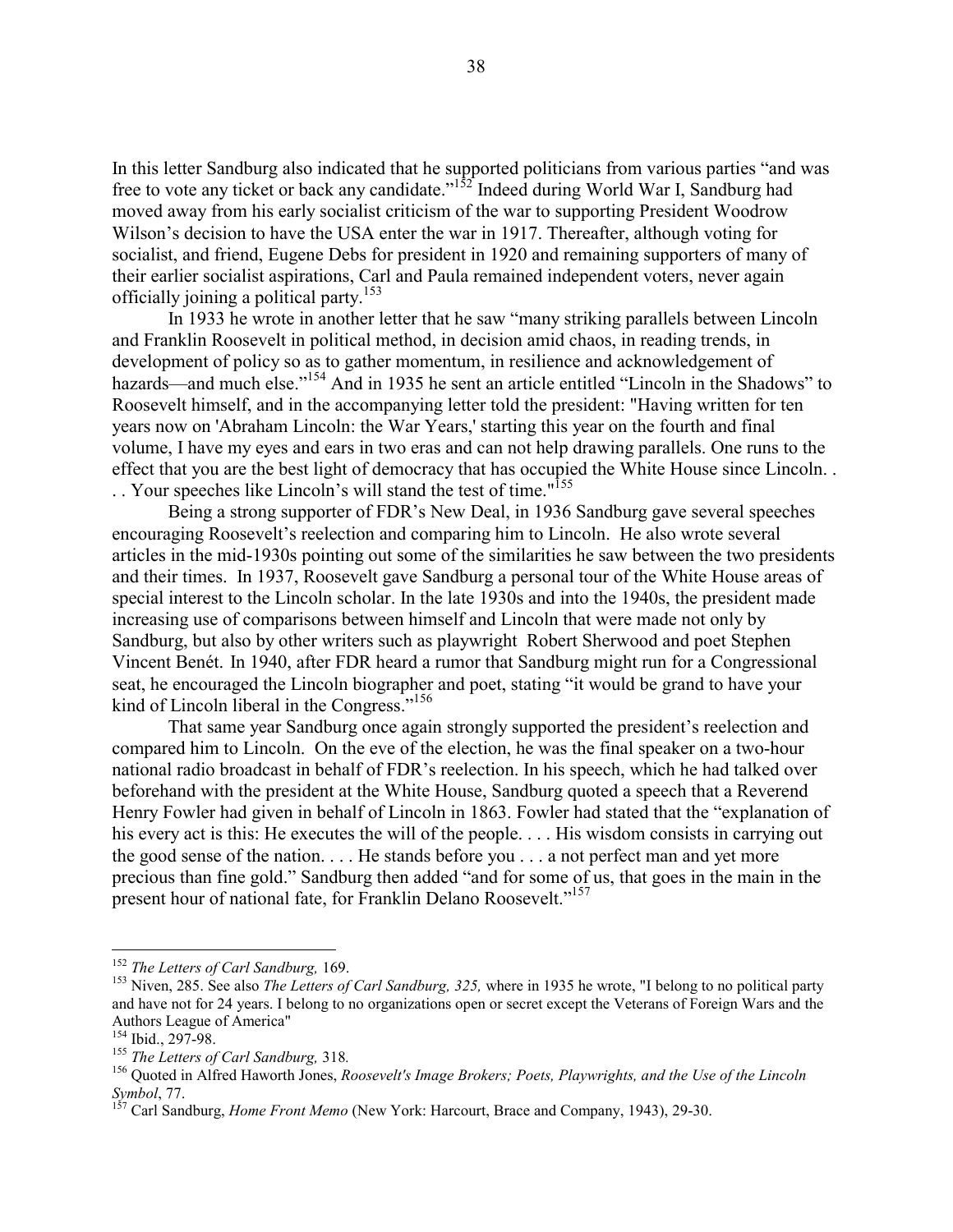Even before the Japanese attack on Pearl Harbor in December 1941, Sandburg was a strong supporter of FDR's assisting Great Britain by such steps as his Lend-Lease program. In August 1941, he spoke at Madison Square Garden quoting Lincoln and praising American democracy for having "more give and take, more resilience, ductility, and malleability, more crazy foolishness and more grand wisdom, than any other system." Aware that many people were critical of FDR for moving toward war against Germany, Sandburg said: "Who wants war? Nobody. Only fools and idiots want war. . . . Yet sometimes the issue comes before a nation of people: Will you fight a war now, or would you deliberately chose another later inevitable war. . .?158 Just a week before the Pearl Harbor attack, he wrote in his weekly column for the *Chicago Times* urging national unity and again quoting Lincoln.<sup>159</sup>

In the same month as the attack, he wrote a poem in which he asked whether there was any easy road to freedom and again interspersed with his own words those of Lincoln [in italics] from his December 1, 1862 message to Congress:

"*Fellow citizens . . . we cannot escape history. The fiery trial through which we pass Will light us down in honor or dishonor To the latest generation. . . We shall nobly save or meanly lose the last best hope of earth."*  Four little words came worth studying over: *"We must disenthrall ourselves."*  And what is a thrall? And who are thralls? Men tied down or men doped, or men drowsy? He hoped to see them shake themselves loose and so be disenthralled.<sup>160</sup>

In December 1944, he read a new poem, which was published in a popular magazine the following February. It was entitled "The Long Shadow of Lincoln: A Litany," and he ended it with the line he had often quoted from Lincoln:

 The earth laughs, the sun laughs over every wise harvest of man, over man looking toward peace by the light of the hard old teaching: "We must disenthrall ourselves."<sup>16T</sup>

In April 1945, Sandburg gave a wartime radio address to millions encouraging the American people to prevail and again quoting Lincoln from his December 1, 1862 message to Congress. That same month FDR died, and Sandburg followed in the tradition of one of his

<sup>&</sup>lt;sup>158</sup> Ibid., 40.<br><sup>159</sup> Ibid., 114-17.<br><sup>160</sup> *Complete Poems*, 625.<br><sup>161</sup> Ibid., 625.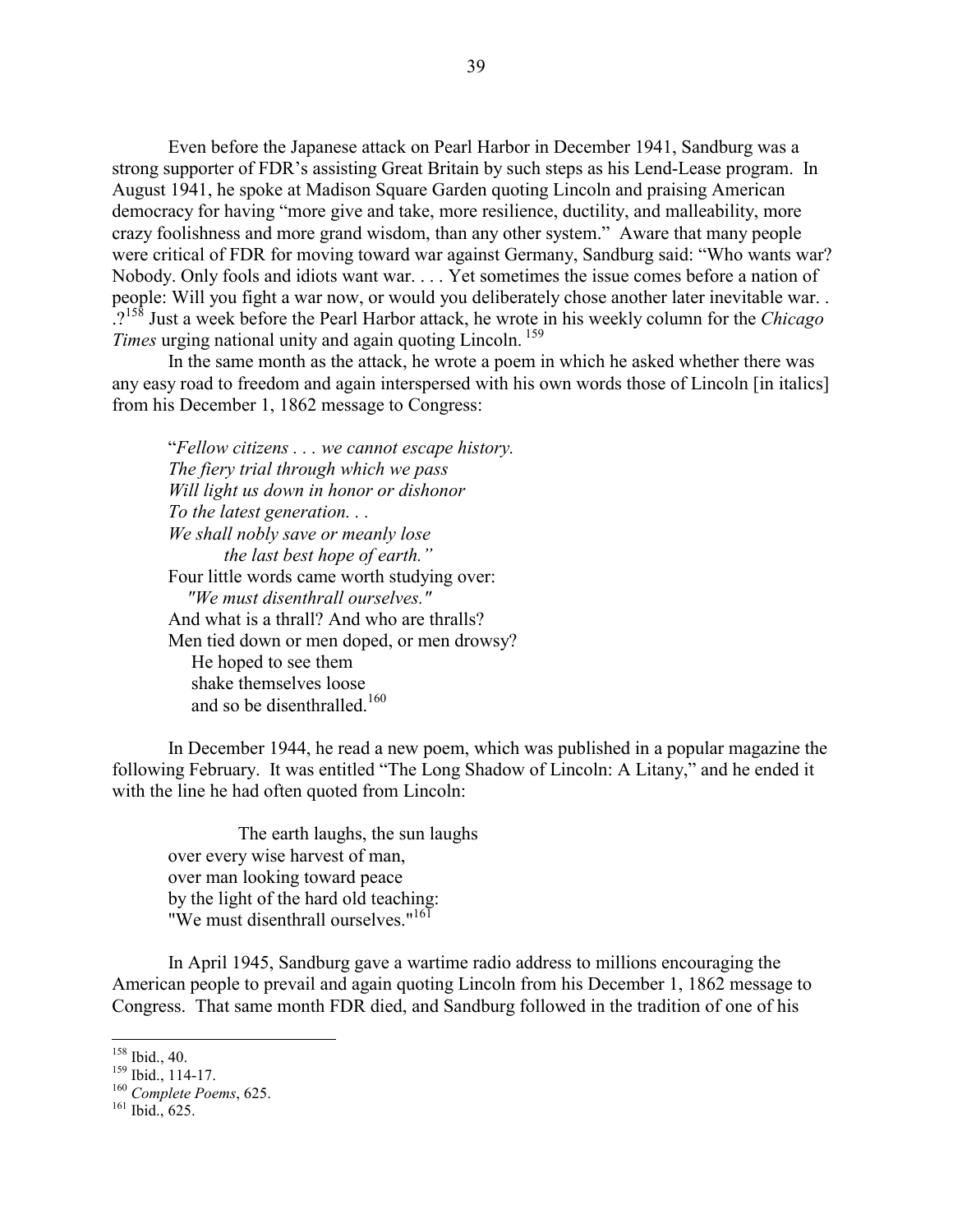favorite poets, Walt Whitman, who upon Lincoln's death had written "When Lilacs Last in the Dooryard Bloom'd," as Sandburg had recalled in his last Lincoln volume. Sandburg's poem, "When Death Came, April Twelve 1945," however, with its frequent references to bells and the Commander calls to mind more another Whitman poem upon the death of Lincoln, "O Captain! My Captain!" $162$ 

By the time Sandburg had finished his six volumes on Lincoln in 1939, he was more humble, pragmatic, and tolerant than he had been as a youth. This was partly because he believed Lincoln possessed such qualities and often demonstrated his "pervasive simplicity of speech and life-style; his kindness and generosity; his dislike of all pretense; his humility."<sup>163</sup> A more recent historian has observed that Sandburg's Lincoln appealed to Americans because he possessed "what Americans have always considered their most noble traits—honesty, unpretentiousness, tolerance, hard work, a capacity to forgive, a compassion for the underdog, a clear-sighted vision of right and wrong, a dedication to God and country, and an abiding concern for all."164 A biographer of Sandburg's writes that according to Sandburg, Lincoln displays "more tolerance and forgiveness than any other national leader."<sup>165</sup> Sandburg himself in an essay of the early 1940s that appeared in his *Home Front Memo* under the title "What would Lincoln do now?" stressed his hero's pragmatism. After explaining that Lincoln often had to decide between "what was partly right and partly wrong" and how what in theory might seem "perfectly right" was unfeasible, Sandburg said that if Lincoln were living in the early 1940s he "would often be doing the expedient thing rather than the right thing."<sup>166</sup> Earlier, in his last Lincoln volume, Sandburg had recounted how Lincoln said the year before he was assassinated that he was elected at a "time when a man with a policy would have been fatal to the country. I have never had a policy. I have simply tried to do what seemed best each day, as each day came."<sup>167</sup>

 Sandburg's own observations and work on Lincoln convinced him that opinions, disagreements, and debate were the lifeblood of democracy and that nobody had a monopoly on truth. In *The People, Yes* he wrote:

Let the argument go on.

. . . . . . . . . . . . .

. . . . . . . . . . . . . The people have the say-so. Let the argument go on.

Who knows the answers*,* the cold inviolable truth?

. . . . . . . . . . . . . . . . . . . . . . . . . . . And how few they are who search and hesitate and say: "I stand in this whirlpool and tell you I don't know and if I did know I would tell you and all I am doing now is to guess and I give you

<sup>&</sup>lt;sup>162</sup> See Ibid., 637-38, for Sandburg's poem.<br><sup>163</sup> Niven, 415.<br><sup>164</sup> Stephen B. Oates, *Abraham Lincoln, the Man Behind the Myths* (New York: Harper & Row, 1984), 30.<br><sup>164</sup> Callahan, 165.<br><sup>166</sup> Sandburg, *Home Front Memo* 

*the Land; Twenty-Eight Historic Americans as Seen by Twenty-Eight Contemporary Americans* (New York: Farrar & Rinehart, inc, 1942), 226-42.

 $167$  ALPYWY, vol. 3, p. 731.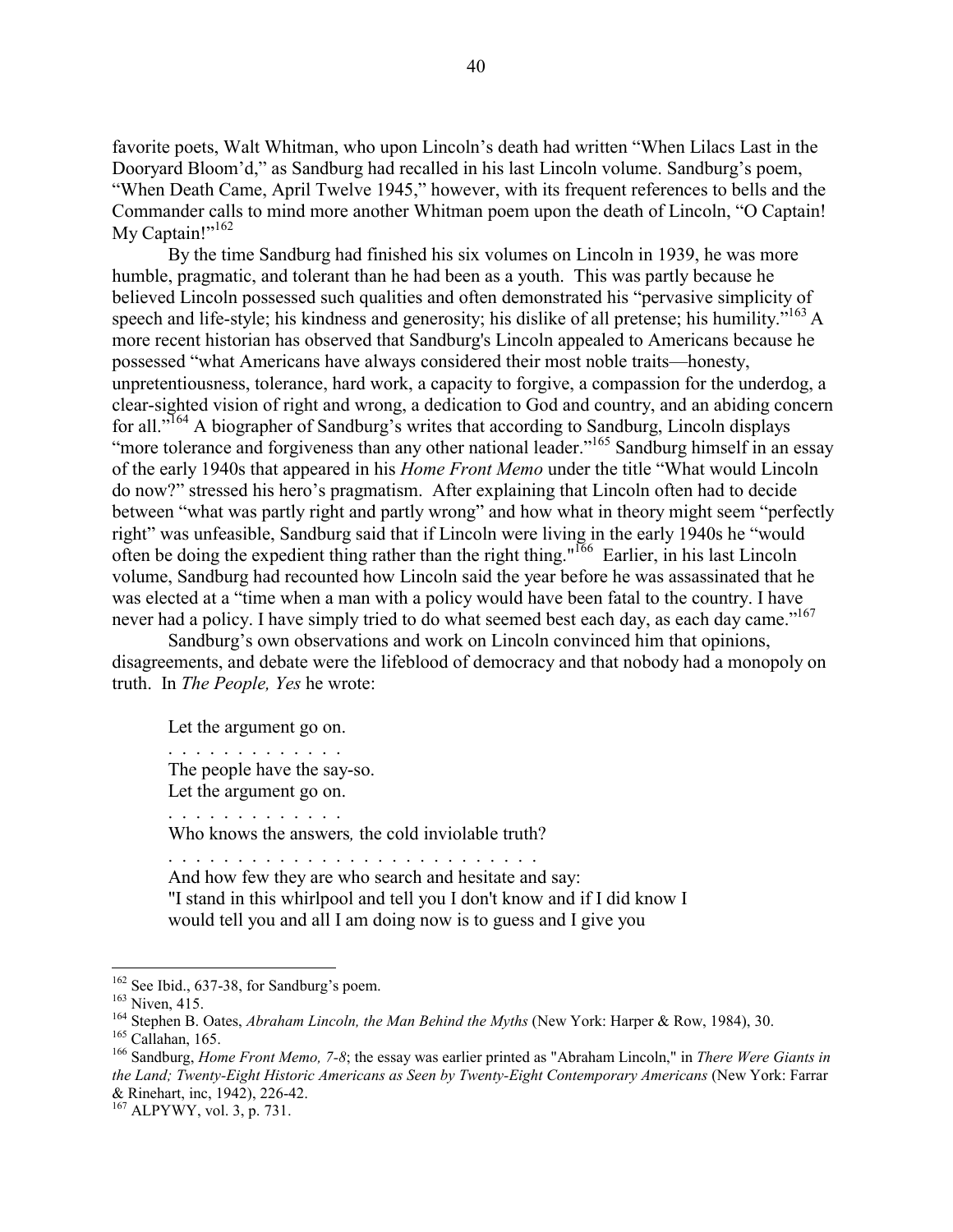my guess for what it is worth as one man's guess. $168$ 

In a newspaper piece of August 10, 1941 entitled "The job of Chief Magistrate," Sandburg again stresses the cacophony of democracy: "If he speaks to the country, there are those who are sure he has said just the right thing and others sure that once more he has opened his mouth to no use and to no avail. . . . If he opens any door of policy, he is sure to hear it should be opened wider, it should be closed entirely, or there should be a new door or a return to the door that was there before, or the original intention of the Founding Fathers was that a window is better than a door anyhow**."** Twenty years later, Sandburg repeated these exact words in his Forward to President John Kennedy's *To Turn the Tide*. 169

 In 1961, Sandburg also sent a copy of his novel *Remembrance Rock* to Kennedy, stating that he realized the president would not have time to read it all, but that he might wish to look at a radio speech delivered during World War II by Sandburg's fictional former Supreme Court Justice Windom--note the one letter difference with the word wisdom.

I can see many of your faces. They are the faces I have seen in our America, faces I have met from coast to coast, from the Great Lakes to the Gulf. They are the faces of today, of now, of this hour and this minute. Yet it is worth considering that many of those same faces have had their shining moments in our America of the past. We can go back fifty or a hundred years, two and three hundred years, and we meet these same faces of men, women and children. . . .

Long before this time of ours America saw the faces of her men and women torn and shaken in turmoil, chaos and storm. In each major crisis you could have seen despair written on the faces of the foremost strugglers. Yet there always arose enough of reserves of strength, balances of sanity, portions of wisdom, to carry the nation through to a fresh start with an ever-renewing vitality.<sup>170</sup>

As with Lincoln, the fictional Justice Windom bore some resemblance to Sandburg himself, including that they both gave national wartime radio speeches. Windom's mention of "portions of wisdom" among the people was in keeping with a similar belief expressed in *The People, Yes*, where "more than a third of the poem is devoted to myth, folklore and sayings of people around the world."171 Sandburg also valued Lincoln's wisdom. Describing the young Illinois state representative in Springfield, he wrote:

In this period of his life he let himself go in sarcasm and satire that was to bring him shame and humiliation. He would change. He was to learn, at cost, how to use the qualities of pity and compassion that lay deeply and naturally in his heart, toward wiser reading and keener understanding of all men and women he met.<sup>172</sup>

<sup>&</sup>lt;sup>168</sup> Complete Poems, 614.

<sup>&</sup>lt;sup>169</sup> *Home Front Memo, 84; John F Kennedy, To Turn the Tide; a Selection from President Kennedy's Public Statements from His Election Through the 1961 Adjournment of Congress, Setting Forth the Goals of His First*  Legislative Year, (New York: Harper, 1962), x-xi.<br><sup>170</sup> Remembrance Rock, 21; for the letter to Kennedy, see *The Letters of Carl Sandburg*, 537.<br><sup>171</sup> Niven, 509.<br><sup>172</sup> Carl Sandburg, *Abraham Lincoln: The Prairie Years*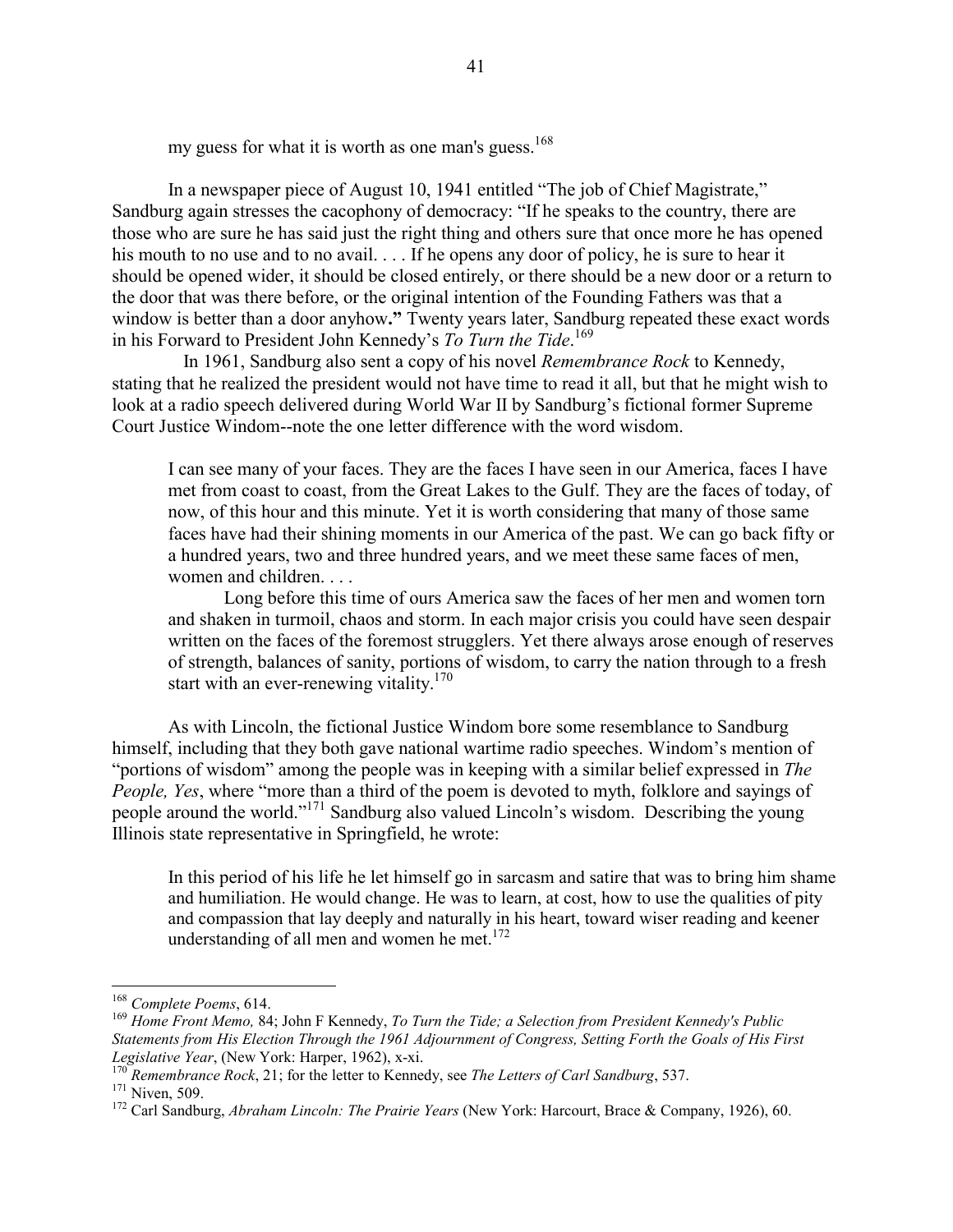Years later Sandburg indicated that part of the wisdom of President Lincoln, and President Franklin Roosevelt, was displayed "in carrying out the good sense of the nation."

Sandburg and John Kennedy admired each other, and Sandburg's Forward to the Kennedy speeches gathered together in *To Turn the Tide* (1962) occurred because of the president's request. In it, the Lincoln biographer compared Kennedy to Lincoln. After quoting Lincoln's words--"If we could first know where we are and whither we are trending we could better judge what to do and how to do it"—Sandburg pointed out that Kennedy in this collection presented "the known facts as to where we are and whither we are tending and offers his counsel on what to do and how to do it." Sandburg ended the Foreword with the following paragraph about Kennedy:

Plainly he has had humility, scruples, care and anxiety about what he thinks, writes and says, hoping to mislead no one, hoping his words will stand up and make sense and perhaps wisdom for his own time and later times. When our generation has passed away, when the tongues of praise and comment now speaking have turned to a cold dumb dust, it will be written that John F. Kennedy walked with the American people in their vast diversity and gave them all he had toward their moving into new phases of their great human adventure.<sup>173</sup>

In January 1963, Sandburg celebrated his eighty-fifth birthday among many friends including U. S. Ambassador to the United Nations Adlai Stevenson and Supreme Court Justice William Douglas. President Kennedy sent a congratulatory telegram saying that Sandburg "as a poet, story-teller, minstrel and biographer, has expressed the many-sided American genius." Before the year was out, Kennedy was assassinated. The national grieving that occurred reminded some people of the extended description Sandburg had provided in his last Lincoln volume, where they read of a grieving nation following Lincoln's assassination.

By the time he wrote the Preface to the first edition of his *Complete Poems* (1950), Sandburg was more mindful of the complexity of life, political and otherwise, than ever. "All around us the imponderable and the unfathomed— at these targets many a poet has shot his bullets of silver and scored a bull's-eye, or missed with dull pellets of paper." He quoted humorist Will Rogers--We are all ignorant but on different subjects"—and others who indicated how baffling life could be.<sup>174</sup> In one of the poems in this collection, "Elephants Are Different to Different People," the poet relates a discussion about a zoo elephant and ends his poem this way:

They didn't put up any arguments. They didn't throw anything in each other's faces. Three men saw the elephant three ways And let it go at that. They didn't spoil a sunny Sunday afternoon; "Sunday comes only once a week," they told each other.<sup>175</sup>

<sup>&</sup>lt;sup>173</sup> *To Turn the Tide, x, xiii.*<br><sup>174</sup> *Complete Poems, xxiii-xxiv.* 175 Ibid., 628-29; the poem had earlier appeared in a Modern American Poetry anthology of 1936.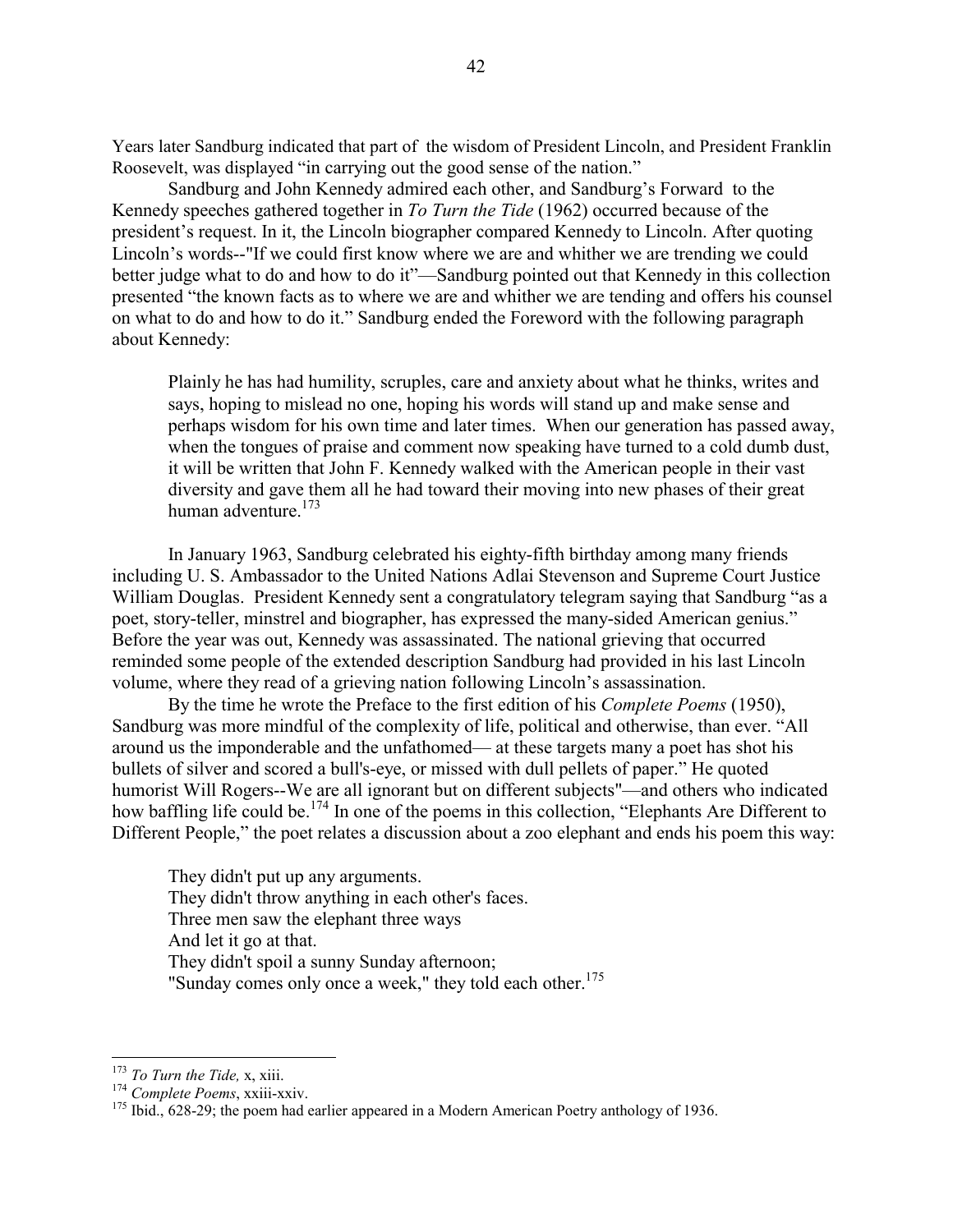By 1960, Golden thought that Sandburg was incapable "of a thoughtless act or an unkindness, and that goes for his politics in which he is so heavily involved." After returning from a campaign meeting for John Kennedy, Golden recalled that he began criticizing the Republicans, but Sandburg "raised his finger to his lips and said, "Shhh-hh, they gave us Earl Warren [Chief Justice of the Supreme Court], didn't they?"<sup>176</sup> In the poet's final poem to appear in his last book of poetry, he wrote: "Each of us makes his life in what to him is the Known and for each of us there is a vast Unknown and farther beyond the vaster Unknowable--and the Ignorance we share and share alike is immeasurable."177 Thus, as he aged Sandburg 's political tolerance, pragmatism, and humility increased.

His understanding of the past also developed, as did his conviction that a knowledge of history was vital to achieving greater wisdom. In his long novel, *Remembrance Rock*, which his publisher declared "follows the growth of the American dream through more than three centuries of our nation's history," he had former Supreme Court Justice Windom say, "When a society or a civilization perishes, one condition can always be found. They forgot where they came from."<sup>178</sup> These lines were a portion of the few pages he had recommended to President Kennedy. The research he had done for this book and more significantly all his years of studying Lincoln and his times contributed greatly to his own knowledge of the American past, its government, and people. His many comparisons of Lincoln's times to his own and Lincoln to FDR and, to a lesser extent to JFK, indicate how important he thought it was to learn from the past in order to exercise wise contemporary political judgments.

His own political wisdom was also deepened by his frequent traveling around the country and his gathering of American folk music. These many trips, his natural friendliness, and his many years of newspaper work and poetic contemplation also contributed to his knowledge of the American people. Although less familiar with foreign lands and peoples, his occasional trips abroad, a few foreign friends like Andre Sergovia, and his many conversations and work with brother-in-law Edward Steichen, who spent more time abroad, helped broaden his appreciation and understanding of an increasingly globalized world.

About Paula's political wisdom we have much less of a public record to go on, but by all accounts she also possessed many of the characteristics we have identified as helpful in possessing it.

### **Conclusion**

The wisdom of Carl and Paula Sandburg was manifested in their personal, family, social, and political activities, and it matured as they aged. In their youth they emphasized learning and personal growth and were passionate and compassionate seekers of truth, beauty, and justice who appreciated the mysteries of nature and the universe. Without losing these traits, Carl became more humble, pragmatic, and tolerant of political differences as he got older. By temperament, Paula was always more patient and humble. By their old age, they knew more of history and human nature, which contributed to their political wisdom.

<sup>&</sup>lt;sup>176</sup> Golden, Carl Sandburg, 266.

<sup>&</sup>lt;sup>177</sup> Complete Poems, 770. Also at http://www.nps.gov/archive/carl/people/archives/poems/time01.htm (accessed January 18, 2009).

<sup>178</sup> *Remembrance Rock*, 19.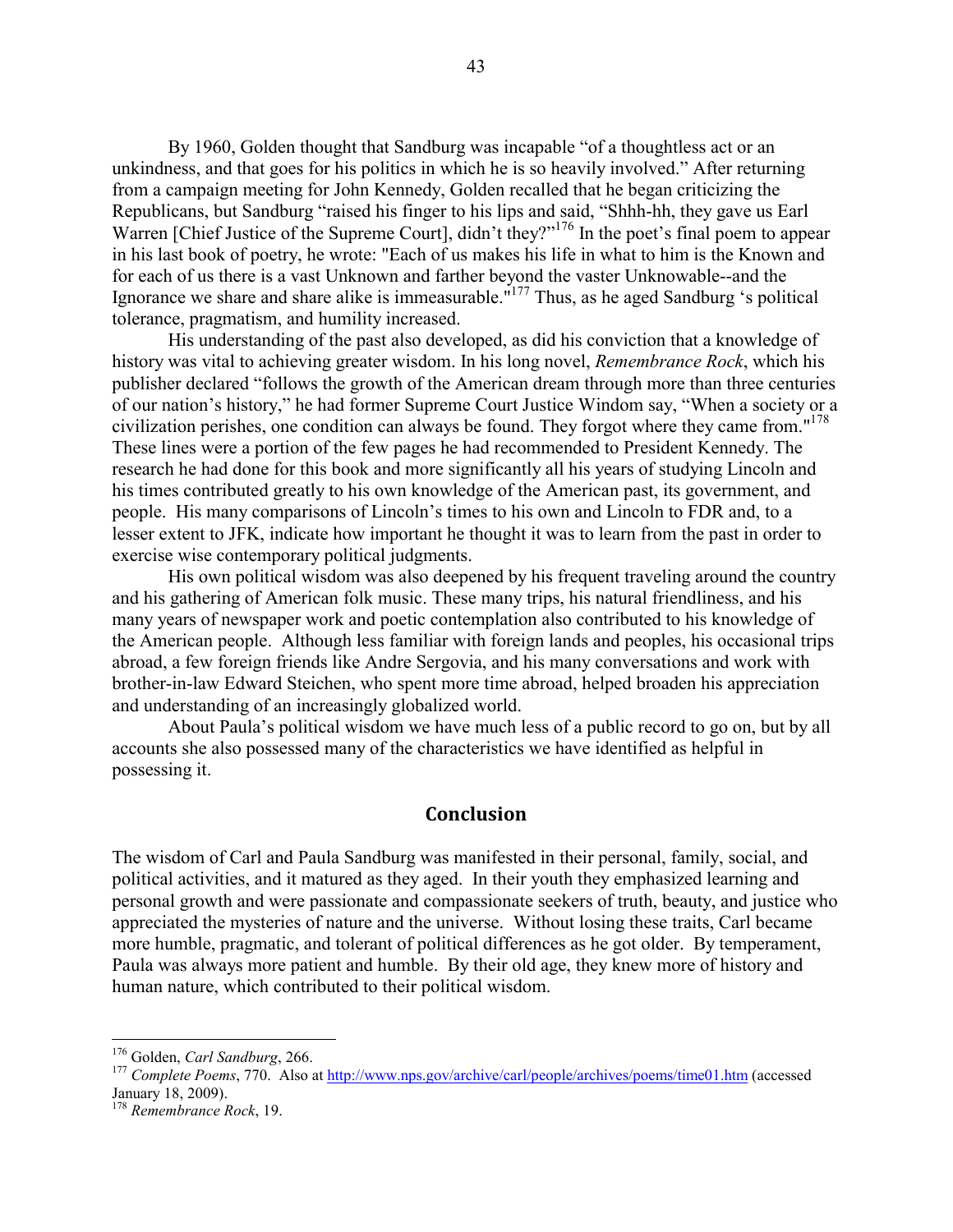By displaying compassion for those most exploited and discriminated against, as well as constant faith in the American people, Carl's work helped to buoy up American spirits during difficult times such as the Great Depression and World War II. Like Presidents Abraham Lincoln, Franklin Roosevelt, and John Kennedy, the Sandburgs encouraged their fellow countrymen to believe in the "American Dream," with Carl's herculean Lincoln work, poems like *The People, Yes*, and his public backing of Roosevelt and Kennedy being especially significant. In 1963, a newspaper quoted these words of his:

I have spent as strenuous a life as any man surviving three wars and two major depressions, but never, not for a moment, did I lose faith in America's future. . . . I see America, not in the setting sun of a black night of despair ahead of us. I see America in the crimson light of a rising sun fresh from the burning, creative hand of God. I see great days ahead, great days possible to men and women of will and vision.<sup>179</sup>

It should be added that when this article appeared the racial conflict that Carl had highlighted in his *The Chicago Race Riots, July, 1919 (1919)* was intensifying as civil rights leaders pushed hard, attempting to overcome the legacy of segregation and discrimination. The "great days" he saw ahead, were ones, he hoped, that would be free of the racism of the past.

 His poetry, like his final published poem, "Timesweep," reflects some of the other aspects of wisdom that had matured in him as he aged--his sense of oneness with nature and others, living and dead; maintaining a positive approach to life in the face of infirmities and death itself; achieving transcendence (which Maslow writes so eloquently about) through this sense of oneness, as well as through poetry, music, and other means. This transcendence is also evident in his willingness to help younger people, whether his grandchildren, school children (some of whose schools were named after him), or President Kennedy.

The influence of the Sandburgs—with hers being mainly through him--extended far beyond their own lifetimes. Although Carl's reputation as a poet and biographer has declined both in academic institutions and among the general public, the words of his poet friend Archibald MacLeish at his Lincoln Memorial service in 1967 still seem significant:

What Sandburg knew and said was what America knew from the beginning and said from the beginning and has not yet, no matter what is believed of her, forgotten how to say: that those who are credulous about the destiny of man, who believe more than they can prove of the future of the human race, will *make* that future, *shape* that destiny. This was his great achievement: that he found a new way in an incredulous and disbelieving and often cynical time to say what Americans have always known.<sup>180</sup>

Offering hope and belief in the human future in "an incredulous and disbelieving and often cynical time" by the beginning of the year 2009 seemed not so old-fashioned any longer. The successful U. S. presidential political campaign of Senator Barack Obama, another man who first emerged on the national scene out of Chicago and greatly admired Lincoln, indicated that Sandburg's sense of optimism and hope was not dead in America. Like Sandburg, Obama

<sup>&</sup>lt;sup>179</sup> Quoted in Callahan, 233.<br><sup>180</sup> MacLeish's speech is reprinted as an Introduction in Sandburg's *Complete Poems*; see p. xxii for the quote.